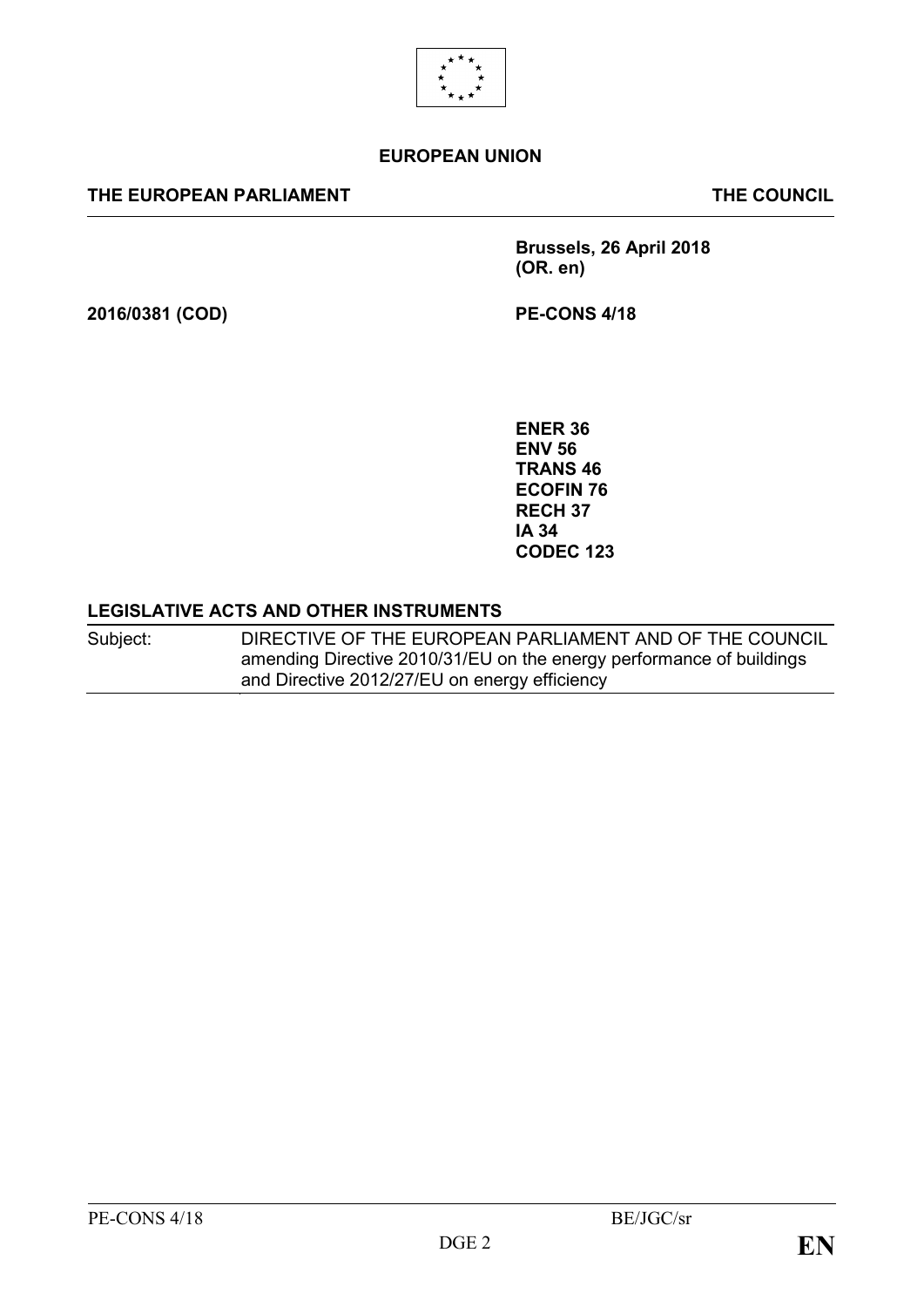# **DIRECTIVE (EU) 2018/… OF THE EUROPEAN PARLIAMENT AND OF THE COUNCIL**

**of …**

# **amending Directive 2010/31/EU on the energy performance of buildings and Directive 2012/27/EU on energy efficiency**

**(Text with EEA relevance)**

THE EUROPEAN PARLIAMENT AND THE COUNCIL OF THE EUROPEAN UNION,

Having regard to the Treaty on the Functioning of the European Union, and in particular Article 194(2) thereof,

Having regard to the proposal from the European Commission,

After transmission of the draft legislative act to the national parliaments,

Having regard to the opinion of the European Economic and Social Committee**[1](#page-1-0)**,

Having regard to the opinion of the Committee of the Regions**[2](#page-1-1)**,

Acting in accordance with the ordinary legislative procedure**[3](#page-1-2)**,

 $\overline{a}$ 

<span id="page-1-0"></span><sup>&</sup>lt;sup>1</sup> OJ C 246, 28.7.2017, p. 48.

<span id="page-1-1"></span><sup>&</sup>lt;sup>2</sup> OJ C 342, 12.10.2017, p. 119.<br><sup>3</sup> Position of the European Parli

<span id="page-1-2"></span>**<sup>3</sup>** Position of the European Parliament of 17 April 2018 (not yet published in the Official Journal) and decision of the Council of ….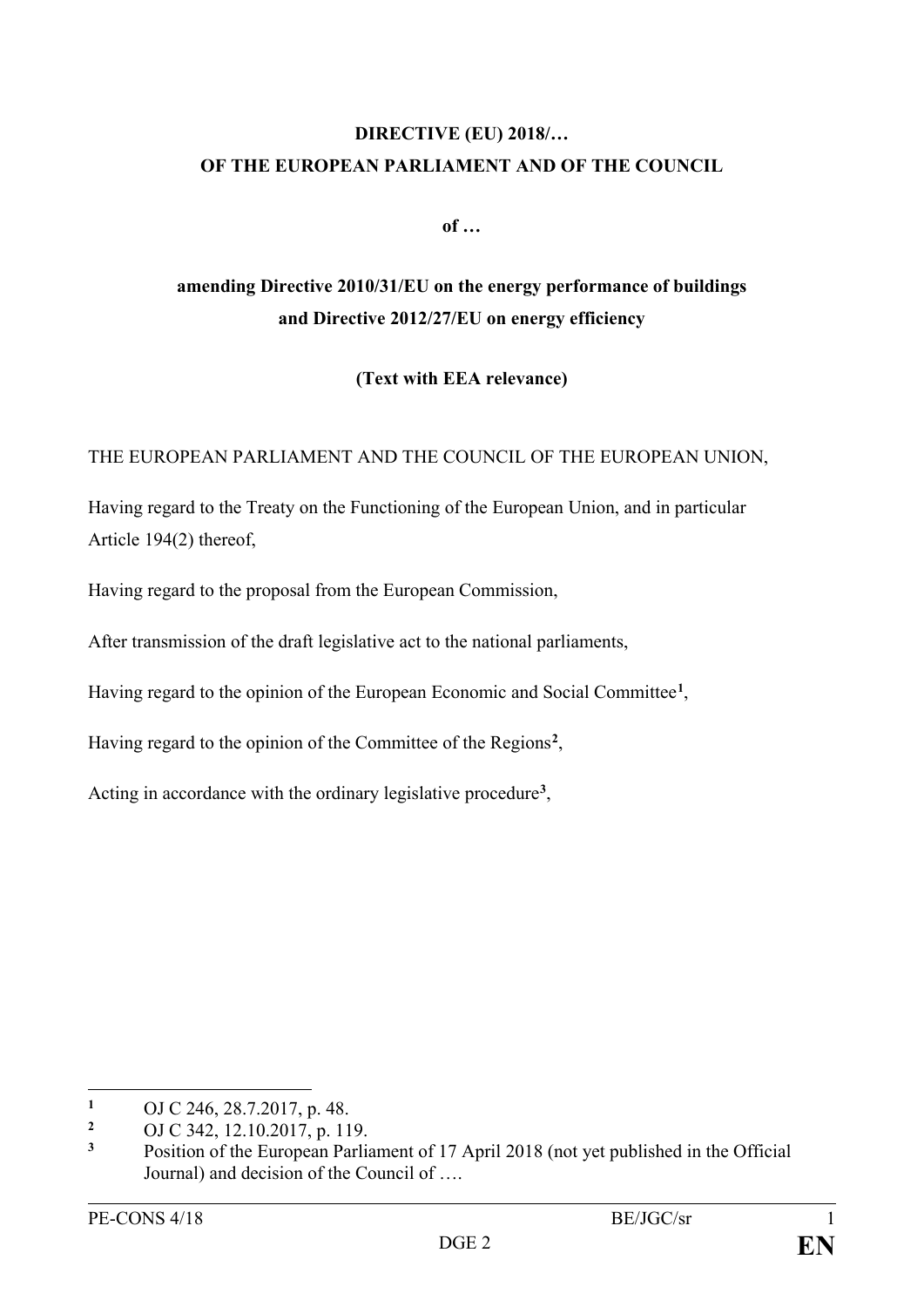### Whereas:

- (1) The Union is committed to developing a sustainable, competitive, secure and decarbonised energy system. The Energy Union and the Energy and Climate Policy Framework for 2030 establish ambitious Union commitments to reduce greenhouse gas emissions further by at least 40 % by 2030 as compared with 1990, to increase the proportion of renewable energy consumed, to make energy savings in accordance with Union level ambitions, and to improve Europe's energy security, competitiveness and sustainability.
- (2) To reach those objectives, the 2016 review of the Union's energy efficiency legislative acts combines a reassessment of the Union's energy efficiency target for 2030 as requested by the European Council's conclusions of 2014, a review of the core provisions of the Directive 2012/27/EU of the European Parliament and of the Council**[1](#page-2-0)** and the Directive 2010/31/EU of the European Parliament and of the Council**[2](#page-2-1)**, and a reinforcement of the financing framework, including the European Structural and Investment Funds (ESIF) and the European Fund for Strategic Investments (EFSI), which will ultimately improve the financial conditions of energy efficiency investments on the market.

<span id="page-2-0"></span> $\mathbf{1}$ **<sup>1</sup>** Directive 2012/27/EU of the European Parliament and of the Council of 25 October 2012 on energy efficiency, amending Directives 2009/125/EC and 2010/30/EU and repealing Directives 2004/8/EC and 2006/32/EC (OJ L 315, 14.11.2012, p. 1).

<span id="page-2-1"></span><sup>&</sup>lt;sup>2</sup> Directive 2010/31/EU of the European Parliament and of the Council of 19 May 2010 on the energy performance of buildings (OJ L 153, 18.6.2010, p. 13).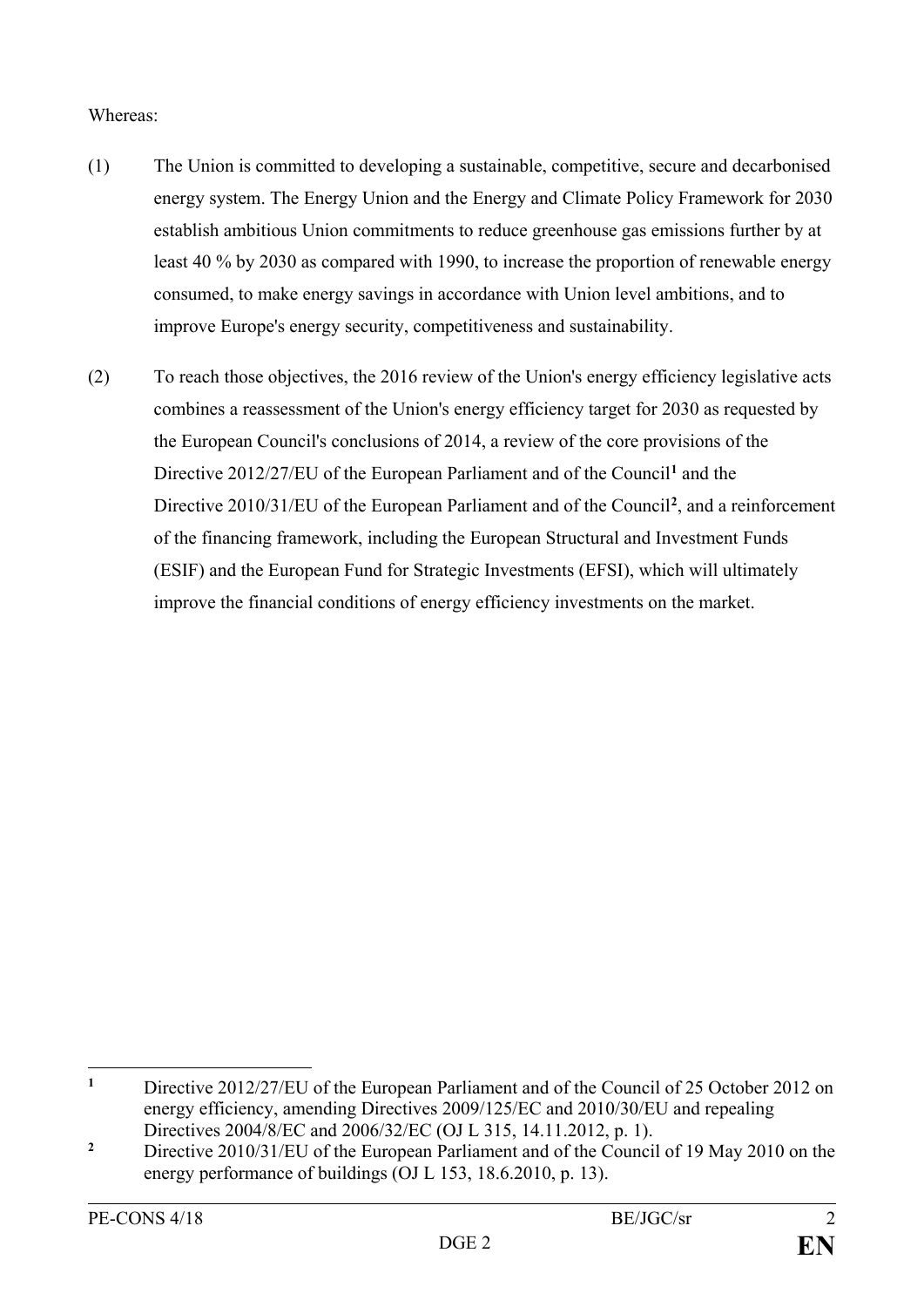- (3) Directive 2010/31/EU required the Commission to carry out a review by 1 January 2017 in the light of the experience gained and progress made during the application of that Directive, and, if necessary, to make proposals.
- (4) To prepare for that review, the Commission took a series of steps to gather evidence on how Directive 2010/31/EU had been implemented in the Member States, focusing on what worked and what could be improved.
- (5) The outcome of the review and the Commission's impact assessment indicated that a series of amendments are required to strengthen the current provisions of Directive 2010/31/EU and to simplify certain aspects.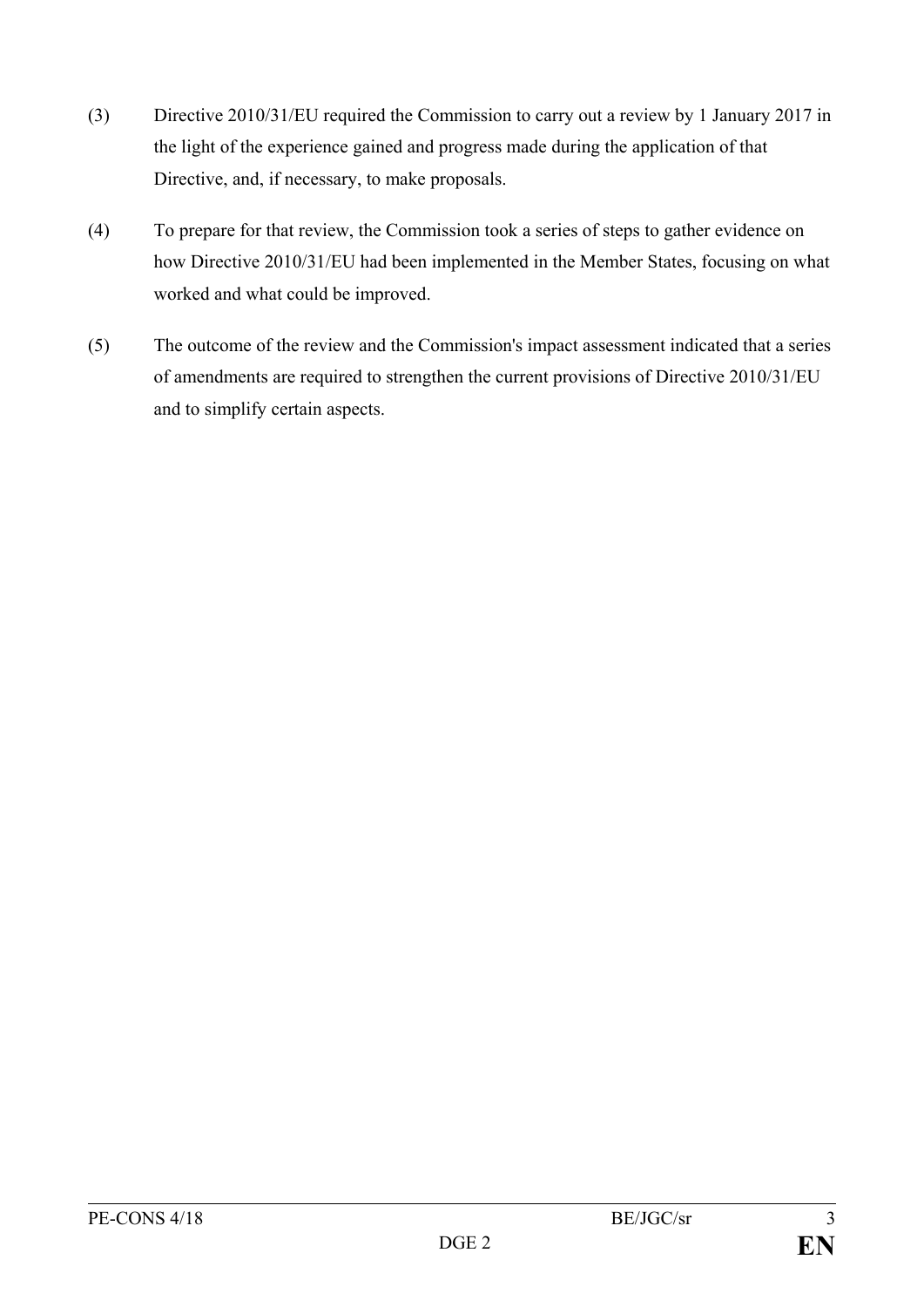- (6) The Union is committed to developing a sustainable, competitive, secure and decarbonised energy system by 2050. To meet that goal, Member States and investors need measures that aim to reach the long-term greenhouse gas emission goal and that decarbonise the building stock, which is responsible for approximately 36  $\%$  of all CO<sub>2</sub> emissions in the Union, by 2050. Member States should seek a cost-efficient equilibrium between decarbonising energy supplies and reducing final energy consumption. To that end, Member States and investors need a clear vision to guide their policies and investment decisions, which includes indicative national milestones and actions for energy efficiency to achieve the short-term (2030), mid-term (2040) and long-term (2050) objectives. With those objectives in mind and considering the Union's overall energy efficiency ambitions, it is essential that Member States specify the expected output of their long-term renovation strategies and monitor developments by setting domestic progress indicators, subject to national conditions and developments.
- (7) The 2015 Paris Agreement on climate change following the 21st Conference of the Parties to the United Nations Framework Convention on Climate Change (COP 21) boosts the Union's efforts to decarbonise its building stock. Taking into account that almost 50 % of Union's final energy consumption is used for heating and cooling, of which 80 % is used in buildings, the achievement of the Union's energy and climate goals is linked to the Union's efforts to renovate its building stock by giving priority to energy efficiency, making use of the "energy efficiency first" principle as well as considering deployment of renewables.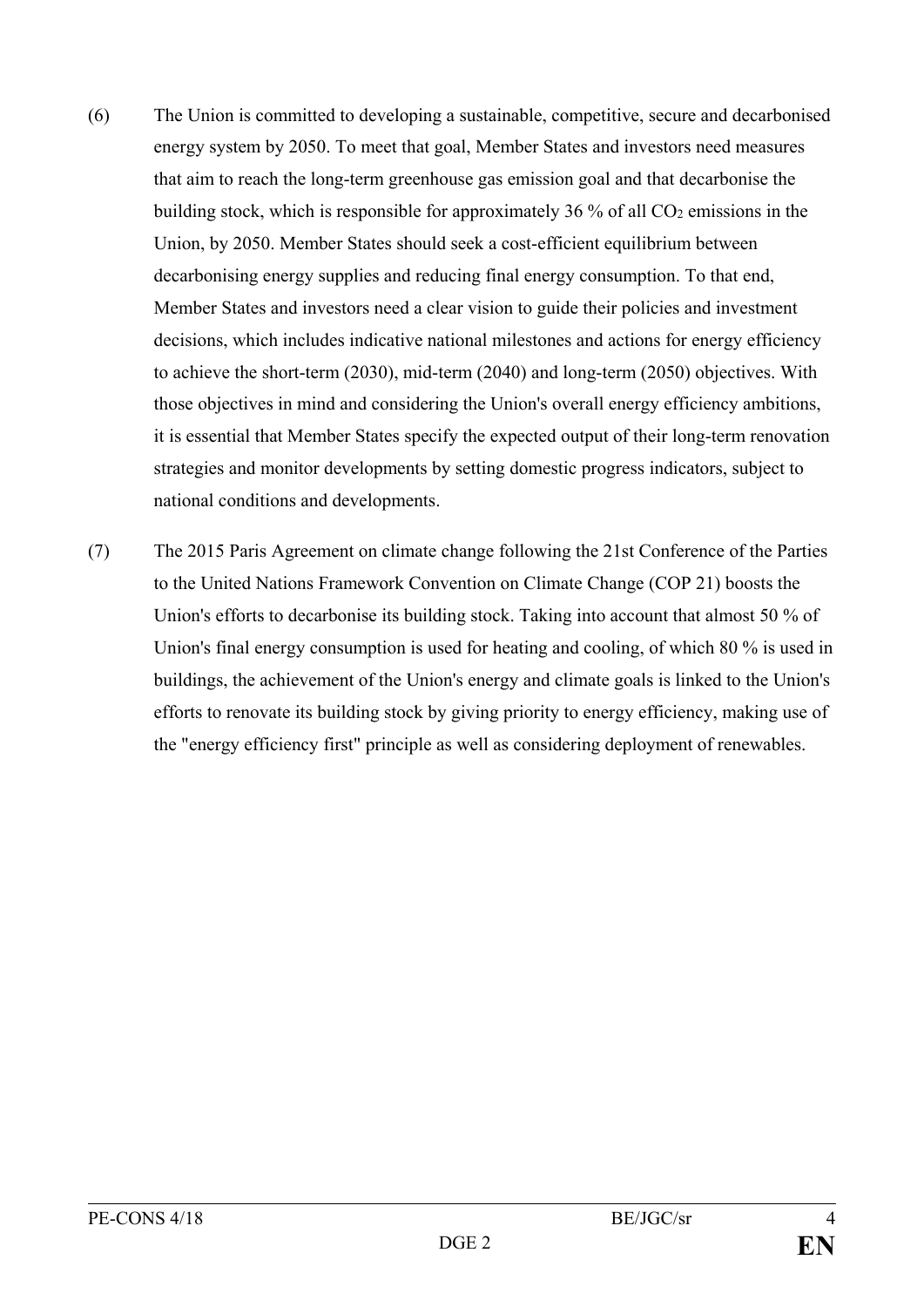- (8) The provisions on long-term renovation strategies provided for in Directive 2012/27/EU should be moved to Directive 2010/31/EU, where they fit more coherently. Member States should be able to use their long-term renovation strategies to address fire safety and risks related to intense seismic activity which affect energy efficiency renovations and the lifetime of buildings.
- (9) To achieve a highly energy efficient and decarbonised building stock and to ensure that the long-term renovation strategies deliver the necessary progress towards the transformation of existing buildings into nearly zero-energy buildings, in particular by an increase in deep renovations, Member States should provide clear guidelines and outline measurable, targeted actions as well as promote equal access to financing, including for the worst performing segments of the national building stock, for energy-poor consumers, for social housing and for households subject to split-incentive dilemmas, while taking into consideration affordability. To further support the necessary improvements in their national rental stock, Member States should consider introducing or continuing to apply requirements for a certain level of energy performance for rental properties, in accordance with the energy performance certificates.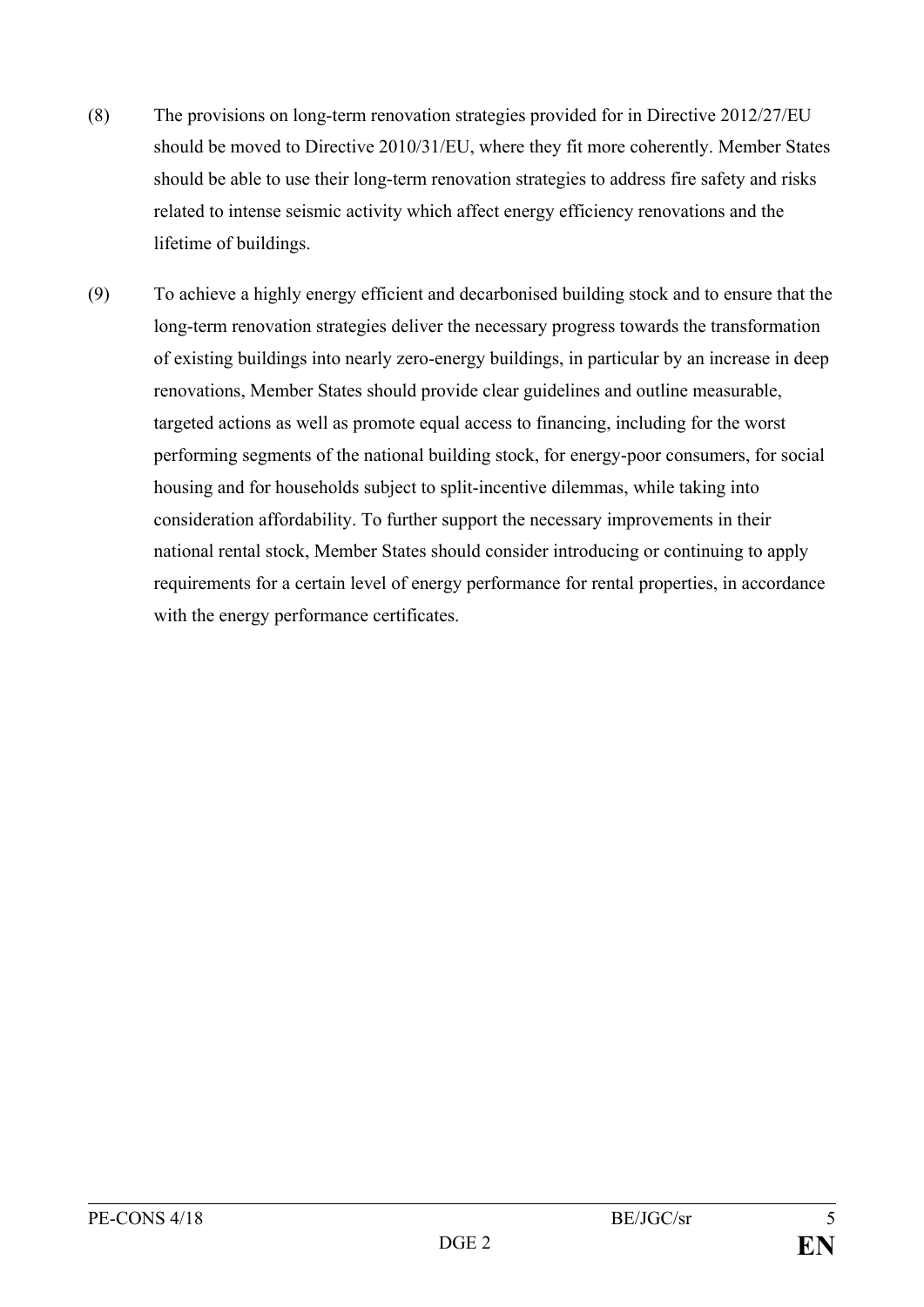- (10) According to the Commission's impact assessment, renovation would be needed at an average rate of 3 % annually to accomplish the Union's energy efficiency ambitions in a cost-effective manner. Considering that every 1 % increase in energy savings reduces gas imports by 2,6 %, clear ambitions for renovation of the existing building stock are of great importance. Thus, efforts to increase the energy performance of buildings would contribute actively to the Union's energy independence and, furthermore, have great potential to create jobs in the Union, in particular in small and medium-sized enterprises. In that context, Member States should take into account the need for a clear link between their long-term renovation strategies and pertinent initiatives to promote skills development and education in the construction and energy efficiency sectors.
- (11) The need to alleviate energy poverty should be taken into account, in accordance with criteria defined by the Member States. While outlining national actions that contribute to the alleviation of energy poverty in their renovation strategies, the Member States have the right to establish what they consider to be relevant actions.
- (12) In their long-term renovation strategies and in planning actions and measures, Member States could make use of concepts such as trigger points, namely opportune moments in the life cycle of a building, for example from a cost-effectiveness or disruption perspective, for carrying out energy efficiency renovations.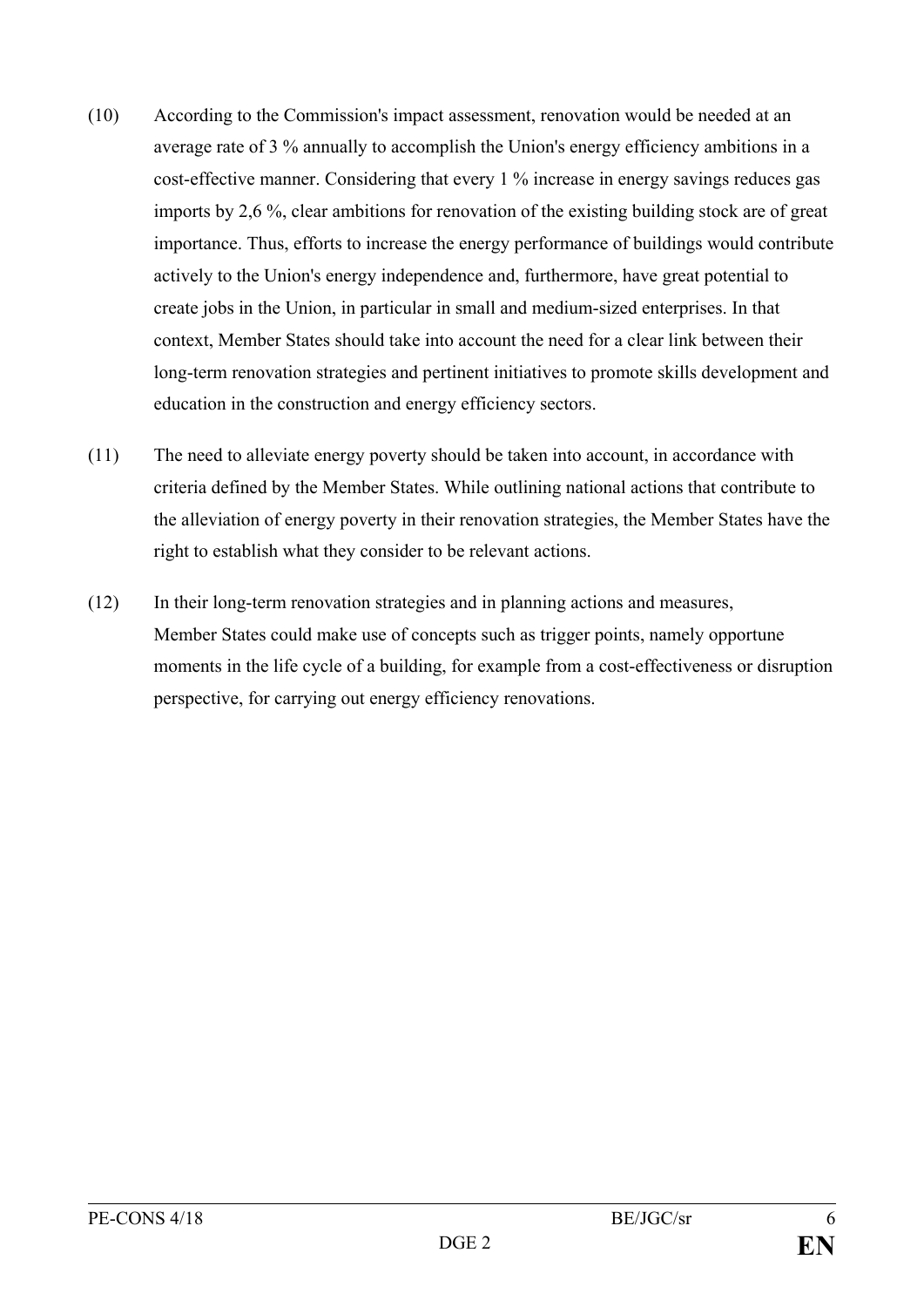- (13) The 2009 World Health Organisation guidelines provide that, concerning indoor air quality, better performing buildings provide higher comfort levels and wellbeing for their occupants and improve health. Thermal bridges, inadequate insulation and unplanned air pathways can result in surface temperatures below the dew point of the air and in dampness. It is therefore essential to ensure a complete and homogeneous insulation of the building including balconies, fenestrations, roofs, walls, doors and floors, and particular attention should be paid to preventing the temperature on any inner surface of the building from dropping below the dew point temperature.
- (14) Member States should support energy performance upgrades of existing buildings that contribute to achieving a healthy indoor environment, including through the removal of asbestos and other harmful substances, preventing the illegal removal of harmful substances, and facilitating compliance with existing legislative acts such as Directives 2009/148/EC**[1](#page-7-0)** and (EU) 2016/2284**[2](#page-7-1)** of the European Parliament and of the Council.

<span id="page-7-0"></span> $\mathbf{1}$ **<sup>1</sup>** Directive 2009/148/EC of the European Parliament and of the Council of 30 November 2009 on the protection of workers from the risks related to exposure to asbestos at work (OJ L 330, 16.12.2009, p. 28).

<span id="page-7-1"></span><sup>&</sup>lt;sup>2</sup> Directive (EU) 2016/2284 of the European Parliament and of the Council of 14 December 2016 on the reduction of national emissions of certain atmospheric pollutants, amending Directive 2003/35/EC and repealing Directive 2001/81/EC (OJ L 344, 17.12.2016, p. 1).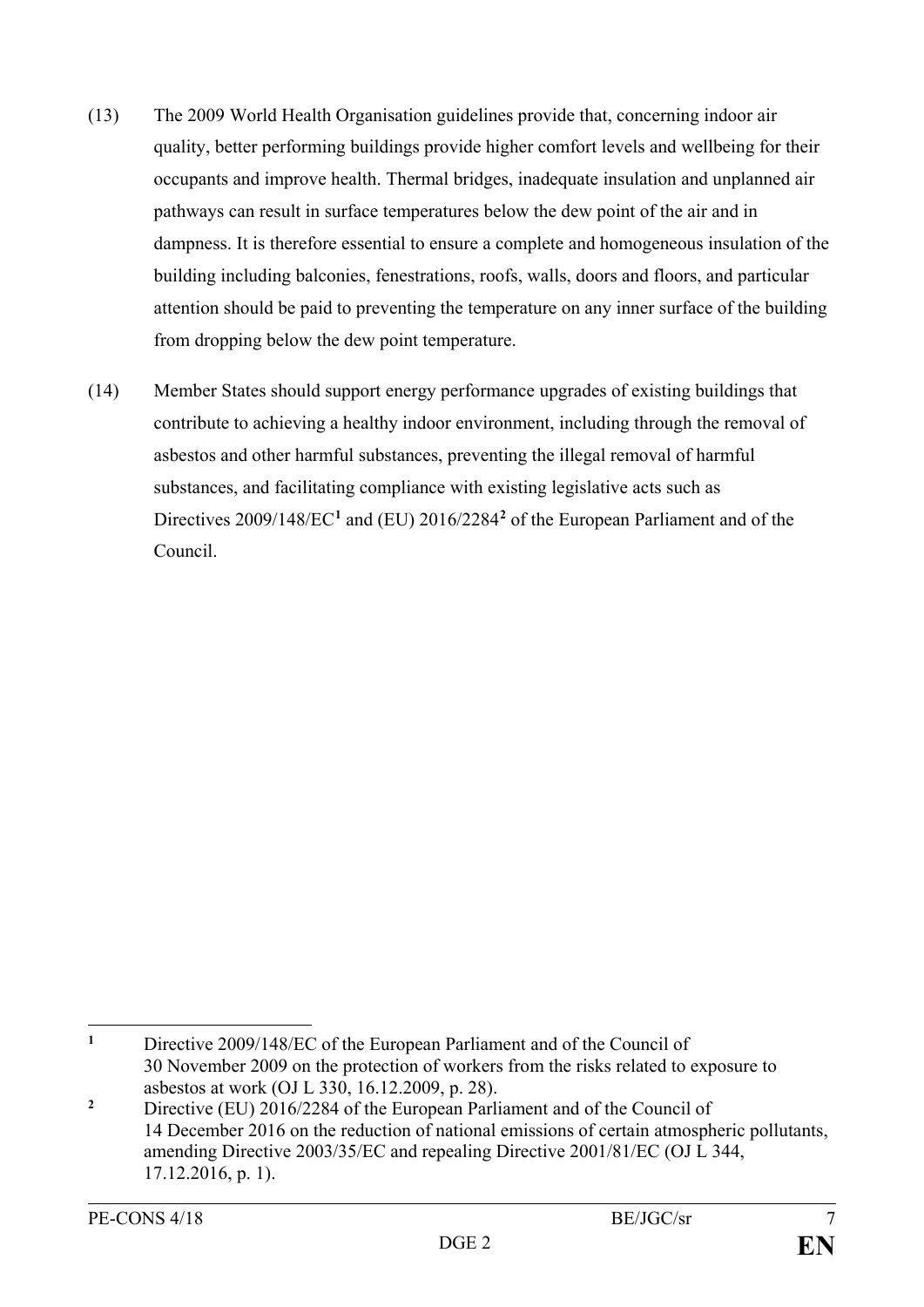- (15) It is important to ensure that measures to improve the energy performance of buildings do not focus only on the building envelope, but include all relevant elements and technical systems in a building, such as passive elements that participate in passive techniques aiming to reduce the energy needs for heating or cooling, the energy use for lighting and for ventilation and hence improve thermal and visual comfort.
- (16) Financial mechanisms, incentives and the mobilisation of financial institutions for energy efficiency renovations in buildings should have a central role in national long-term renovation strategies and be actively promoted by Member States. Such measures should include encouraging energy efficient mortgages for certified energy efficient building renovations, promoting investments for public authorities in an energy efficient building stock, for example by public-private partnerships or optional energy performance contracts, reducing the perceived risk of the investments, providing accessible and transparent advisory tools and assistance instruments such as one-stop-shops that provide integrated energy renovation services, as well as implementing other measures and initiatives such as those referred to in the Commission's Smart Finance for Smart Buildings **Initiative**
- (17) Solutions based on nature, such as well-planned street vegetation, green roofs and walls providing insulation and shade to buildings, contribute to reducing energy demand by limiting the need for heating and cooling and improving a building's energy performance.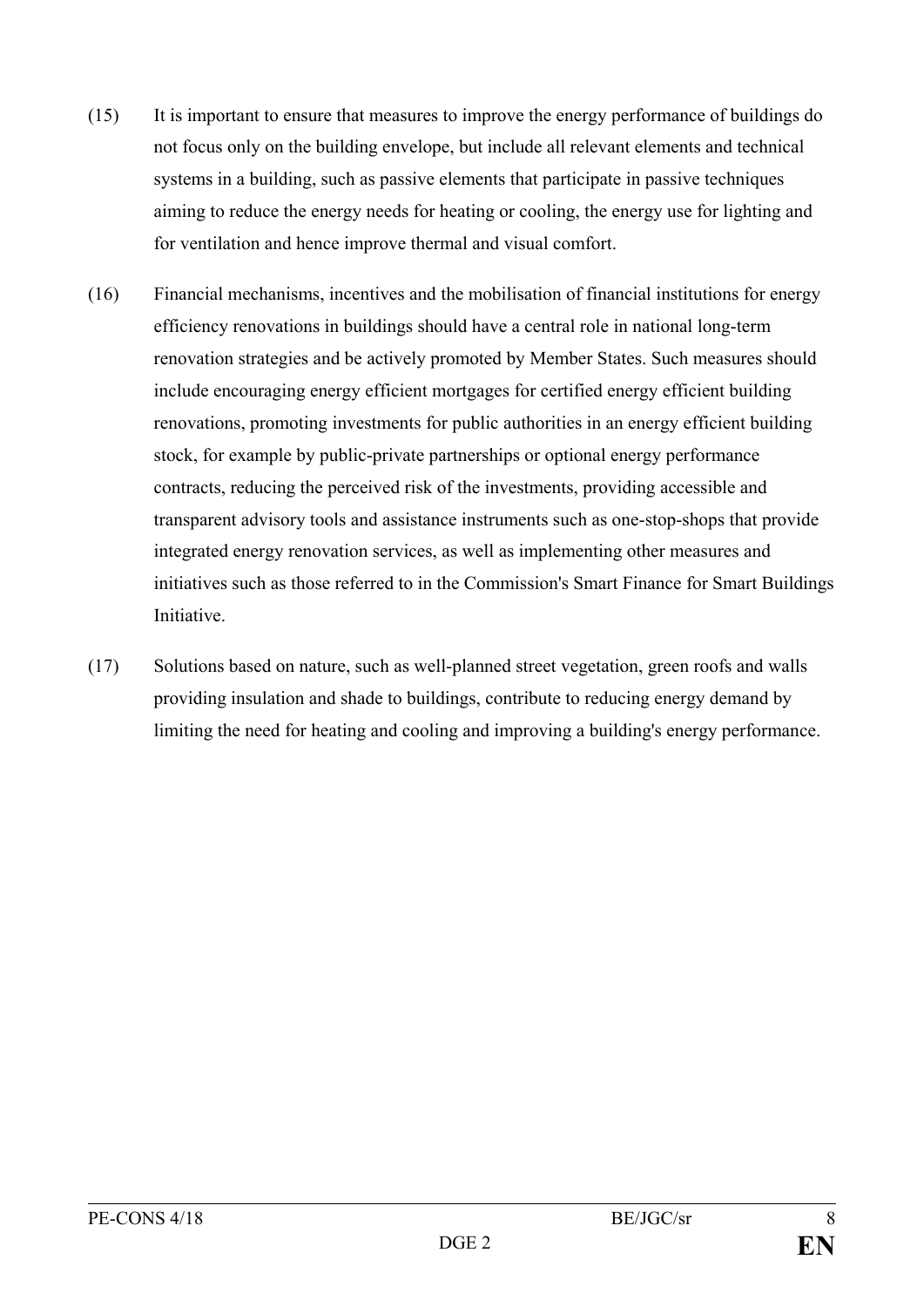- (18) Research into, and the testing of, new solutions for improving the energy performance of historical buildings and sites should be encouraged, while also safeguarding and preserving cultural heritage.
- (19) For new buildings and buildings undergoing major renovations, Member States should encourage high-efficiency alternative systems, if technically, functionally and economically feasible, while also addressing the issues of healthy indoor climate conditions, fire safety and risks related to intense seismic activity, in accordance with domestic safety regulations.
- (20) To meet the objectives of energy efficiency policy for buildings, the transparency of energy performance certificates should be improved by ensuring that all necessary parameters for calculations, both for certification and minimum energy performance requirements, are set out and applied consistently. Member States should adopt adequate measures to ensure, for example, that the performance of installed, replaced or upgraded technical building systems, such as for space heating, air-conditioning or water heating, is documented in view of building certification and compliance checking.
- (21) The installation of self-regulating devices in existing buildings for the separate regulation of the temperature in each room or, where justified, in a designated heated zone of the building unit should be considered where economically feasible, for example where the cost is less than 10 % of the total costs of the replaced heat generators.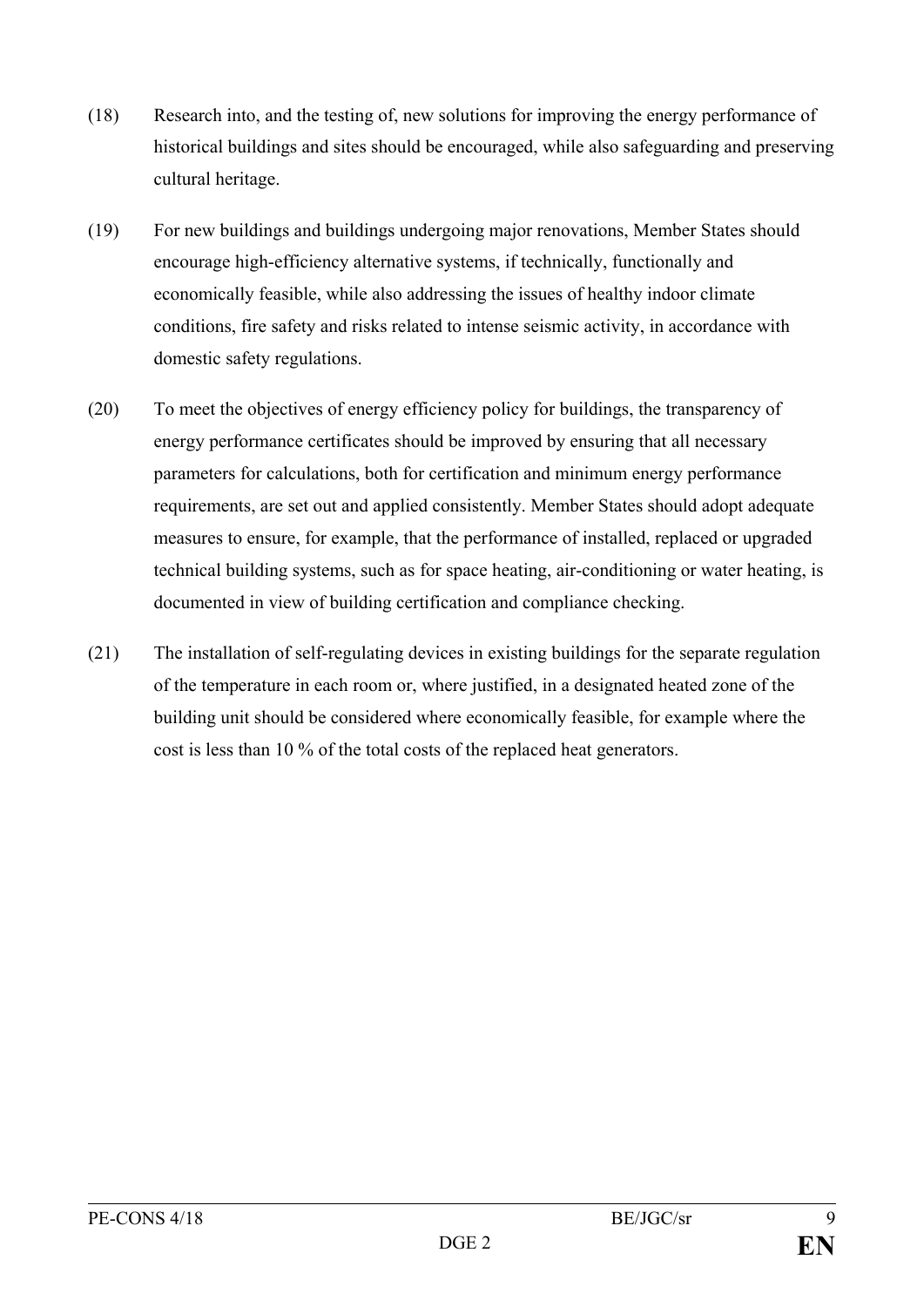- (22) Innovation and new technology also make it possible for buildings to support the overall decarbonisation of the economy, including the transport sector. For example, buildings can be leveraged for the development of the infrastructure necessary for the smart charging of electric vehicles and also provide a basis for Member States, if they choose to, to use car batteries as a source of power.
- (23) Combined with an increased share of renewable electricity production, electric vehicles produce fewer carbon emissions resulting in better air quality. Electric vehicles constitute an important component of a clean energy transition based on energy efficiency measures, alternative fuels, renewable energy and innovative solutions for the management of energy flexibility. Building codes can be effectively used to introduce targeted requirements to support the deployment of recharging infrastructure in car parks of residential and non-residential buildings. Member States should provide for measures to simplify the deployment of recharging infrastructure with a view to addressing barriers such as split incentives and administrative complications which individual owners encounter when trying to install a recharging point on their parking space.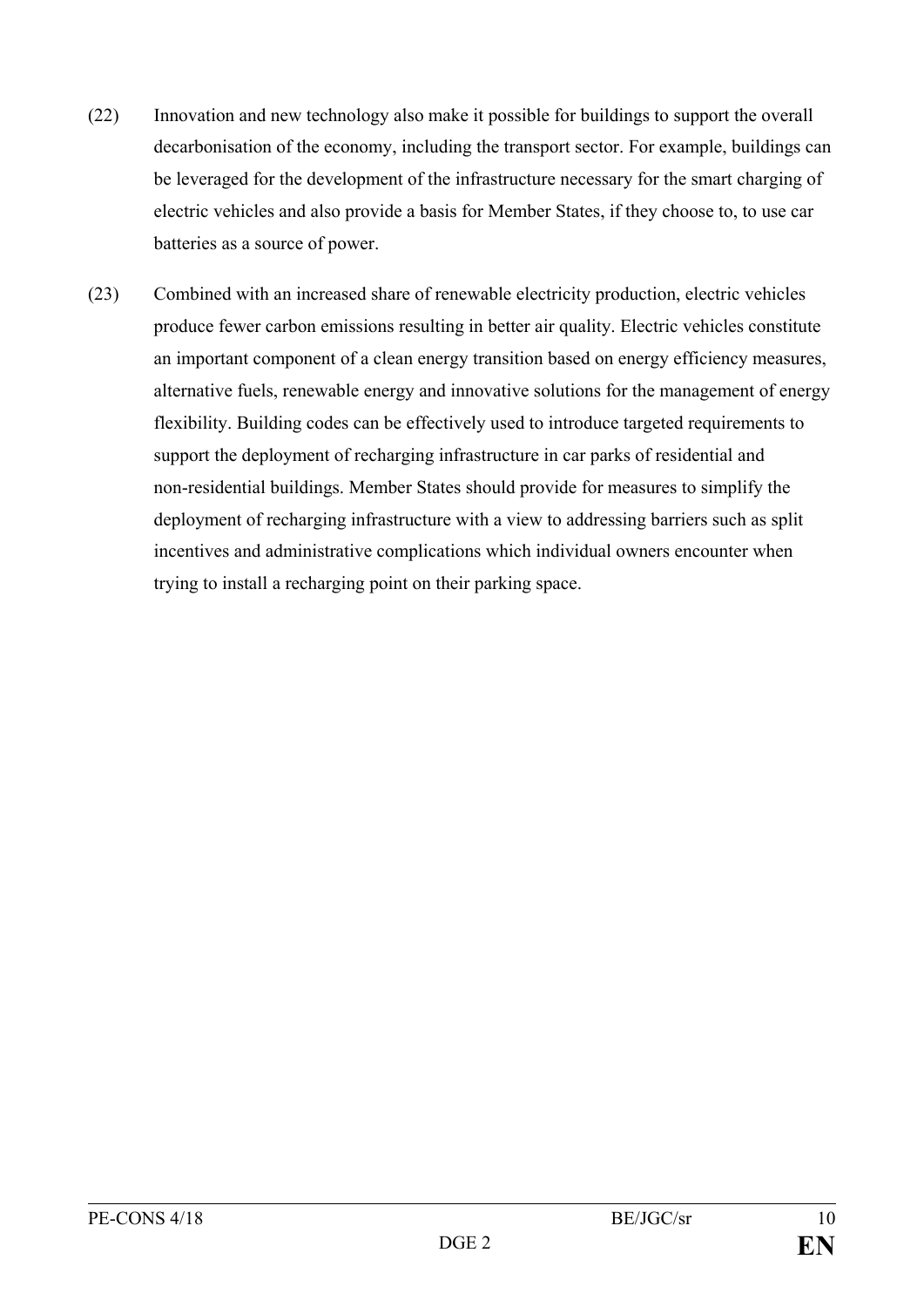- (24) Ducting infrastructure provides the right conditions for the rapid deployment of recharging points if and where they are needed. Member States should ensure the development of electromobility in a balanced and cost-effective way. In particular, where a major renovation related to electrical infrastructure takes place, the pertinent installation of ducting infrastructure should follow. In the implementation of the requirements for electromobility in national legislation, Member States should duly consider potential diverse conditions such as ownership of buildings and the adjacent parking lots, public parking lots operated by private entities and buildings that have both a residential and a non-residential function.
- (25) Readily available infrastructure will decrease the costs of installation of recharging points for individual owners and ensure electric vehicle users have access to recharging points. Establishing requirements for electromobility at Union level concerning the pre-equipping of parking spaces and the installation of recharging points is an effective way to promote electric vehicles in the near future while enabling further development at a reduced cost in the medium- to long-term.
- (26) When Member States establish their requirements for the installation of a minimum number of recharging points for non-residential buildings with more than 20 parking spaces, which are to apply from 2025, they should take into account relevant national, regional and local conditions, as well as possible diversified needs and circumstances based on area, building typology, public transport coverage and other relevant criteria, in order to ensure the proportionate and appropriate deployment of recharging points.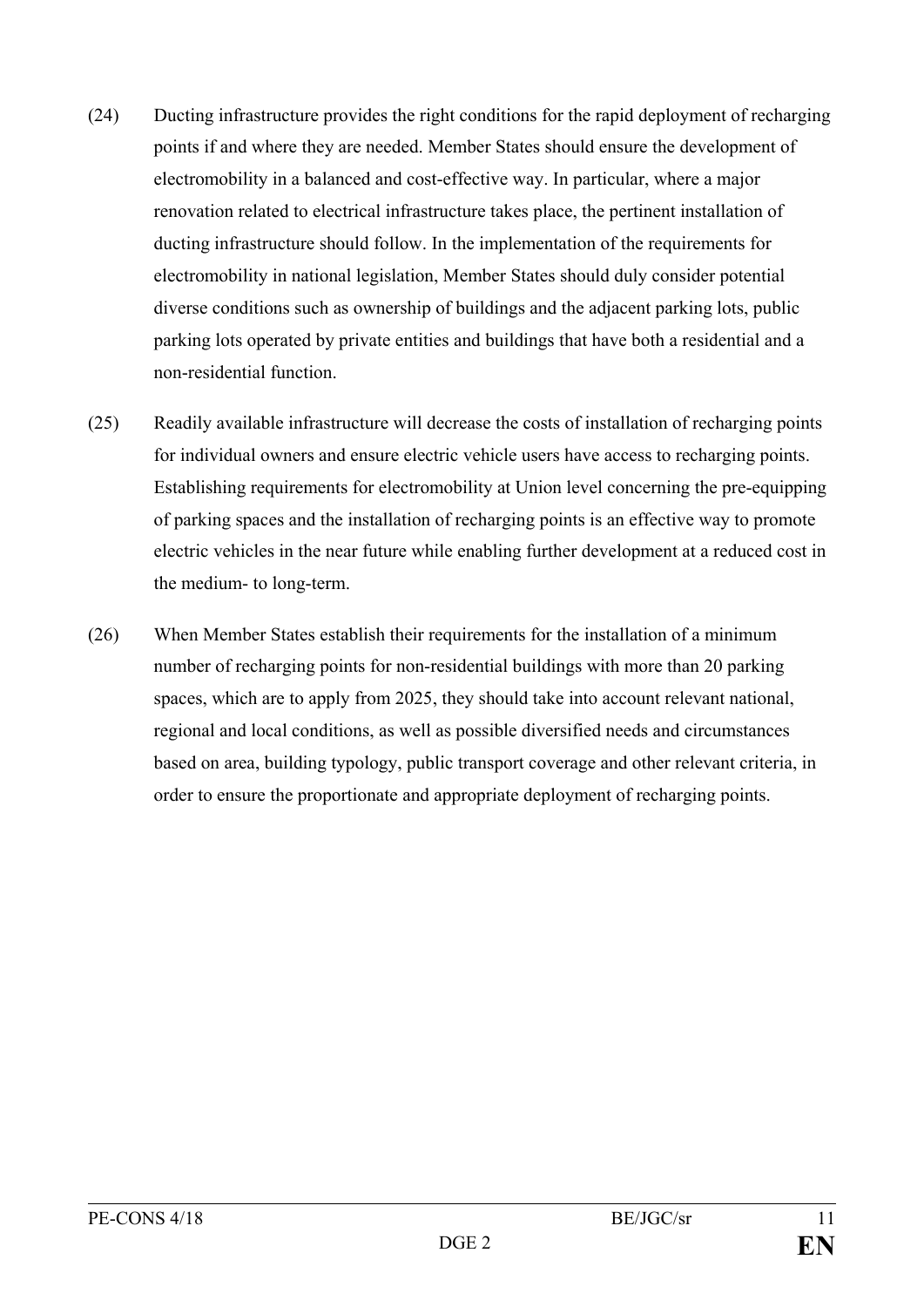- (27) However, some geographical areas with specific vulnerabilities may face specific difficulties in fulfilling the requirements on electromobility. This could be the case for the outermost regions within the meaning of Article 349 Treaty on the Functioning of the European Union (TFEU), due to their remoteness, insularity, small size, difficult topography and climate, as well as micro isolated systems, whose electricity grid might need to evolve to cope with a further electrification of local transport. In such cases, Member States should be allowed not to apply the requirements of electromobility. Notwithstanding that derogation, the electrification of transport may be a powerful tool to address air quality or security of supply problems which those regions and systems often face.
- (28) When applying the requirements for electromobility infrastructure provided for in the amendments to Directive 2010/31/EU as set out in this Directive, Member States should consider the need for holistic and coherent urban planning as well as the promotion of alternative, safe and sustainable modes of transport and their supporting infrastructure, for example through dedicated parking infrastructure for electric bicycles and for the vehicles of people of reduced mobility.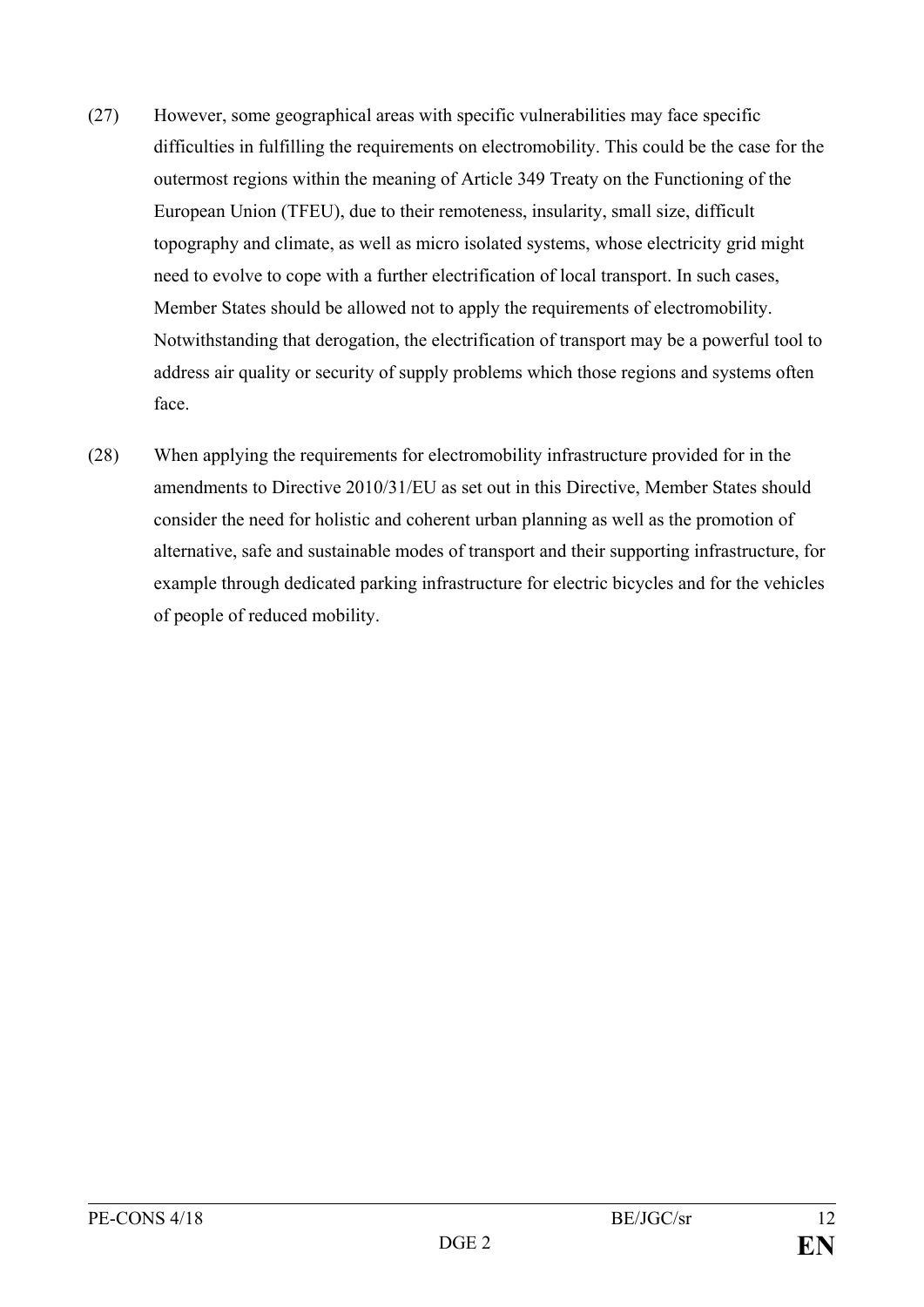- (29) The agendas of the Digital Single Market and the Energy Union should be aligned and should serve common goals. The digitalisation of the energy system is quickly changing the energy landscape, from the integration of renewables to smart grids and smart-ready buildings. In order to digitalise the building sector, the Union's connectivity targets and ambitions for the deployment of high-capacity communication networks are important for smart homes and well-connected communities. Targeted incentives should be provided to promote smart-ready systems and digital solutions in the built environment. This offers new opportunities for energy savings, by providing consumers with more accurate information about their consumption patterns, and by enabling the system operator to manage the grid more effectively.
- (30) The smart readiness indicator should be used to measure the capacity of buildings to use information and communication technologies and electronic systems to adapt the operation of buildings to the needs of the occupants and the grid and to improve the energy efficiency and overall performance of buildings. The smart readiness indicator should raise awareness amongst building owners and occupants of the value behind building automation and electronic monitoring of technical building systems and should give confidence to occupants about the actual savings of those new enhanced-functionalities. Use of the scheme for rating the smart readiness of buildings should be optional for Member States.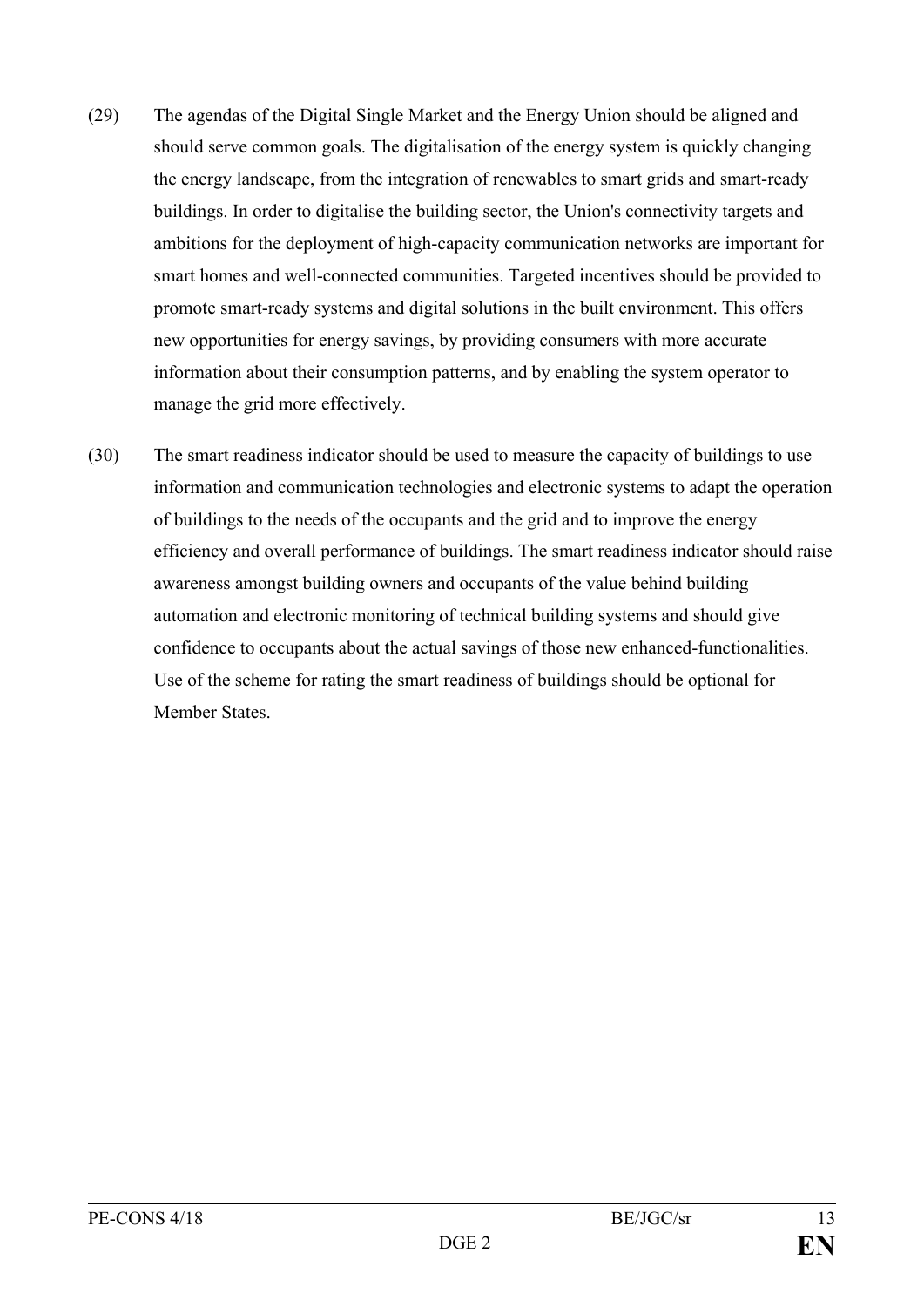- (31) In order to adapt Directive 2010/31/EU to technical progress, the power to adopt acts in accordance with Article 290 TFEU should be delegated to the Commission to supplement that directive by establishing the definition of the smart readiness indicator and a methodology by which it is to be calculated. It is of particular importance that the Commission carry out appropriate consultations during its preparatory work, including at expert level, and that those consultations be conducted in accordance with the principles laid down in the Interinstitutional Agreement of 13 April 2016 on Better Law-Making**[1](#page-14-0)**. In particular, to ensure equal participation in the preparation of delegated acts, the European Parliament and the Council receive all documents at the same time as Member States' experts, and their experts systematically have access to meetings of Commission expert groups dealing with the preparation of delegated acts.
- (32) In order to ensure uniform conditions for the implementation of Directive 2010/31/EU, as amended by this Directive, implementing powers regarding the modalities for implementing an optional common Union scheme for rating the smart readiness of buildings should be conferred on the Commission. Those powers should be exercised in accordance with Regulation (EU) No 182/2011 of the European Parliament and of the Council**[2](#page-14-1)**.

<span id="page-14-0"></span> $\mathbf{1}$ 1 OJ L 123, 12.5.2016, p. 1.<br>2 Pegyletian (EU) No. 182/2

<span id="page-14-1"></span>**<sup>2</sup>** Regulation (EU) No 182/2011 of the European Parliament and of the Council of 16 February 2011 laying down the rules and general principles concerning mechanisms for control by the Member States of the Commission's exercise of implementing powers (OJ L 55, 28.2.2011, p. 13).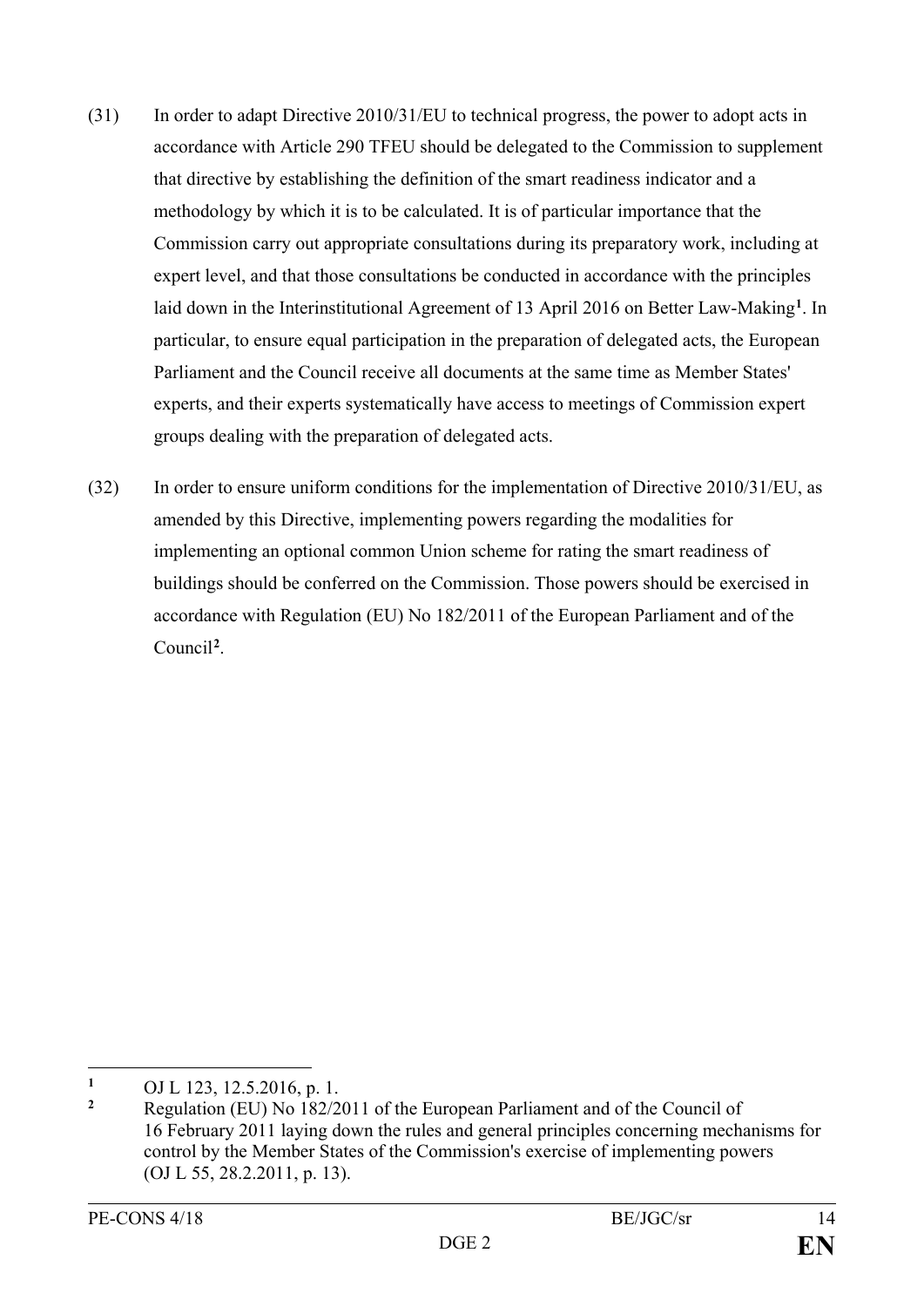- (33) To ensure that financial measures related to energy efficiency are applied in the best way in building renovation, they should be linked to the quality of the renovation works in light of the targeted or achieved energy savings. Those measures should therefore be linked to the performance of the equipment or material used for the renovation, to the level of certification or qualification of the installer, to an energy audit, or to the improvement achieved as a result of the renovation, which should be assessed by comparing energy performance certificates issued before and after the renovation, by using standard values or by another transparent and proportionate method.
- (34) The current independent control systems for energy performance certificates can be used for compliance checking and should be strengthened to ensure certificates are of good quality. Where the independent control system for energy performance certificates is complemented by an optional database going beyond the requirements of Directive 2010/31/EU as amended by this Directive, it can be used for compliance checking and for producing statistics on the regional or national building stocks. High-quality data on the building stock is needed and this could be partially generated by the databases that almost all Member States are currently developing and managing for energy performance certificates.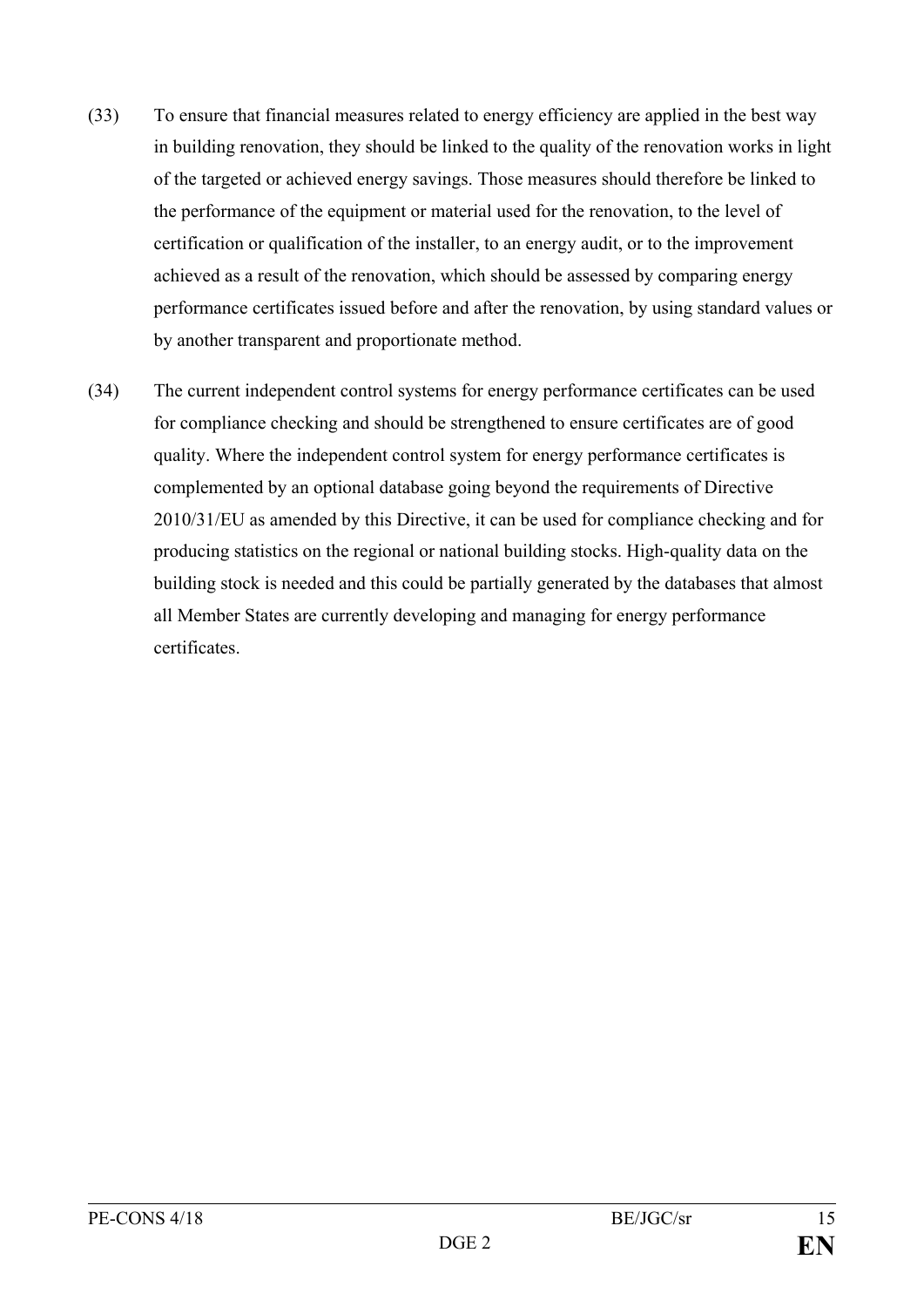- (35) According to the Commission's impact assessment, provisions concerning the inspections of heating systems and air-conditioning systems were found to be inefficient because they did not sufficiently ensure the initial and continued performance of those technical systems. Even cheap energy efficiency technical solutions with very short payback periods, such as hydraulic balancing of the heating system and the installation or replacement of thermostatic control valves, are insufficiently considered today. The provisions on inspections should be amended to ensure a better result from inspections. Those amendments should place the focus of inspections on central heating systems and air-conditioning systems, including where those systems are combined with ventilation systems. Those amendments should exclude small heating systems such as electric heaters and wood stoves when they fall below the thresholds for inspection pursuant to Directive 2010/31/EU as amended by this Directive.
- (36) When carrying out inspections and in order to achieve the intended building energy performance improvements in practice, the aim should be to improve the actual energy performance of heating systems, air-conditioning systems and ventilation systems under real-life use conditions. The actual performance of such systems is governed by the energy used under dynamically varying typical or average operating conditions. Such conditions require at most times only a part of the nominal output capacity, and therefore inspections of heating systems, air-conditioning systems and ventilation systems should include an assessment of the relevant capabilities of the equipment to improve system performance under varying conditions, such as part load operating conditions.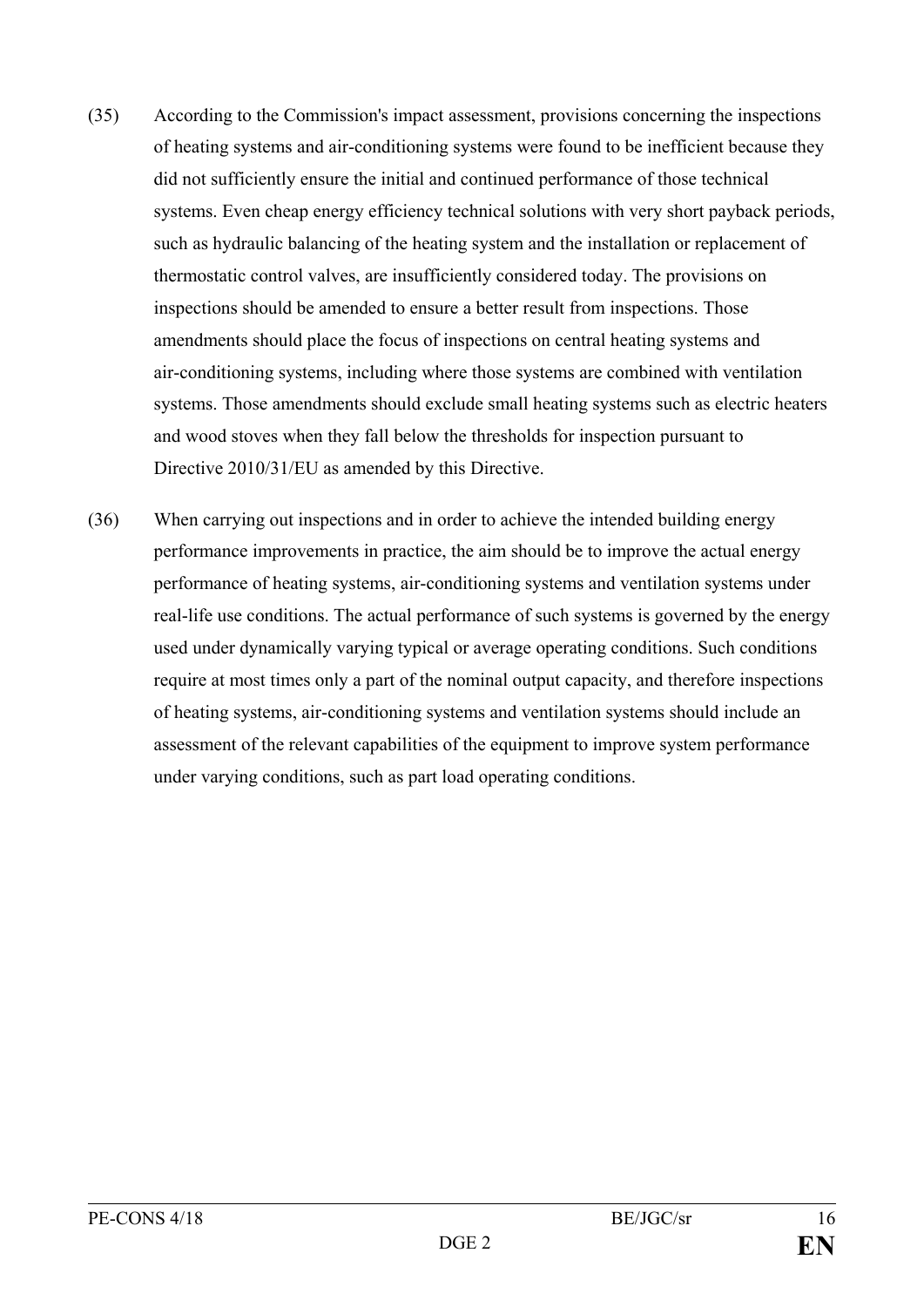- (37) Building automation and electronic monitoring of technical building systems have proven to be an effective replacement for inspections, in particular for large systems, and hold great potential to provide cost-effective and significant energy savings for both consumers and businesses. The installation of such equipment should be considered to be the most cost-effective alternative to inspections in large non-residential and multi-apartment buildings of a sufficient size that allow a payback of less than three years, as it enables action to be taken on the information provided, thereby securing energy savings over time. For small-scale installations, the documentation of the system performance by installers should support the verification of compliance with the minimum requirements laid down for all technical building systems.
- (38) The current possibility for Member States to opt for measures based on the provision of advice as an alternative to the inspection of heating systems, air-conditioning systems, systems for combined heating and ventilation and systems for combined air-conditioning and ventilation is to be retained, provided that the overall impact has, by means of submitting a report to the Commission, been documented as being equivalent to the effect of inspection prior to application of those measures.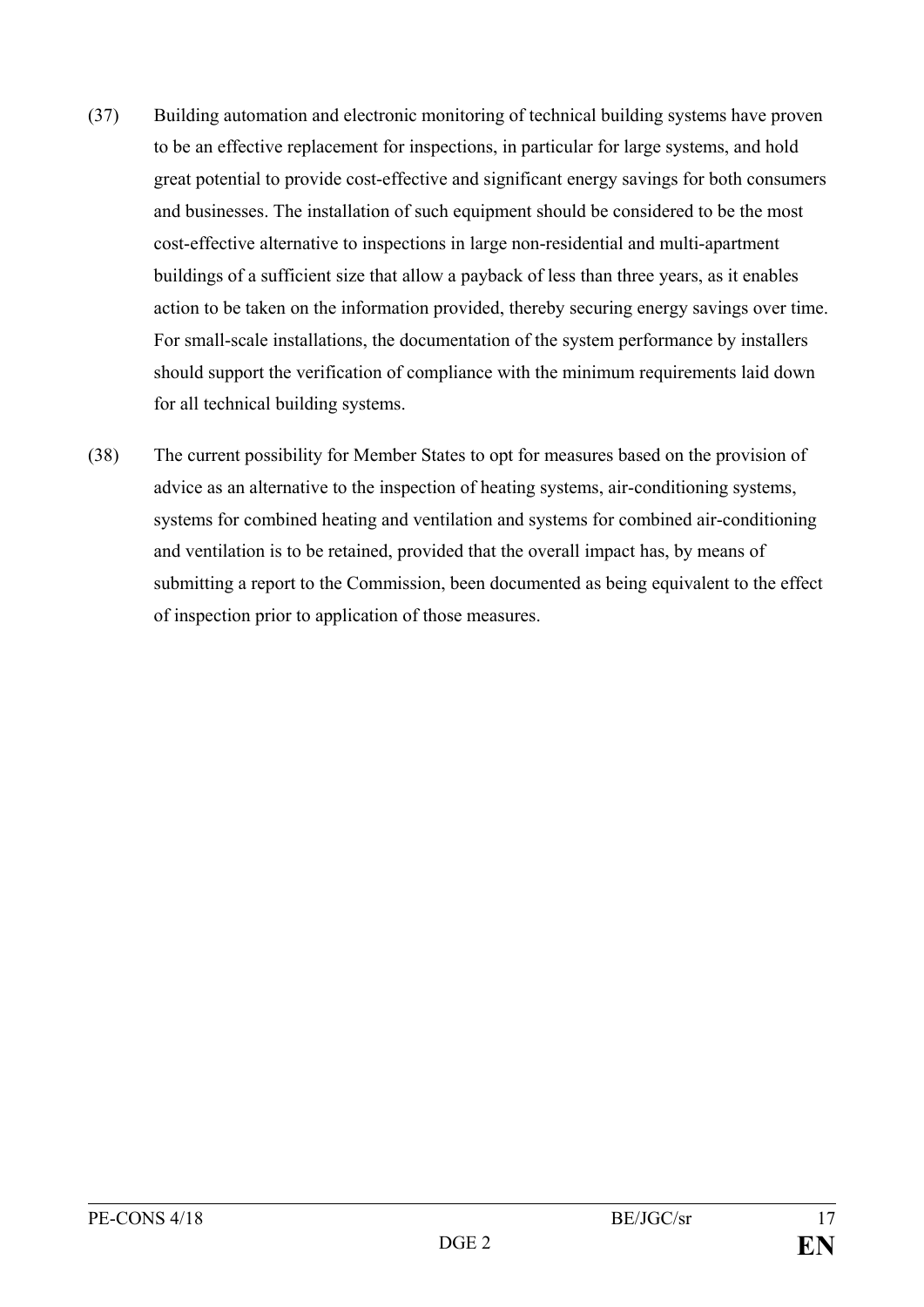- (39) The implementation of regular inspection schemes for heating and air-conditioning systems under Directive 2010/31/EU involved a significant administrative and financial investment by Member States and the private sector, including for the training and accreditation of experts, quality assurance and control, as well as the costs of inspections. Member States that have adopted the necessary measures to establish regular inspections, and that have implemented effective inspection schemes, may find it appropriate to continue to operate those schemes, including for smaller heating and air-conditioning systems. In such cases, there should be no obligation for Member States to notify those more stringent requirements to the Commission.
- (40) Without prejudice to the Member States' choice to apply the set of standards, related to energy performance of buildings, developed under Commission mandate M/480 to the European Committee for Standardisation (CEN), the recognition and promotion of those standards across the Member States would have a positive impact on the implementation of Directive 2010/31/EU as amended by this Directive.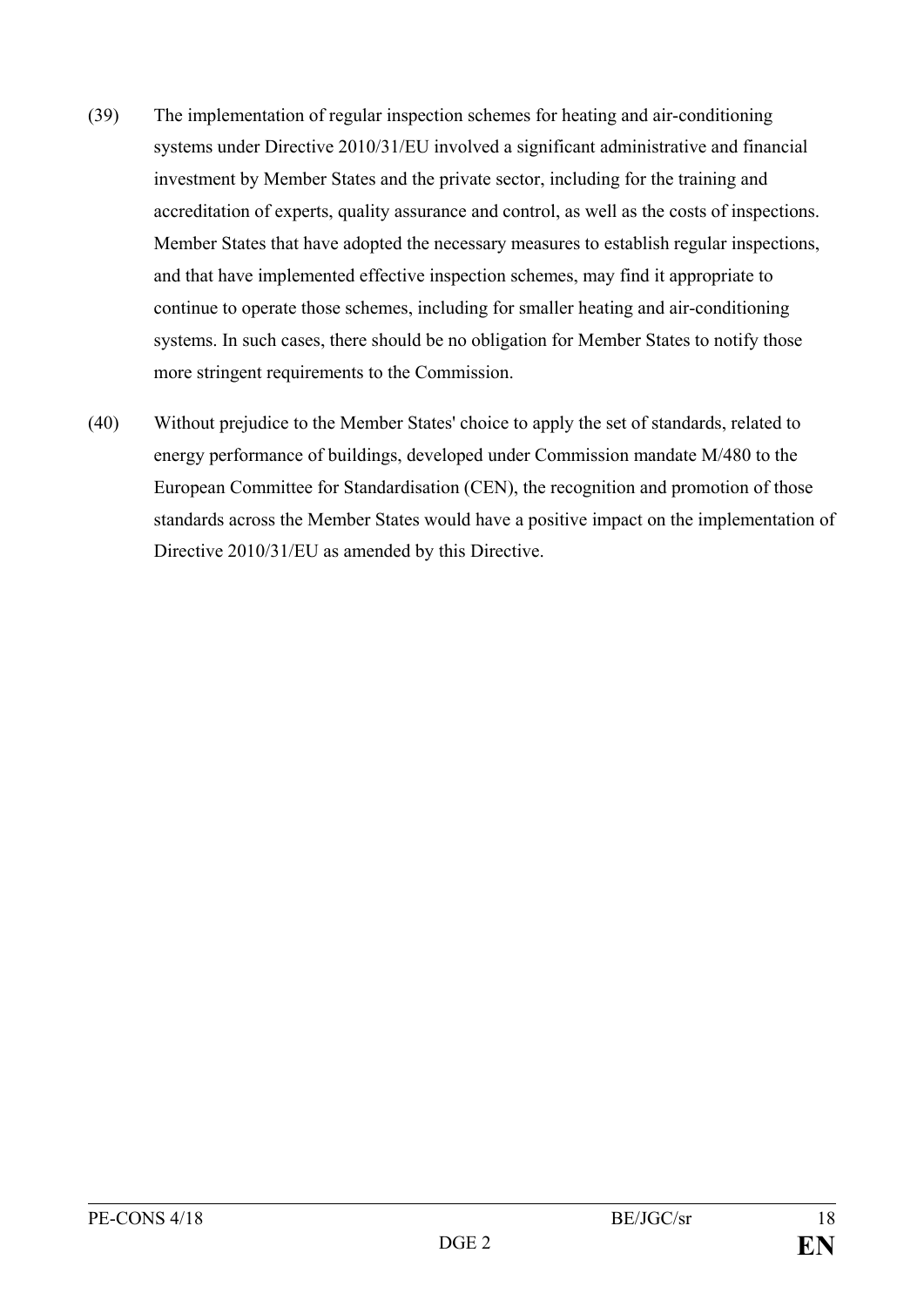- (41) Commission Recommendation (EU) 2016/1318**[1](#page-19-0)** on nearly zero-energy buildings described how the implementation of Directive 2010/31/EU could simultaneously ensure the transformation of the building stock and the shift to a more sustainable energy supply, which also supports the heating and cooling strategy. To make sure appropriate implementation takes place, the general framework for the calculation of the energy performance of buildings should be updated and the improved performance of the building envelope should be encouraged with the support of the work elaborated by CEN, under Commission mandate M/480. Member States are able to choose to further supplement this by providing additional numerical indicators, for example for the entire building's overall energy use or greenhouse gas emissions.
- (42) This Directive should not prevent Member States from setting more ambitious energy performance requirements for buildings and for building elements as long as such requirements are compatible with Union law. It is consistent with the objectives of Directives 2010/31/EU and 2012/27/EU that those requirements may, in certain circumstances, limit the installation or use of products subject to other applicable Union harmonisation legislation, provided that such requirements should not constitute an unjustifiable market barrier.

<span id="page-19-0"></span> $\mathbf{1}$ **<sup>1</sup>** Commission Recommendation (EU) 2016/1318 of 29 July 2016 on guidelines for the promotion of nearly zero-energy buildings and best practices to ensure that, by 2020, all new buildings are nearly zero-energy buildings (OJ L 208, 2.8.2016, p. 46).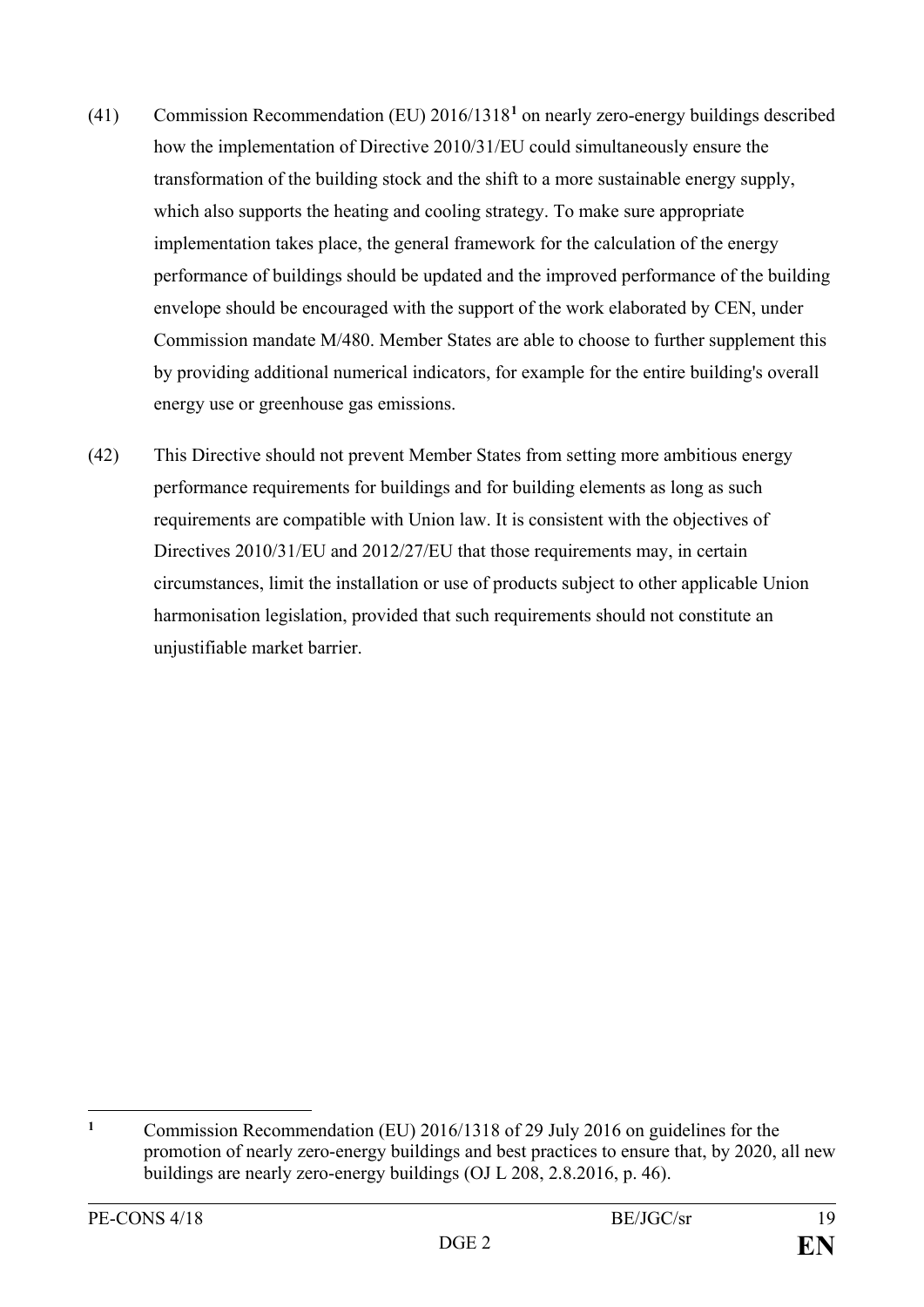- (43) Since the objective of this Directive, namely to reduce the energy needed to meet the energy demand associated with the typical use of buildings, cannot be sufficiently achieved by the Member States but can rather, by reason of the guaranteed consistency of shared objectives, understanding and political drive, be better achieved at Union level, the Union may adopt measures in accordance with the principle of subsidiarity as set out in Article 5 of the Treaty on the European Union. In accordance with the principle of proportionality as set out in that Article, this Directive does not go beyond what is necessary to achieve that objective.
- (44) This Directive fully respects the Member States' national specificities and differences and their competences in accordance with Article 194(2) TFEU. Further, the aim of this Directive is to allow the sharing of best practices in order to facilitate the transition to a highly energy efficient building stock in the Union.
- (45) In accordance with the Joint Political Declaration of 28 September 2011 of Member States and the Commission on explanatory documents**[1](#page-20-0)**, Member States have undertaken to accompany, in justified cases, the notification of their transposition measures with one or more documents explaining the relationship between the components of a directive and the corresponding parts of national transposition instruments. With regard to this Directive, the legislator considers the transmission of such documents to be justified.
- (46) Directives 2010/31/EU and 2012/27/EU should therefore be amended accordingly,

HAVE ADOPTED THIS DIRECTIVE:

<span id="page-20-0"></span> $\mathbf{1}$ **<sup>1</sup>** OJ C 369, 17.12.2011, p. 14.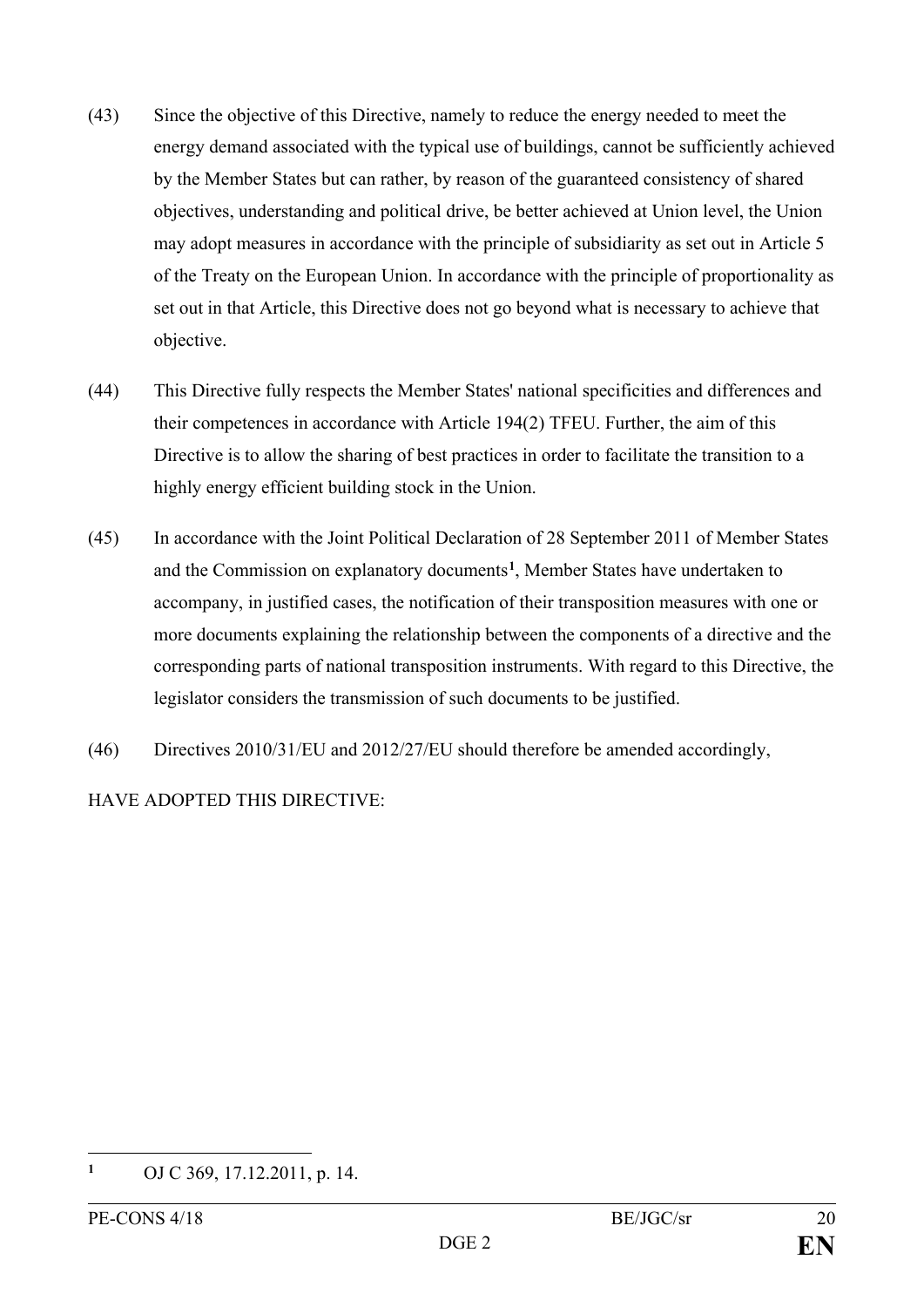# *Article 1 Amendments to Directive 2010/31/EU*

Directive 2010/31/EU is amended as follows:

- (1) Article 2 is amended as follows:
	- (a) point 3 is replaced by the following:
		- "3. 'technical building system' means technical equipment for space heating, space cooling, ventilation, domestic hot water, built-in lighting, building automation and control, on-site electricity generation, or a combination thereof, including those systems using energy from renewable sources, of a building or building unit;";
	- (b) the following point is inserted:
		- "3a. 'building automation and control system' means a system comprising all products, software and engineering services that can support energy-efficient, economical and safe operation of technical building systems through automatic controls and by facilitating the manual management of those technical building systems;";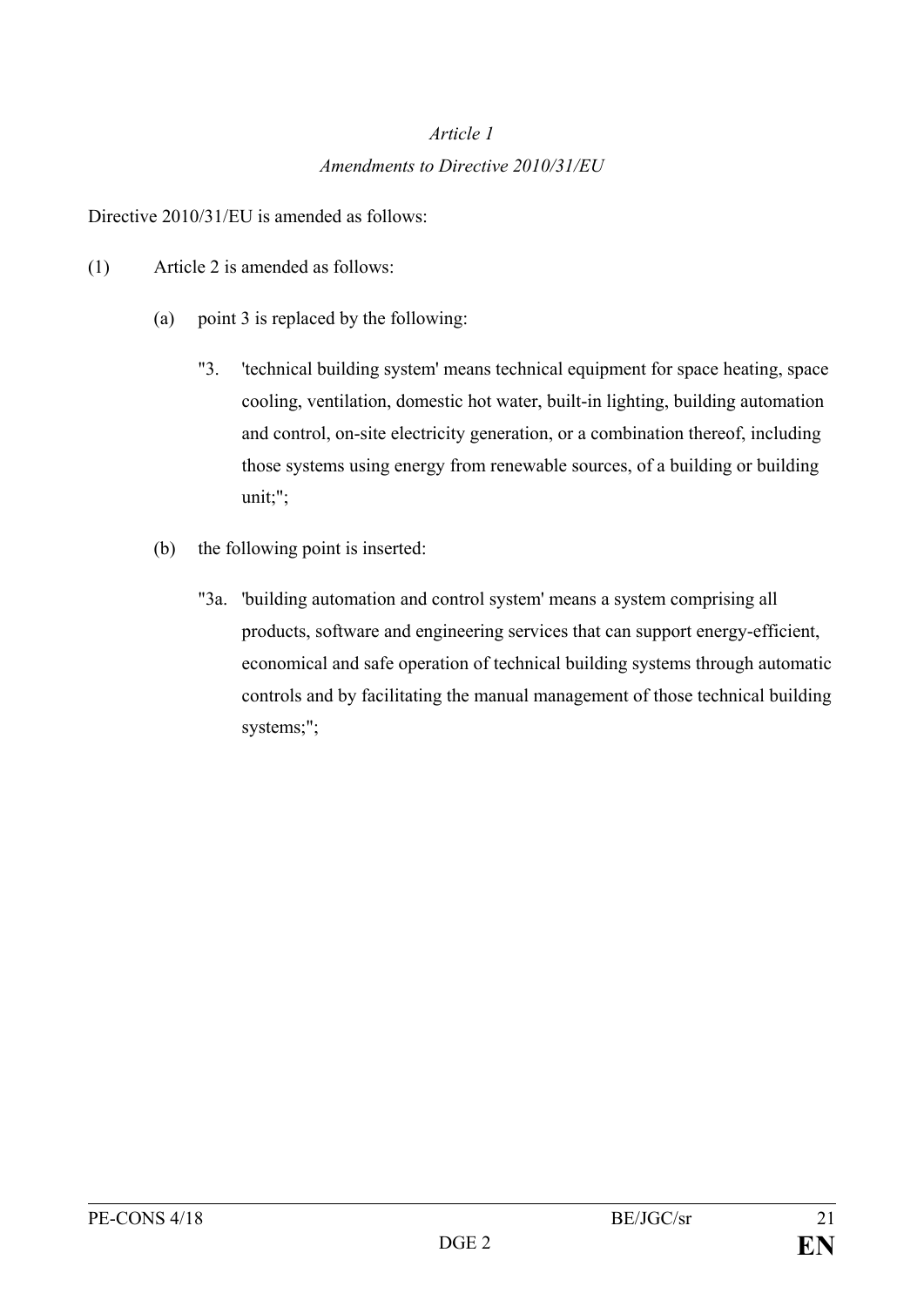(c) the following points are inserted:

 $\frac{1}{2}$ 

- "15a. 'heating system' means a combination of the components required to provide a form of indoor air treatment, by which the temperature is increased;
- 15b. 'heat generator' means the part of a heating system that generates useful heat using one or more of the following processes:
	- (a) the combustion of fuels in, for example, a boiler;
	- (b) the Joule effect, taking place in the heating elements of an electric resistance heating system;
	- (c) capturing heat from ambient air, ventilation exhaust air, or a water or ground heat source using a heat pump;
- 15c. 'energy performance contracting' means energy performance contracting as defined in point (27) of Article 2 of Directive 2012/27/EU of the European Parliament and of the Council**\*** ;

**<sup>\*</sup>** Directive 2012/27/EU of the European Parliament and of the Council of 25 October 2012 on energy efficiency, amending Directives 2009/125/EC and 2010/30/EU and repealing Directives 2004/8/EC and 2006/32/EC (OJ L 315, 14.11.2012, p. 1).";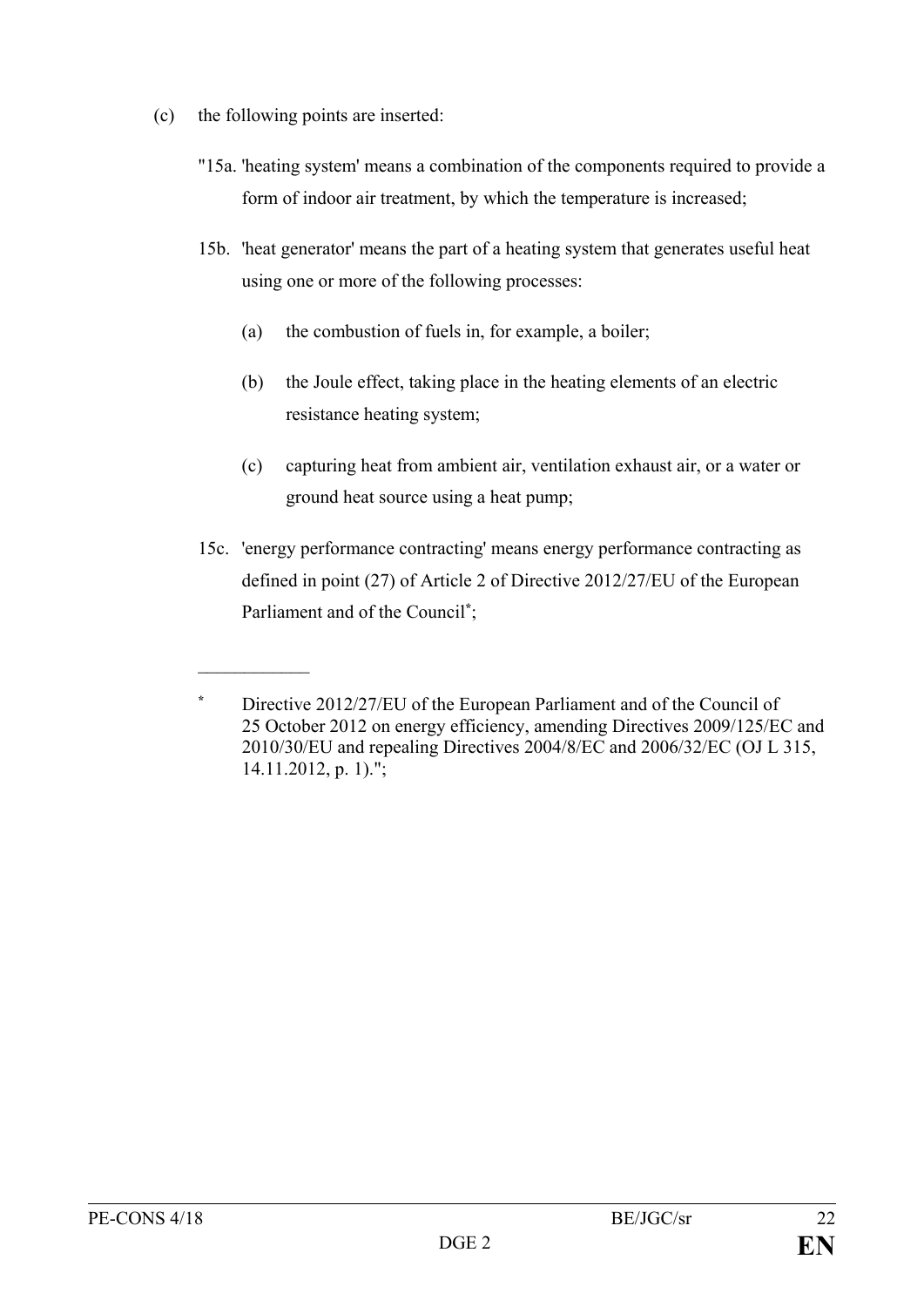- (d) the following point is added:
	- 20. 'micro isolated system' means micro isolated system as defined in point 27 of Article 2 of Directive 2009/72/EC of the European Parliament and of the Council**\*** .
	- **\*** Directive 2009/72/EC of the European Parliament and of the Council of 13 July 2009 concerning common rules for the internal market in electricity and repealing Directive 2003/54/EC (OJ L 211, 14.8.2009, p. 55).";
- (2) the following Article is inserted:

 $\frac{1}{2}$ 

# "*Article 2a*

# *Long-term renovation strategy*

- 1. Each Member State shall establish a long-term renovation strategy to support the renovation of the national stock of residential and non-residential buildings, both public and private, into a highly energy efficient and decarbonised building stock by 2050, facilitating the cost-effective transformation of existing buildings into nearly zero-energy buildings. Each long-term renovation strategy shall be submitted in accordance with the applicable planning and reporting obligations and shall encompass:
	- (a) an overview of the national building stock, based, as appropriate, on statistical sampling and expected share of renovated buildings in 2020;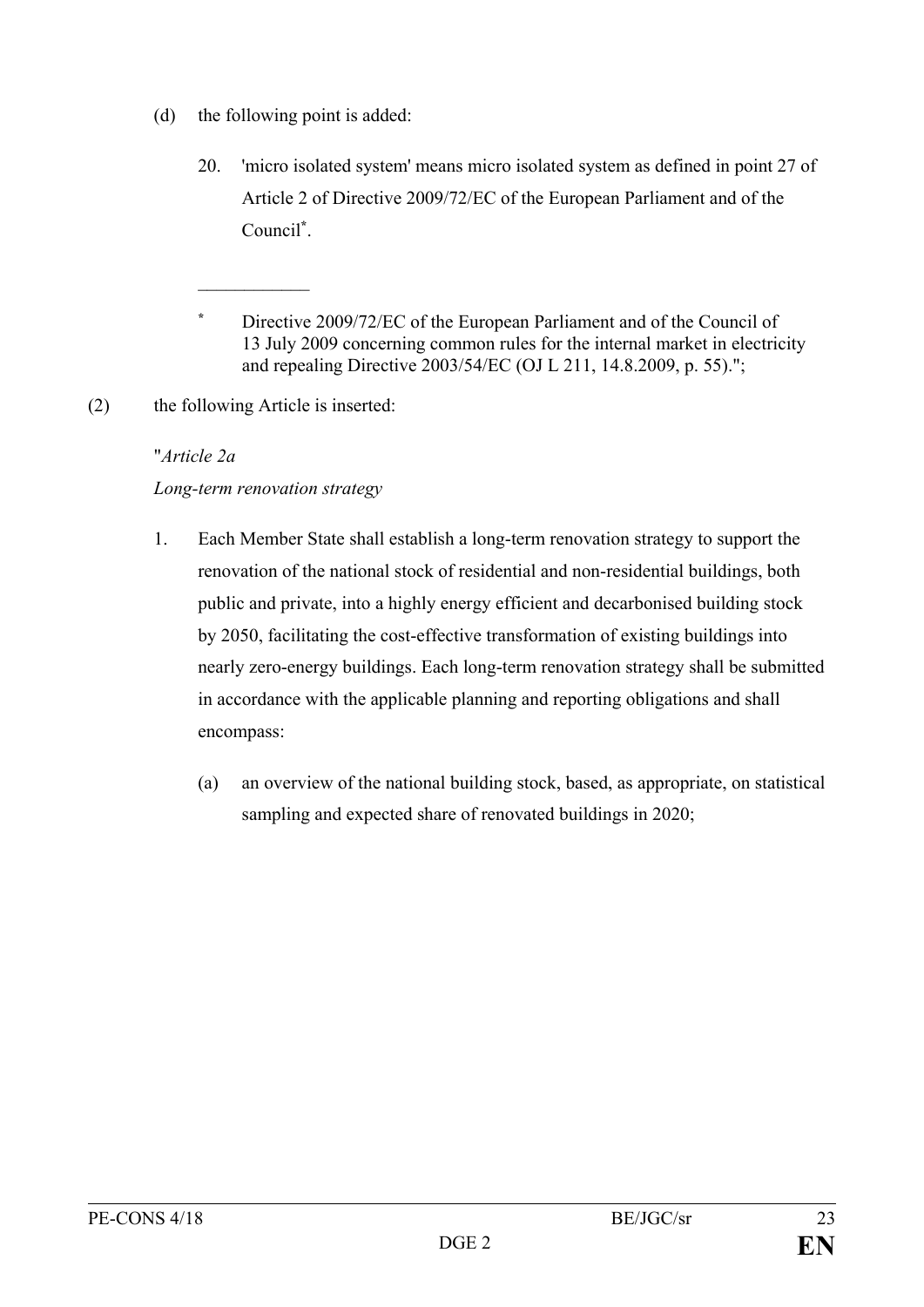- (b) the identification of cost-effective approaches to renovation relevant to the building type and climatic zone, considering potential relevant trigger points, where applicable, in the life-cycle of the building;
- (c) policies and actions to stimulate cost-effective deep renovation of buildings, including staged deep renovation, and to support targeted cost-effective measures and renovation for example by introducing an optional scheme for building renovation passports;
- (d) an overview of policies and actions to target the worst performing segments of the national building stock, split-incentive dilemmas and market failures, and an outline of relevant national actions that contribute to the alleviation of energy poverty;
- (e) policies and actions to target all public buildings;
- (f) an overview of national initiatives to promote smart technologies and well-connected buildings and communities, as well as skills and education in the construction and energy efficiency sectors; and
- (g) an evidence-based estimate of expected energy savings and wider benefits, such as those related to health, safety and air quality.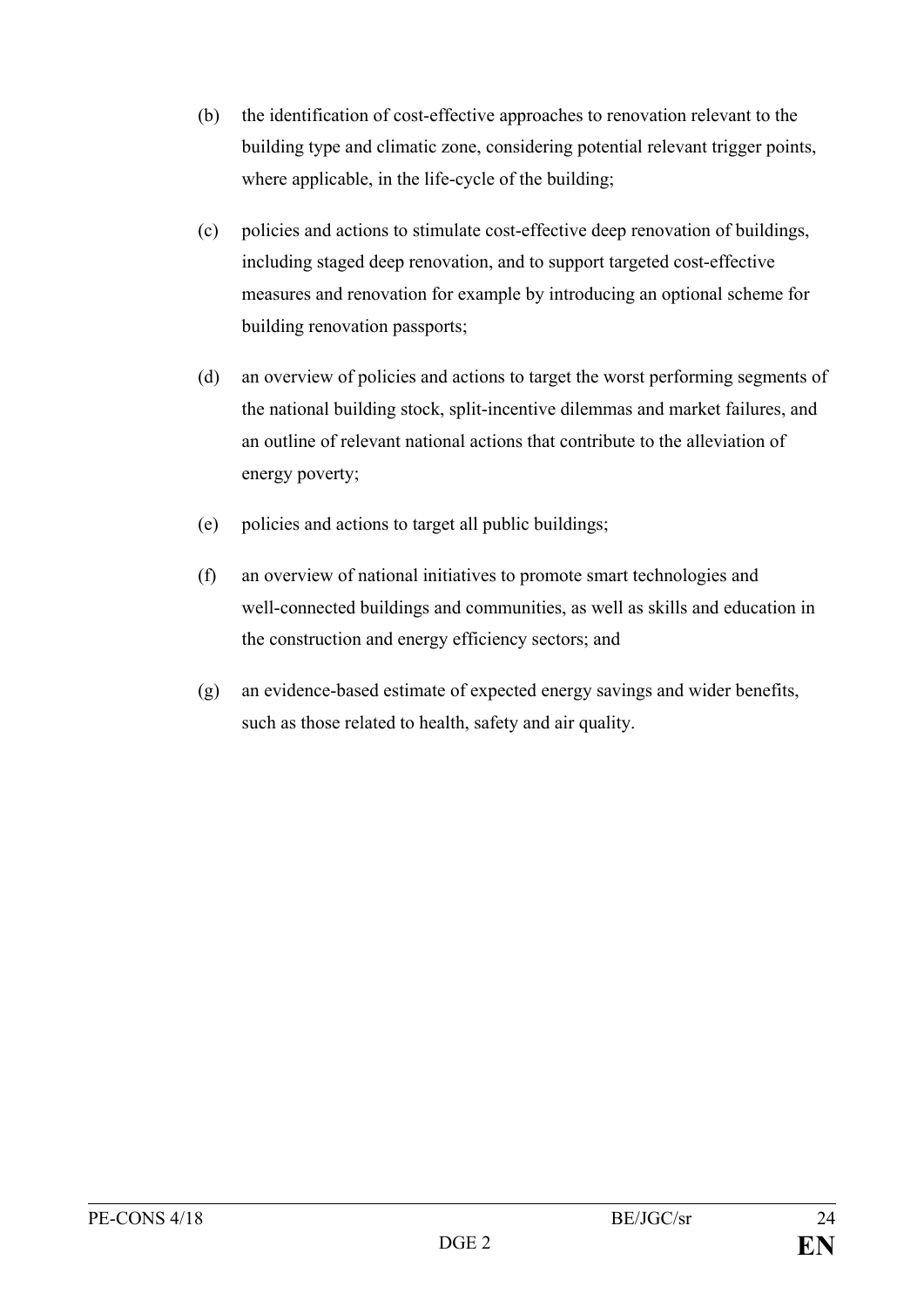- 2. In its long-term renovation strategy, each Member State shall set out a roadmap with measures and domestically established measurable progress indicators, with a view to the long-term 2050 goal of reducing greenhouse gas emissions in the Union by 80-95 % compared to 1990, in order to ensure a highly energy efficient and decarbonised national building stock and in order to facilitate the cost-effective transformation of existing buildings into nearly zero-energy buildings. The roadmap shall include indicative milestones for 2030, 2040 and 2050, and specify how they contribute to achieving the Union's energy efficiency targets in accordance with Directive 2012/27/EU.
- 3. To support the mobilisation of investments into the renovation needed to achieve the goals referred to in paragraph 1, Member States shall facilitate access to appropriate mechanisms for:
	- (a) the aggregation of projects, including by investment platforms or groups, and by consortia of small and medium-sized enterprises, to enable investor access as well as packaged solutions for potential clients;
	- (b) the reduction of the perceived risk of energy efficiency operations for investors and the private sector;
	- (c) the use of public funding to leverage additional private-sector investment or address specific market failures;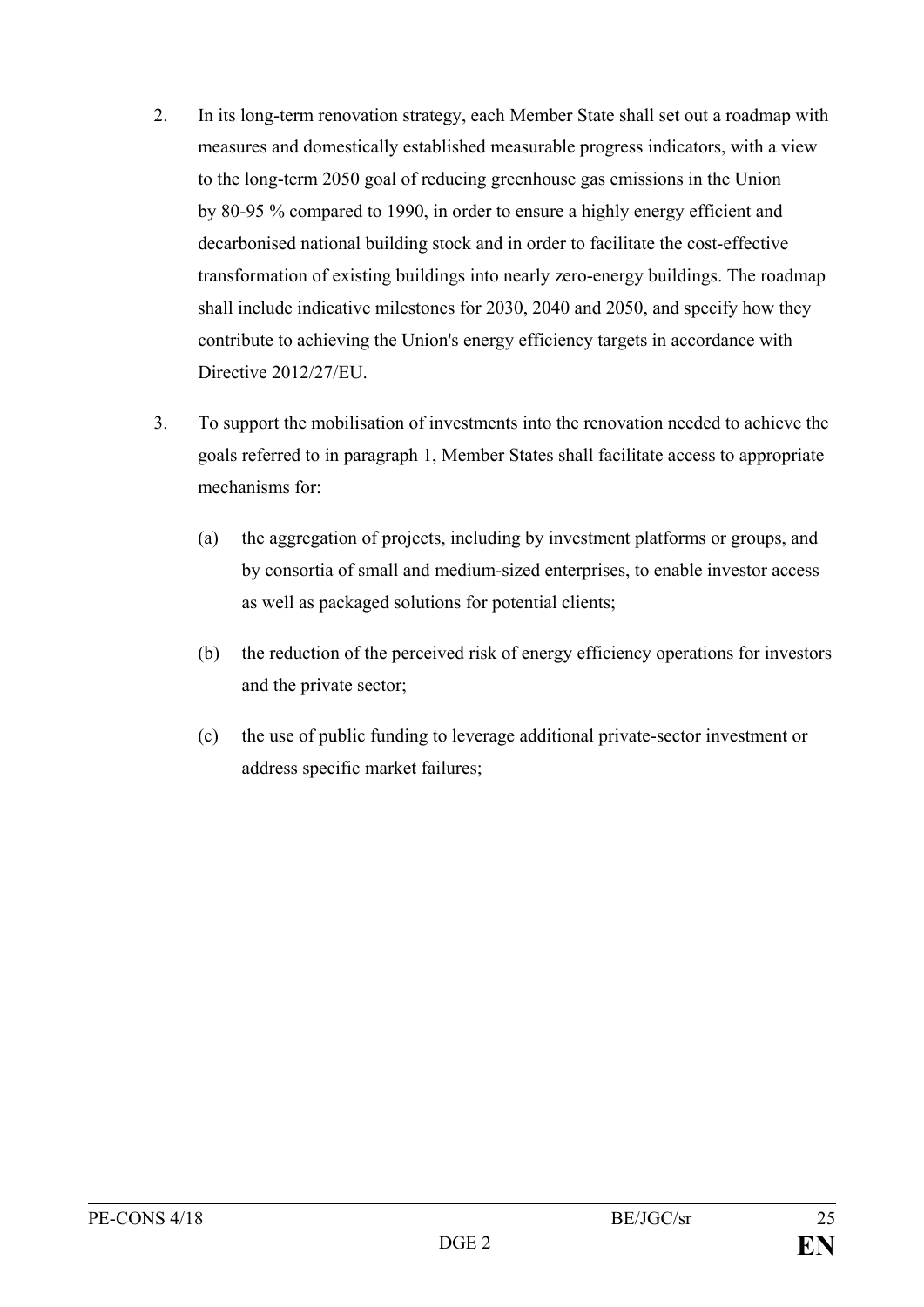- (d) guiding investments into an energy efficient public building stock, in line with Eurostat guidance; and
- (e) accessible and transparent advisory tools, such as one-stop-shops for consumers and energy advisory services, on relevant energy efficiency renovations and financing instruments.
- 4. The Commission shall collect and disseminate, at least to public authorities, best practices on successful public and private financing schemes for energy efficiency renovation as well as information on schemes for the aggregation of small-scale energy efficiency renovation projects. The Commission shall identify and disseminate best practices on financial incentives to renovate from a consumer perspective taking into account cost-efficiency differences between Member States.
- 5. To support the development of its long-term renovation strategy, each Member State shall carry out a public consultation on its long-term renovation strategy prior to submitting it to the Commission. Each Member State shall annex a summary of the results of its public consultation to its long-term renovation strategy.

Each Member State shall establish the modalities for consultation in an inclusive way during the implementation of its long-term renovation strategy.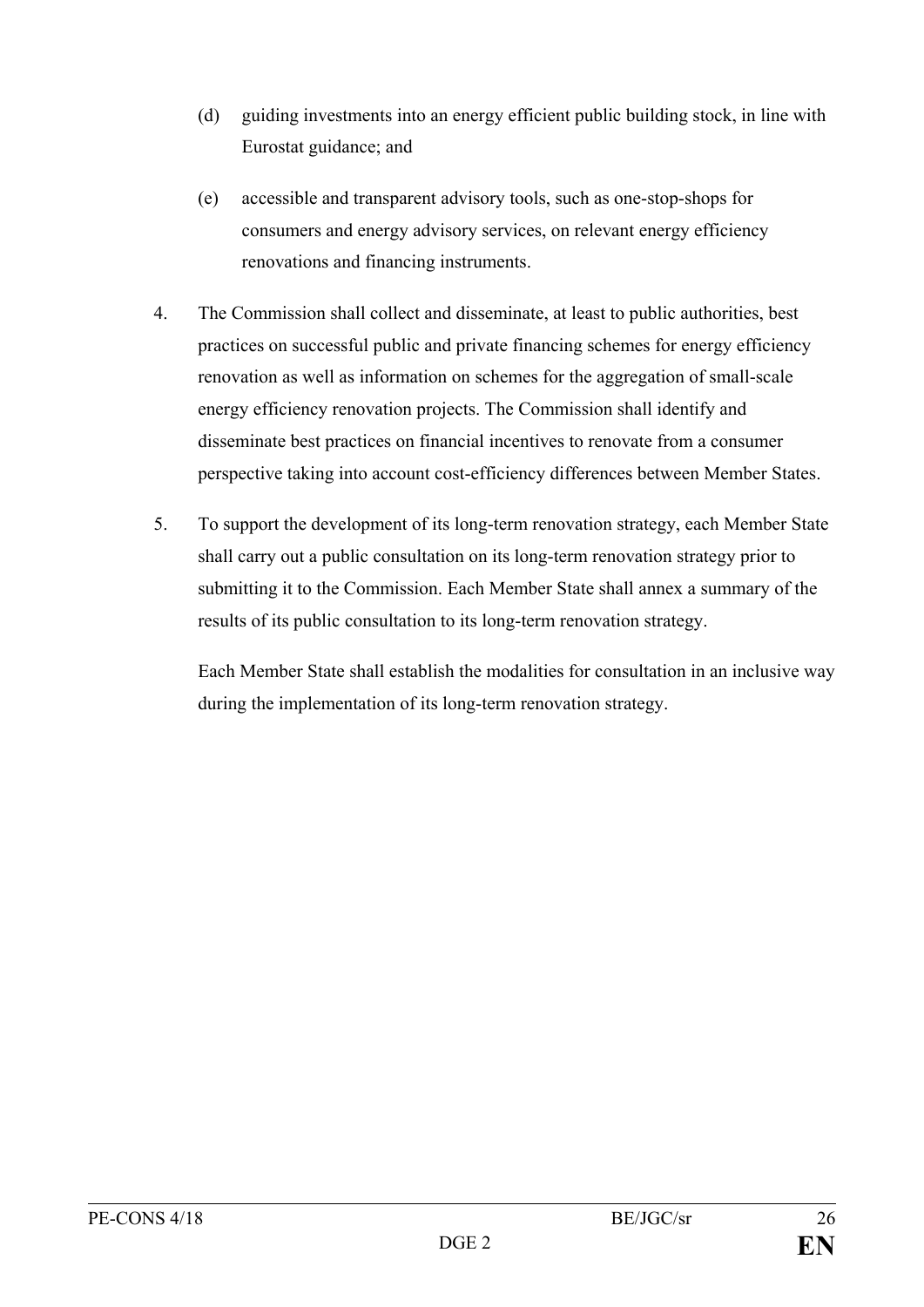- 6. Each Member State shall annex the details of the implementation of its most recent long-term renovation strategy to its long-term renovation strategy, including on the planned policies and actions.
- 7. Each Member State may use its long-term renovation strategy to address fire safety and risks related to intense seismic activity affecting energy efficiency renovations and the lifetime of buildings.";
- (3) Article 6 is replaced by the following:

# "*Article 6*

# *New buildings*

- 1. Member States shall take the necessary measures to ensure that new buildings meet the minimum energy performance requirements laid down in accordance with Article 4.
- 2. Member States shall ensure that, before construction of new buildings starts, the technical, environmental and economic feasibility of high-efficiency alternative systems, if available, is taken into account.";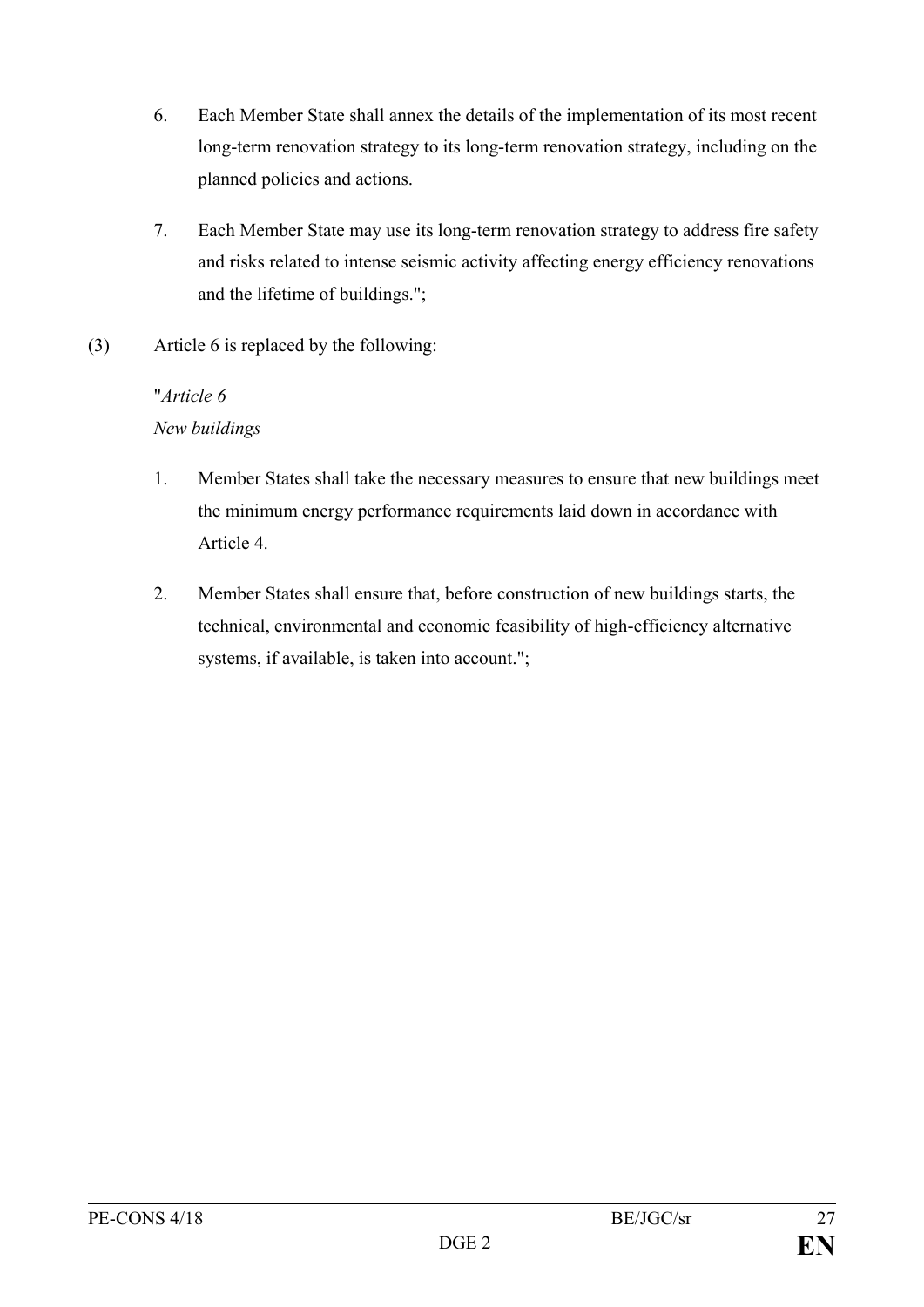(4) in Article 7, the fifth paragraph is replaced by the following:

"Member States shall encourage, in relation to buildings undergoing major renovation, high-efficiency alternative systems, in so far as this is technically, functionally and economically feasible, and shall address the issues of healthy indoor climate conditions, fire safety and risks related to intense seismic activity.";

(5) Article 8 is replaced by the following:

### "*Article 8*

# *Technical building systems, electromobility and smart readiness indicator*

1. Member States shall, for the purpose of optimising the energy use of technical building systems, set system requirements in respect of the overall energy performance, the proper installation, and the appropriate dimensioning, adjustment and control of the technical building systems which are installed in existing buildings. Member States may also apply these system requirements to new buildings.

System requirements shall be set for new, replacement and upgrading of technical building systems and shall be applied in so far as they are technically, economically and functionally feasible.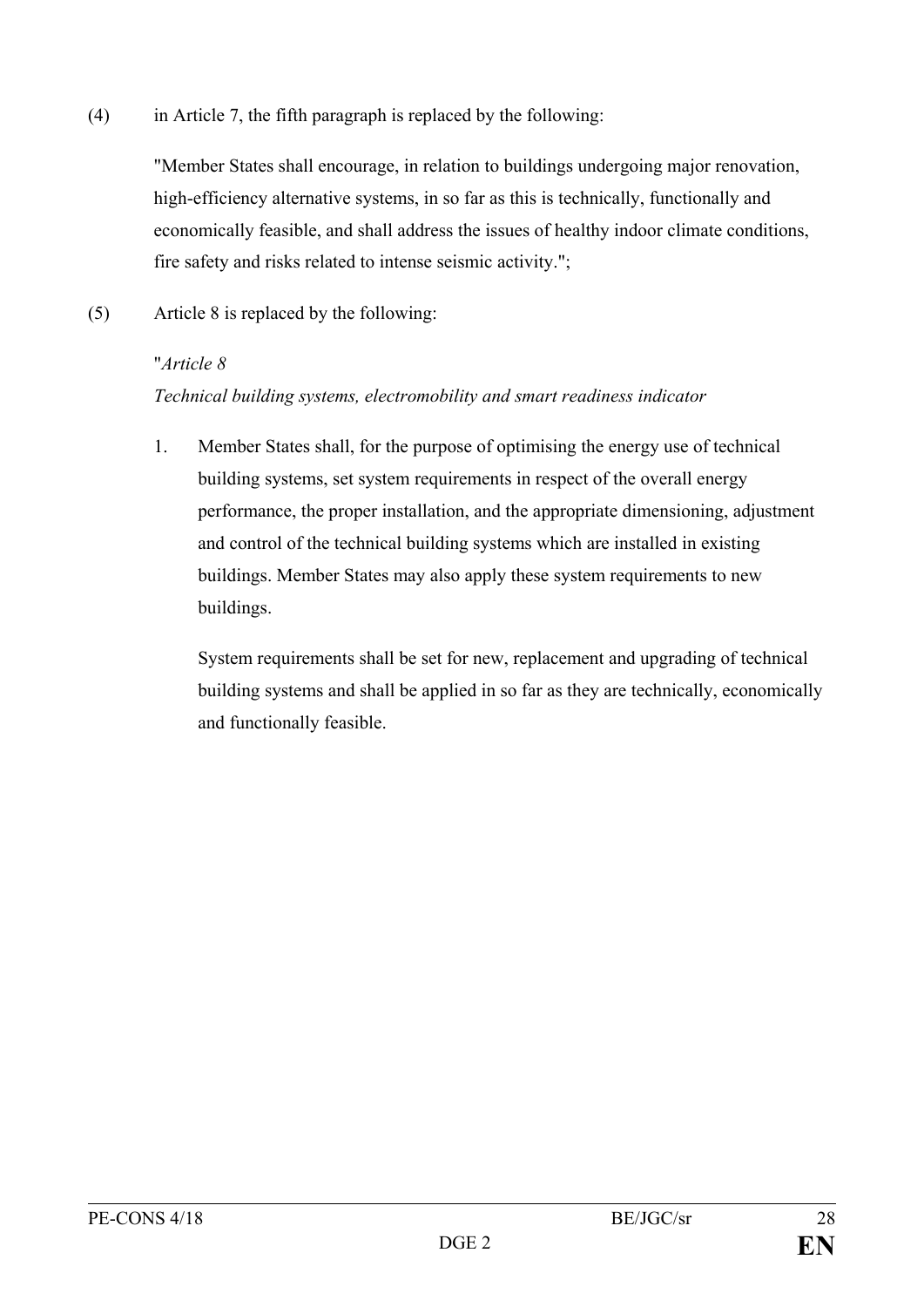Member States shall require new buildings, where technically and economically feasible, to be equipped with self-regulating devices for the separate regulation of the temperature in each room or, where justified, in a designated heated zone of the building unit. In existing buildings, the installation of such self-regulating devices shall be required when heat generators are replaced, where technically and economically feasible.

- 2. With regard to new non-residential buildings and non-residential buildings undergoing major renovation, with more than ten parking spaces, Member States shall ensure the installation of at least one recharging point within the meaning of Directive 2014/94/EU of the European Parliament and of the Council**\*** and ducting infrastructure, namely conduits for electric cables, for at least one in every five parking spaces to enable the installation at a later stage of recharging points for electric vehicles where:
	- (a) the car park is located inside the building, and, for major renovations, renovation measures include the car park or the electrical infrastructure of the building; or
	- (b) the car park is physically adjacent to the building, and, for major renovations, renovation measures include the car park or the electrical infrastructure of the car park.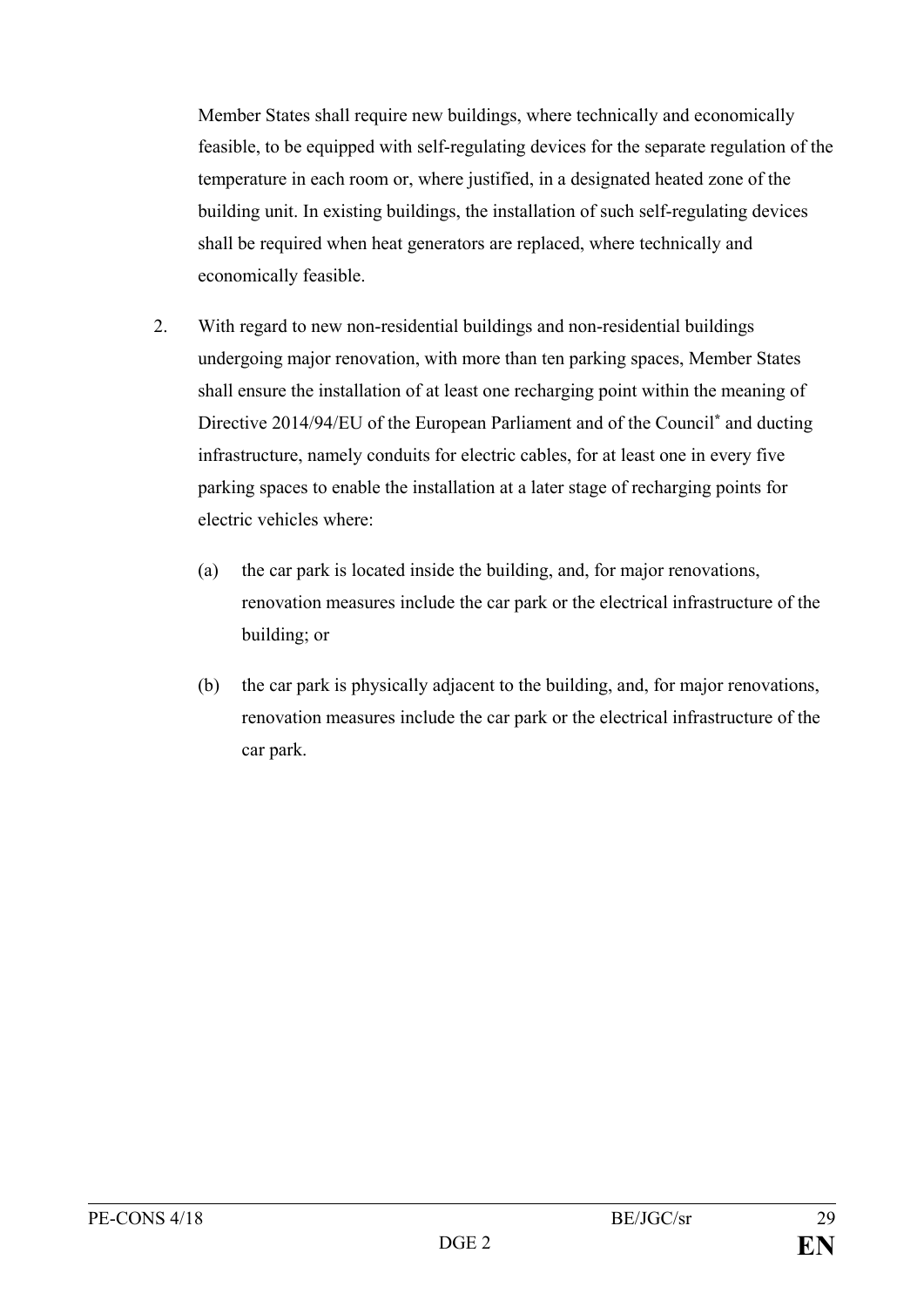The Commission shall report to the European Parliament and the Council by 1 January 2023 on the potential contribution of a Union building policy to the promotion of electromobility and shall, if appropriate, propose measures in that regard.

- 3. Member States shall lay down requirements for the installation of a minimum number of recharging points for all non-residential buildings with more than twenty parking spaces, by 1 January 2025.
- 4. Member States may decide not to lay down or apply the requirements referred to in paragraphs 2 and 3 to buildings owned and occupied by small and medium-sized enterprises as defined in Title I of the Annex to Commission Recommendation 2003/361/EC**\*\***.
- 5. With regard to new residential buildings and residential buildings undergoing major renovation, with more than ten parking spaces, Member States shall ensure the installation of ducting infrastructure, namely conduits for electric cables, for every parking space to enable the installation, at a later stage, of recharging points for electric vehicles, where:
	- (a) the car park is located inside the building, and, for major renovations, renovation measures include the car park or the electric infrastructure of the building; or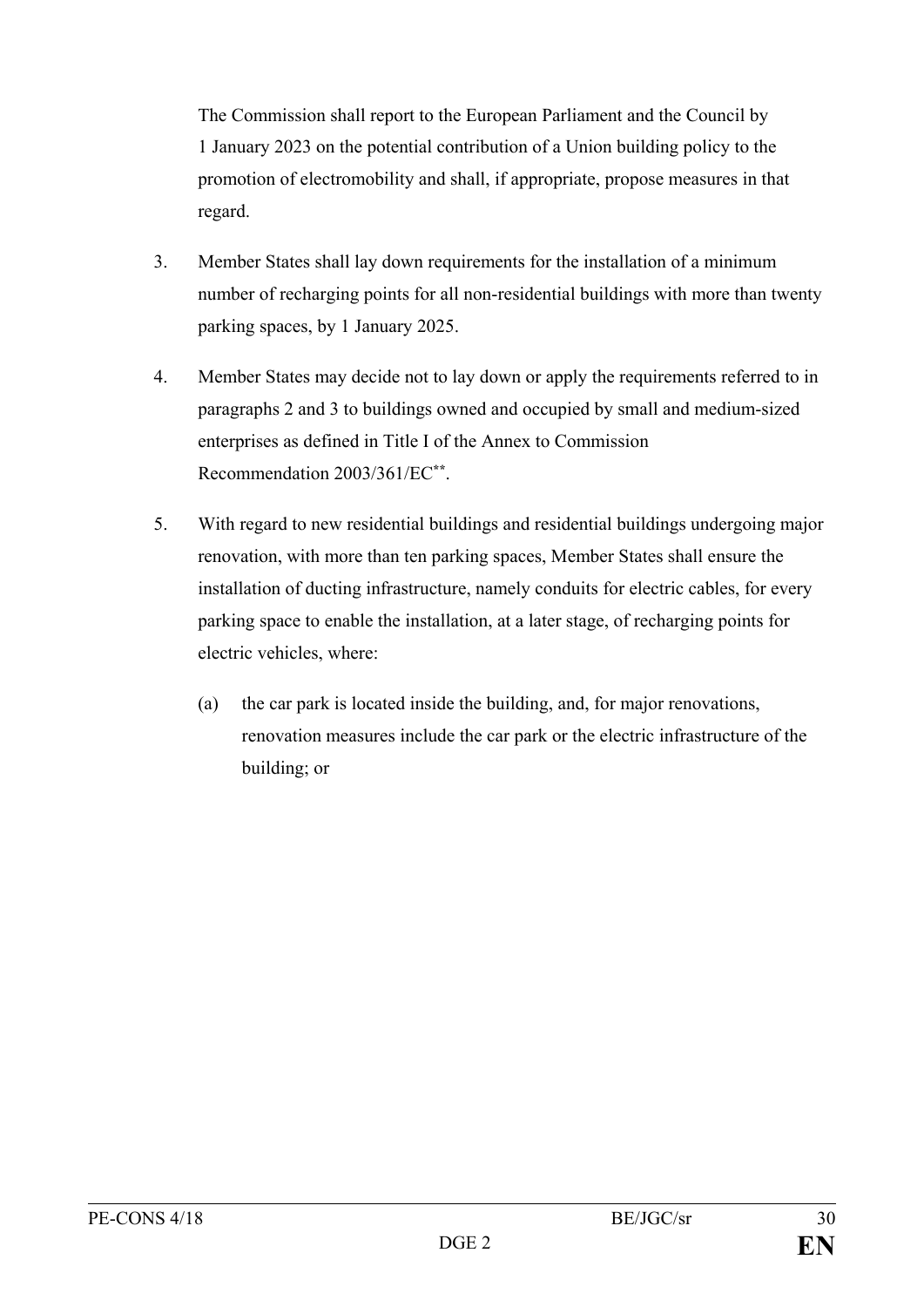- (b) the car park is physically adjacent to the building, and, for major renovations, renovation measures include the car park or the electrical infrastructure of the car park.
- 6. Member States may decide not to apply paragraphs 2, 3 and 5 to specific categories of buildings where:
	- (a) with regard to paragraphs 2 and 5, building permit applications or equivalent applications have been submitted by ... [32 months after the date of entry into force of this amending Directive];
	- (b) the ducting infrastructure required would rely on micro isolated systems or the buildings are situated in the outermost regions within the meaning of Article 349 TFEU, if this would lead to substantial problems for the operation of the local energy system and would endanger the stability of the local grid;
	- (c) the cost of the recharging and ducting installations exceeds 7 % of the total cost of the major renovation of the building;
	- (d) a public building is already covered by comparable requirements according to the transposition of Directive 2014/94/EU.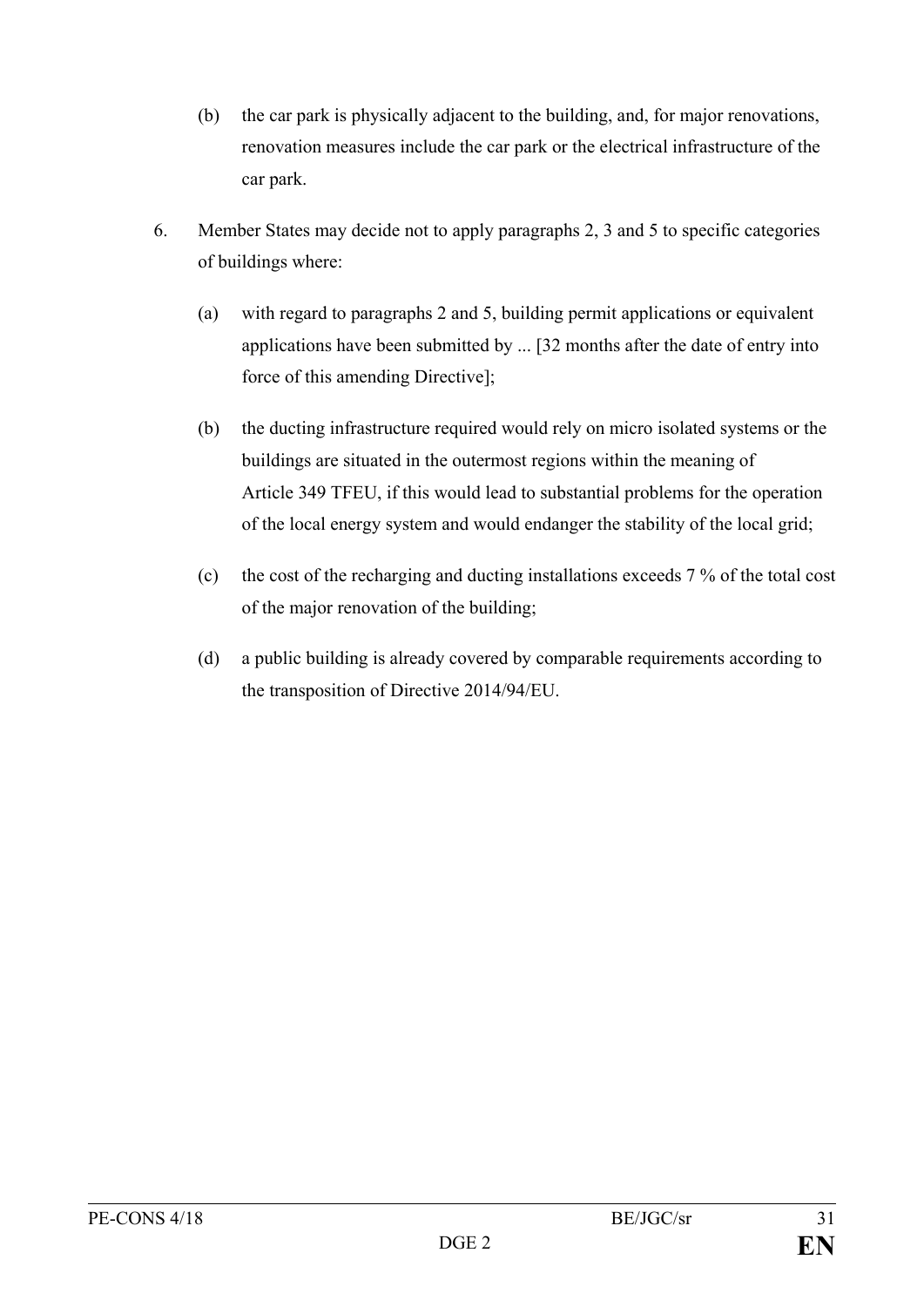- 7. Member States shall provide for measures in order to simplify the deployment of recharging points in new and existing residential and non-residential buildings and address possible regulatory barriers, including permitting and approval procedures, without prejudice to the property and tenancy law of the Member States.
- 8. Member States shall consider the need for coherent policies for buildings, soft and green mobility and urban planning.
- 9. Member States shall ensure that, when a technical building system is installed, replaced or upgraded, the overall energy performance of the altered part, and where relevant, of the complete altered system is assessed. The results shall be documented and passed on to the building owner, so that they remain available and can be used for the verification of compliance with the minimum requirements laid down pursuant to paragraph 1 of this Article and the issue of energy performance certificates. Without prejudice to Article 12, Member States shall decide whether to require the issuing of a new energy performance certificate.
- 10. The Commission shall, by 31 December 2019, adopt a delegated act in accordance with Article 23, supplementing this Directive by establishing an optional common Union scheme for rating the smart readiness of buildings. The rating shall be based on an assessment of the capabilities of a building or building unit to adapt its operation to the needs of the occupant and the grid and to improve its energy efficiency and overall performance.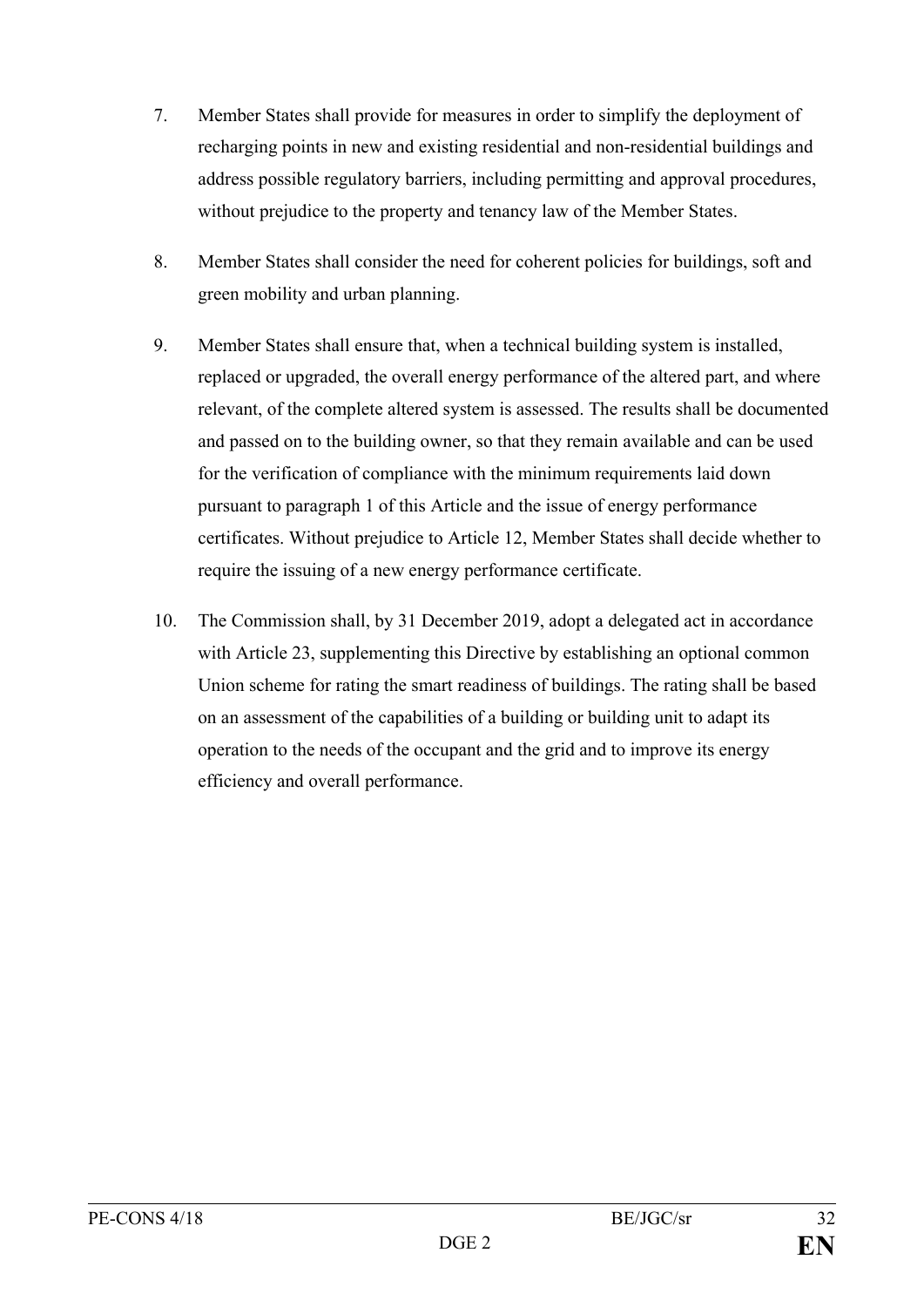In accordance with Annex Ia, the optional common Union scheme for rating the smart readiness of buildings shall:

- (a) establish the definition of the smart readiness indicator; and
- (b) establish a methodology by which it is to be calculated.
- 11. The Commission shall, by 31 December 2019, and after having consulted the relevant stakeholders, adopt an implementing act detailing the technical modalities for the effective implementation of the scheme referred to in paragraph 10 of this Article, including a timeline for a non-committal test-phase at national level, and clarifying the complementary relation of the scheme to the energy performance certificates referred to in Article 11.

That implementing act shall be adopted in accordance with the examination procedure referred to in Article 26(3).

 $\mathcal{L}$  , we have the set of  $\mathcal{L}$ 

**<sup>\*</sup>** Directive 2014/94/EU of the European Parliament and of the Council of 22 October 2014 on the deployment of alternative fuels infrastructure (OJ L 307, 28.10.2014, p. 1).

**<sup>\*\*</sup>** Commission Recommendation of 6 May 2003 concerning the definition of micro, small and medium-sized enterprises (OJ L 124, 20.5.2003, p. 36).";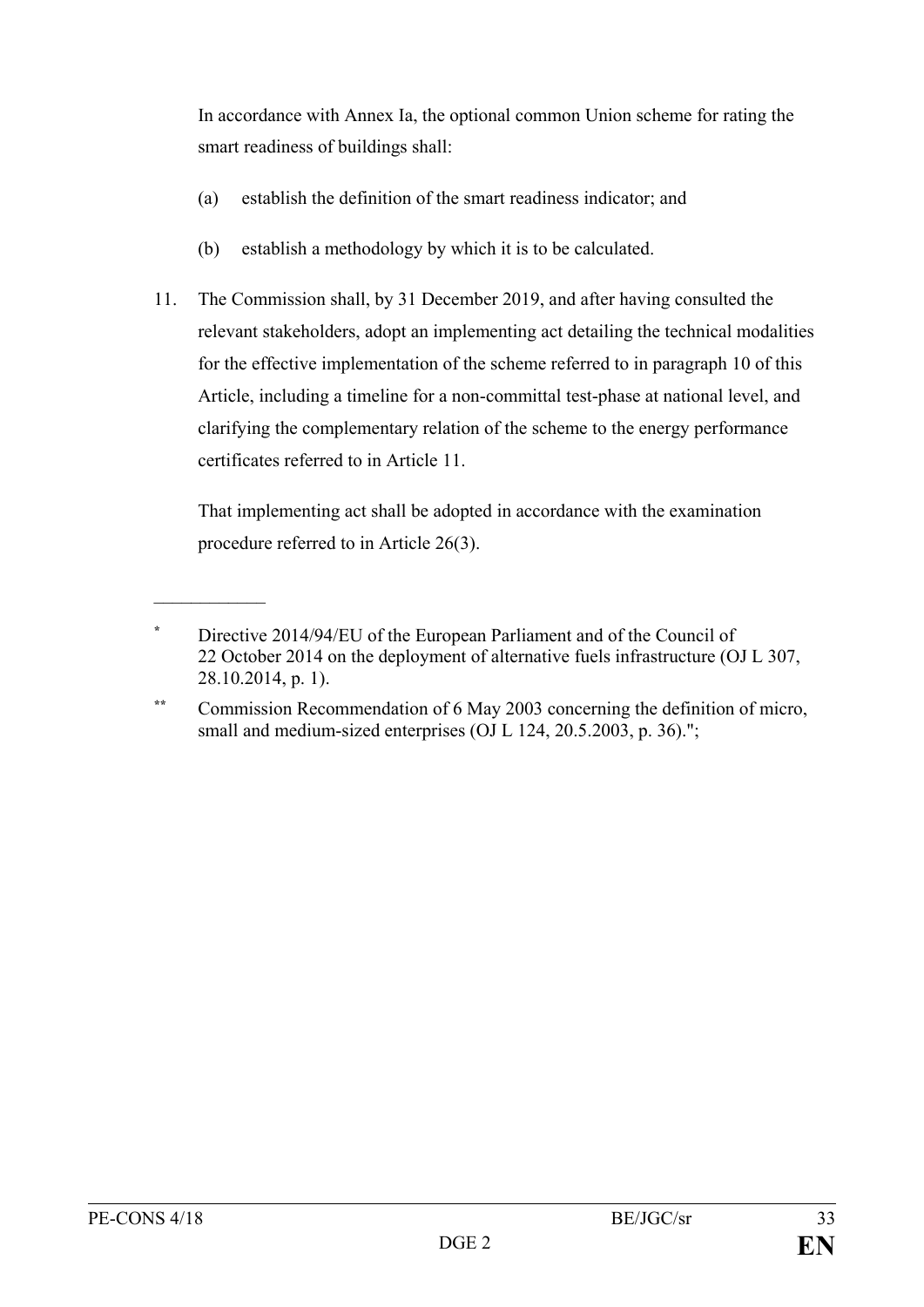- (6) In Article 10, paragraph 6 is replaced by the following:
	- "6. Member States shall link their financial measures for energy efficiency improvements in the renovation of buildings to the targeted or achieved energy savings, as determined by one or more of the following criteria:
		- (a) the energy performance of the equipment or material used for the renovation; in which case, the equipment or material used for the renovation is to be installed by an installer with the relevant level of certification or qualification;
		- (b) standard values for calculation of energy savings in buildings;
		- (c) the improvement achieved due to such renovation by comparing energy performance certificates issued before and after renovation;
		- (d) the results of an energy audit;
		- (e) the results of another relevant, transparent and proportionate method that shows the improvement in energy performance.
	- 6a. Databases for energy performance certificates shall allow data to be gathered on the measured or calculated energy consumption of the buildings covered, including at least public buildings for which an energy performance certificate, as referred to in Article 13, has been issued in accordance with Article 12.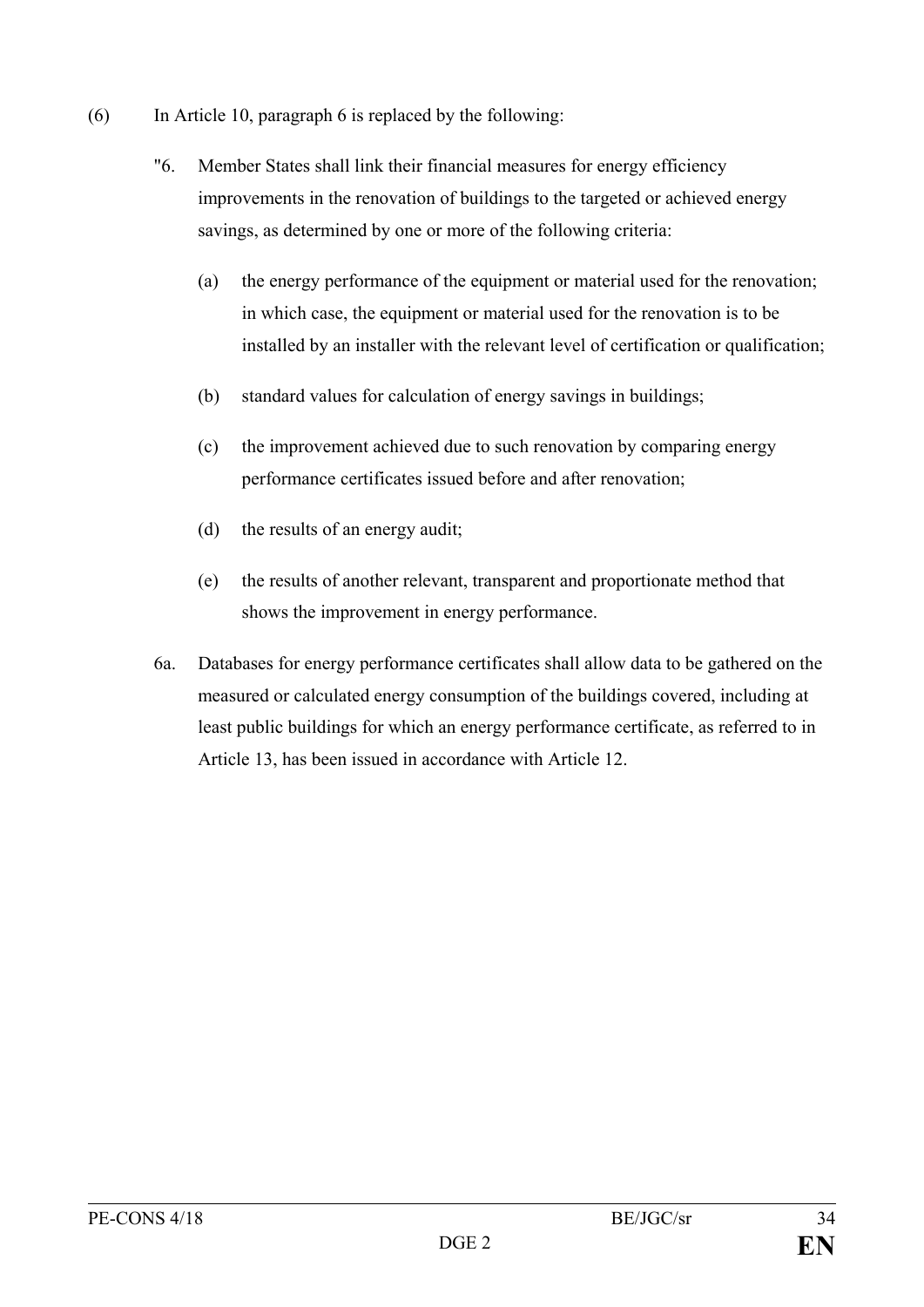- 6b. At least aggregated anonymised data compliant with Union and national data protection requirements shall be made available on request for statistical and research purposes and to the building owner.";
- (7) Articles 14 and 15 are replaced by the following:

# "*Article 14*

# *Inspection of heating systems*

1. Member States shall lay down the necessary measures to establish regular inspections of the accessible parts of heating systems or of systems for combined space heating and ventilation, with an effective rated output of over 70 kW, such as the heat generator, control system and circulation pump(s) used for heating buildings. The inspection shall include an assessment of the efficiency and sizing of the heat generator compared with the heating requirements of the building and, where relevant, consider the capabilities of the heating system or of the system for combined space heating and ventilation to optimise its performance under typical or average operating conditions.

Where no changes have been made to the heating system or to the system for combined space heating and ventilation or to the heating requirements of the building following an inspection carried out pursuant to this paragraph, Member States may choose not to require the assessment of the heat generator sizing to be repeated.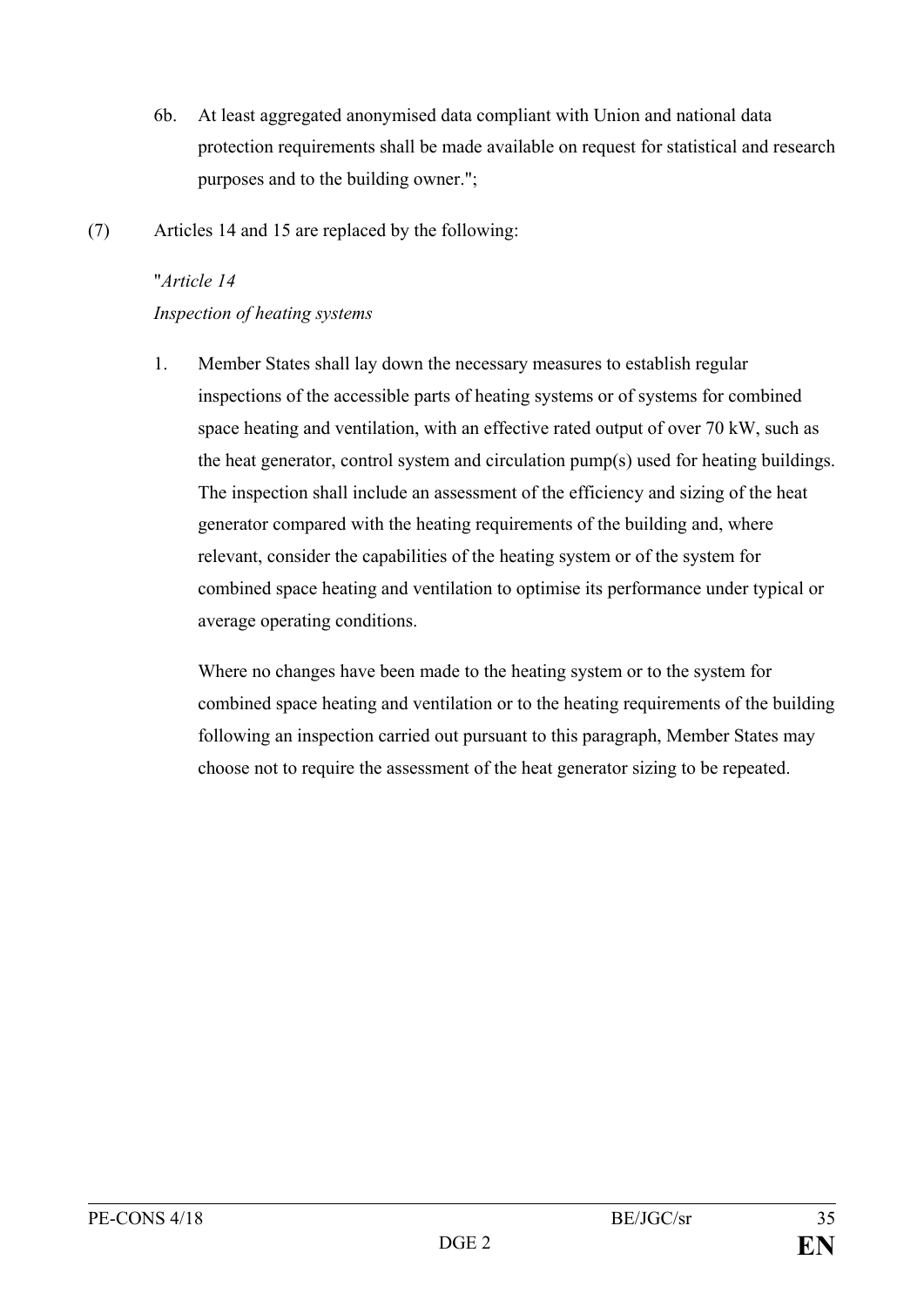- 2. Technical building systems that are explicitly covered by an agreed energy performance criterion or a contractual arrangement specifying an agreed level of energy efficiency improvement, such as energy performance contracting, or that are operated by a utility or network operator and therefore subject to performance monitoring measures on the system side, shall be exempt from the requirements laid down in paragraph 1, provided that the overall impact of such an approach is equivalent to that resulting from paragraph 1.
- 3. As an alternative to paragraph 1 and provided that the overall impact is equivalent to that resulting from paragraph 1, Member States may opt to take measures to ensure the provision of advice to users concerning the replacement of heat generators, other modifications to the heating system or to the system for combined space heating and ventilation and alternative solutions to assess the efficiency and appropriate size of those systems.

Before applying the alternative measures referred to in the first subparagraph of this paragraph, each Member State shall, by means of submitting a report to the Commission, document the equivalence of the impact of those measures to the impact of the measures referred to in paragraph 1.

Such a report shall be submitted in accordance with the applicable planning and reporting obligations.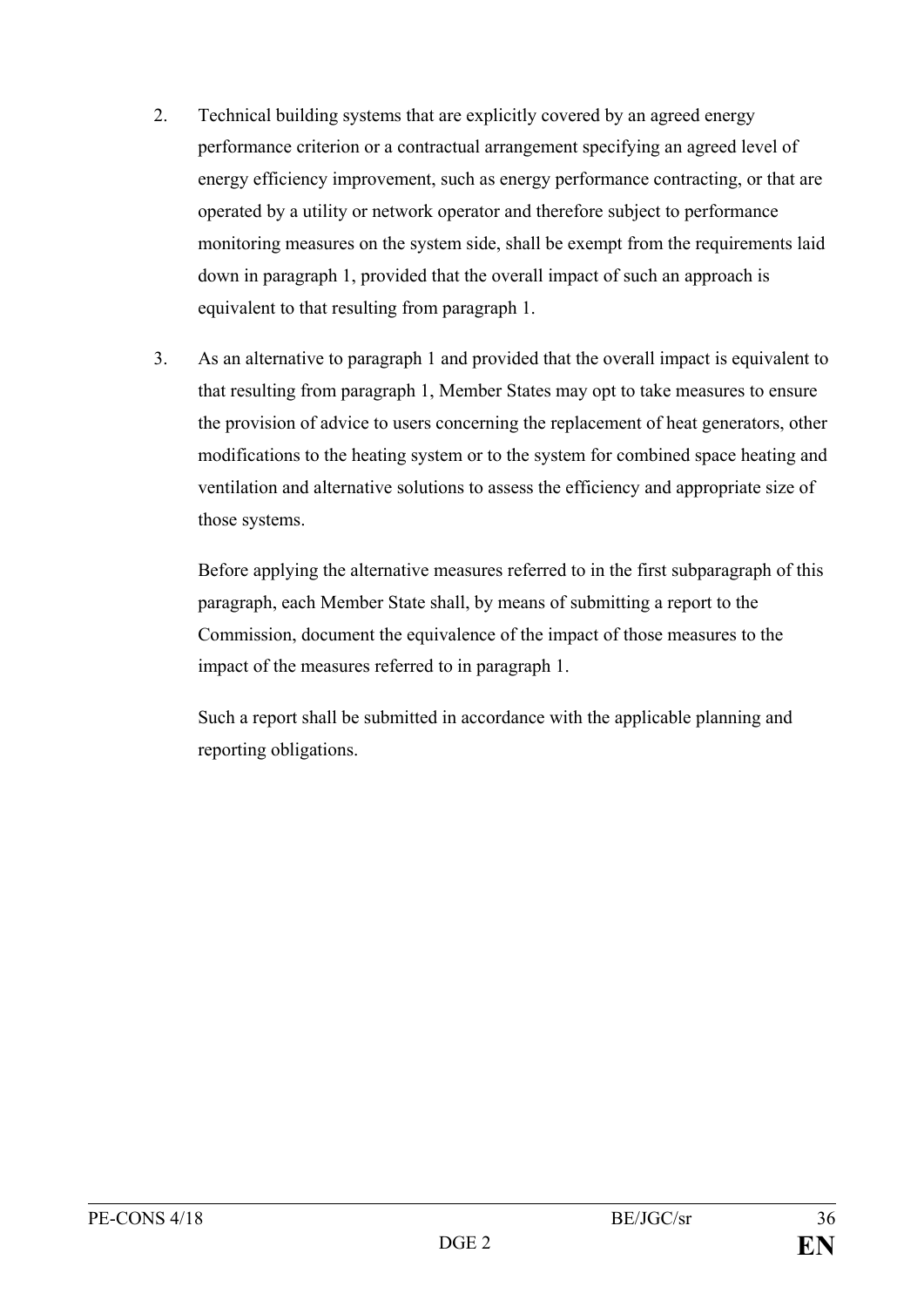4. Member States shall lay down requirements to ensure that, where technically and economically feasible, non-residential buildings with an effective rated output for heating systems or systems for combined space heating and ventilation of over 290 kW are equipped with building automation and control systems by 2025.

The building automation and control systems shall be capable of:

- (a) continuously monitoring, logging, analysing and allowing for adjusting energy use;
- (b) benchmarking the building's energy efficiency, detecting losses in efficiency of technical building systems, and informing the person responsible for the facilities or technical building management about opportunities for energy efficiency improvement; and
- (c) allowing communication with connected technical building systems and other appliances inside the building, and being interoperable with technical building systems across different types of proprietary technologies, devices and manufacturers.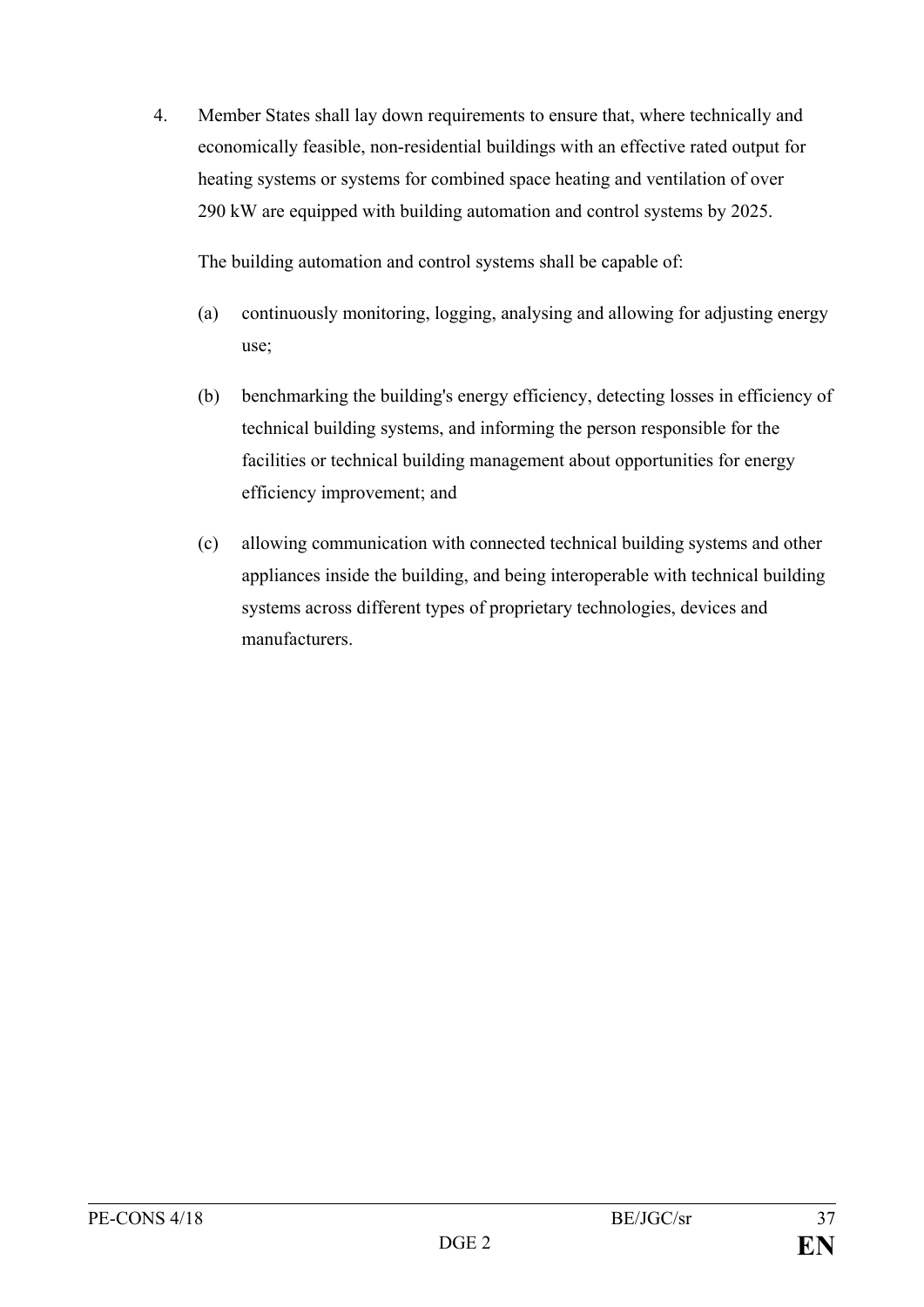- 5. Member States may lay down requirements to ensure that residential buildings are equipped with:
	- (a) the functionality of continuous electronic monitoring that measures systems' efficiency and informs building owners or managers when it has fallen significantly and when system servicing is necessary; and
	- (b) effective control functionalities to ensure optimum generation, distribution, storage and use of energy.
- 6. Buildings that comply with paragraph 4 or 5 shall be exempt from the requirements laid down in paragraph 1.

### *Article 15*

# *Inspection of air-conditioning systems*

1. Member States shall lay down the necessary measures to establish regular inspections of the accessible parts of air-conditioning systems or of systems for combined air-conditioning and ventilation, with an effective rated output of over 70 kW. The inspection shall include an assessment of the efficiency and sizing of the air-conditioning system compared with the cooling requirements of the building and, where relevant, consider the capabilities of the air-conditioning system or of the system for combined air-conditioning and ventilation to optimise its performance under typical or average operating conditions.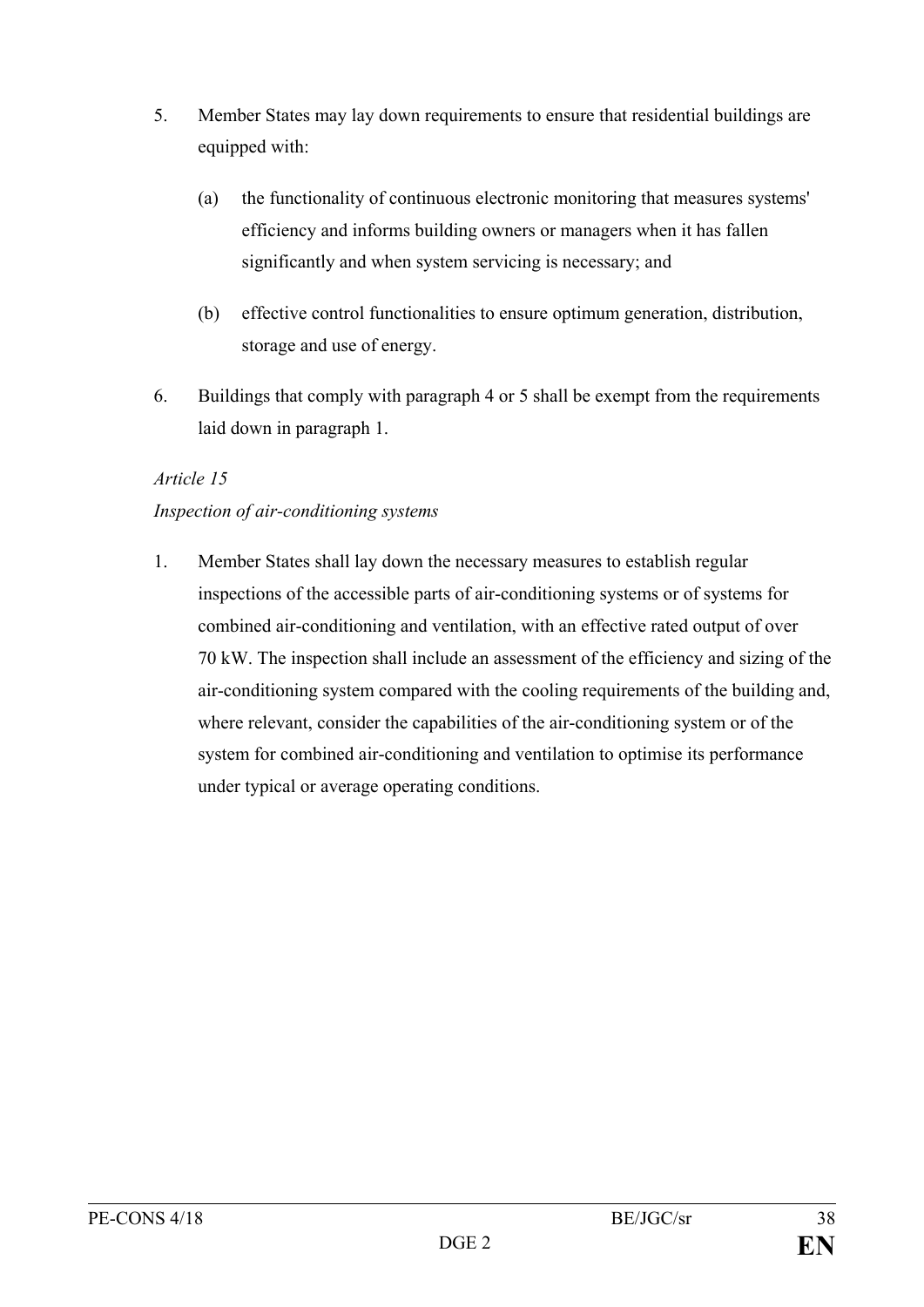Where no changes have been made to the air-conditioning system or to the system for combined air-conditioning and ventilation or to the cooling requirements of the building following an inspection carried out pursuant to this paragraph, Member States may choose not to require the assessment of the sizing of the air-conditioning system to be repeated.

Member States that maintain more stringent requirements pursuant to Article 1(3) shall be exempt from the obligation to notify them to the Commission.

2. Technical building systems that are explicitly covered by an agreed energy performance criterion or a contractual arrangement specifying an agreed level of energy efficiency improvement, such as energy performance contracting, or that are operated by a utility or network operator and therefore subject to performance monitoring measures on the system side, shall be exempt from the requirements laid down in paragraph 1, provided that the overall impact of such an approach is equivalent to that resulting from paragraph 1.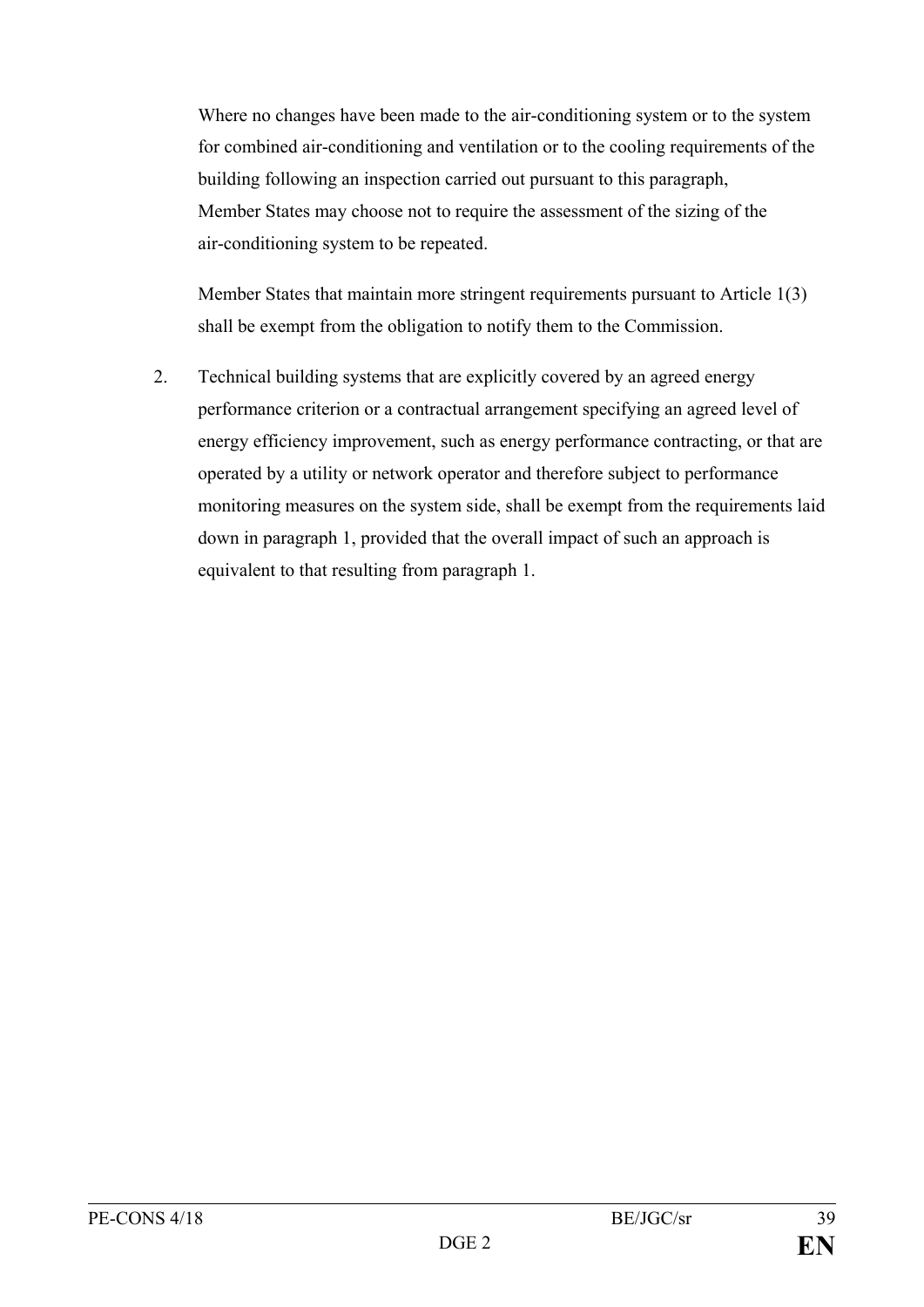3. As an alternative to paragraph 1 and provided that the overall impact is equivalent to that resulting from paragraph 1, Member States may opt to take measures to ensure the provision of advice to users concerning the replacement of air-conditioning systems or systems for combined air-conditioning and ventilation, other modifications to the air-conditioning system or system for combined air-conditioning and ventilation and alternative solutions to assess the efficiency and appropriate size of those systems.

Before applying the alternative measures referred to in the first subparagraph of this paragraph, each Member State shall, by means of submitting a report to the Commission, document the equivalence of the impact of those measures to the impact of the measures referred to in paragraph 1.

Such a report shall be submitted in accordance with the applicable planning and reporting obligations.

4. Member States shall lay down requirements to ensure that, where technically and economically feasible, non-residential buildings with an effective rated output for systems for air-conditioning or systems for combined air-conditioning and ventilation of over 290 kW are equipped with building automation and control systems by 2025.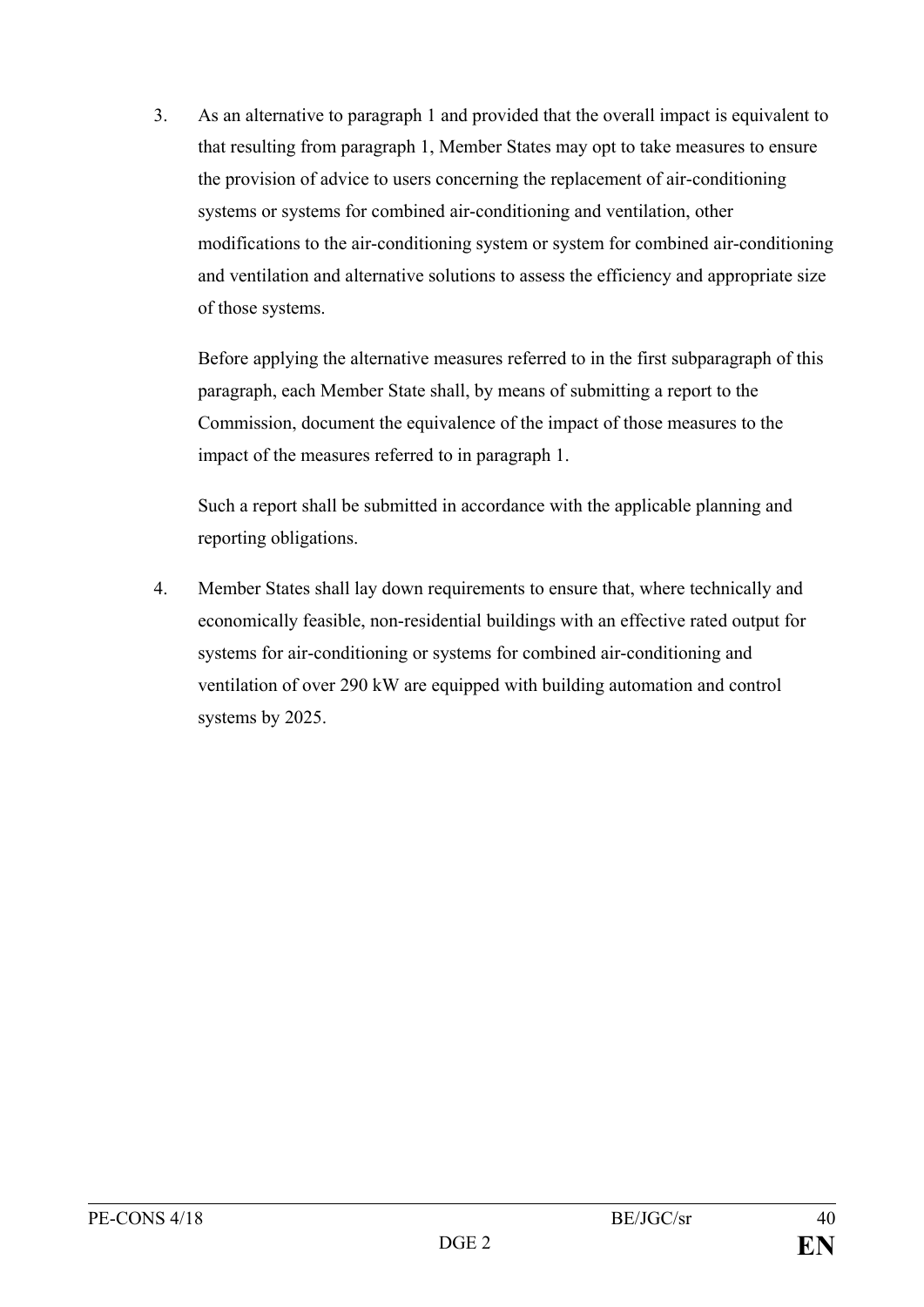The building automation and control systems shall be capable of:

- (a) continuously monitoring, logging, analysing and allowing for adjusting energy use;
- (b) benchmarking the building's energy efficiency, detecting losses in efficiency of technical building systems, and informing the person responsible for the facilities or technical building management about opportunities for energy efficiency improvement; and
- (c) allowing communication with connected technical building systems and other appliances inside the building, and being interoperable with technical building systems across different types of proprietary technologies, devices and manufacturers.
- 5. Member States may lay down requirements to ensure that residential buildings are equipped with:
	- (a) the functionality of continuous electronic monitoring that measures systems' efficiency and informs building owners or managers when it has fallen significantly and when system servicing is necessary, and
	- (b) effective control functionalities to ensure optimum generation, distribution, storage and use of energy.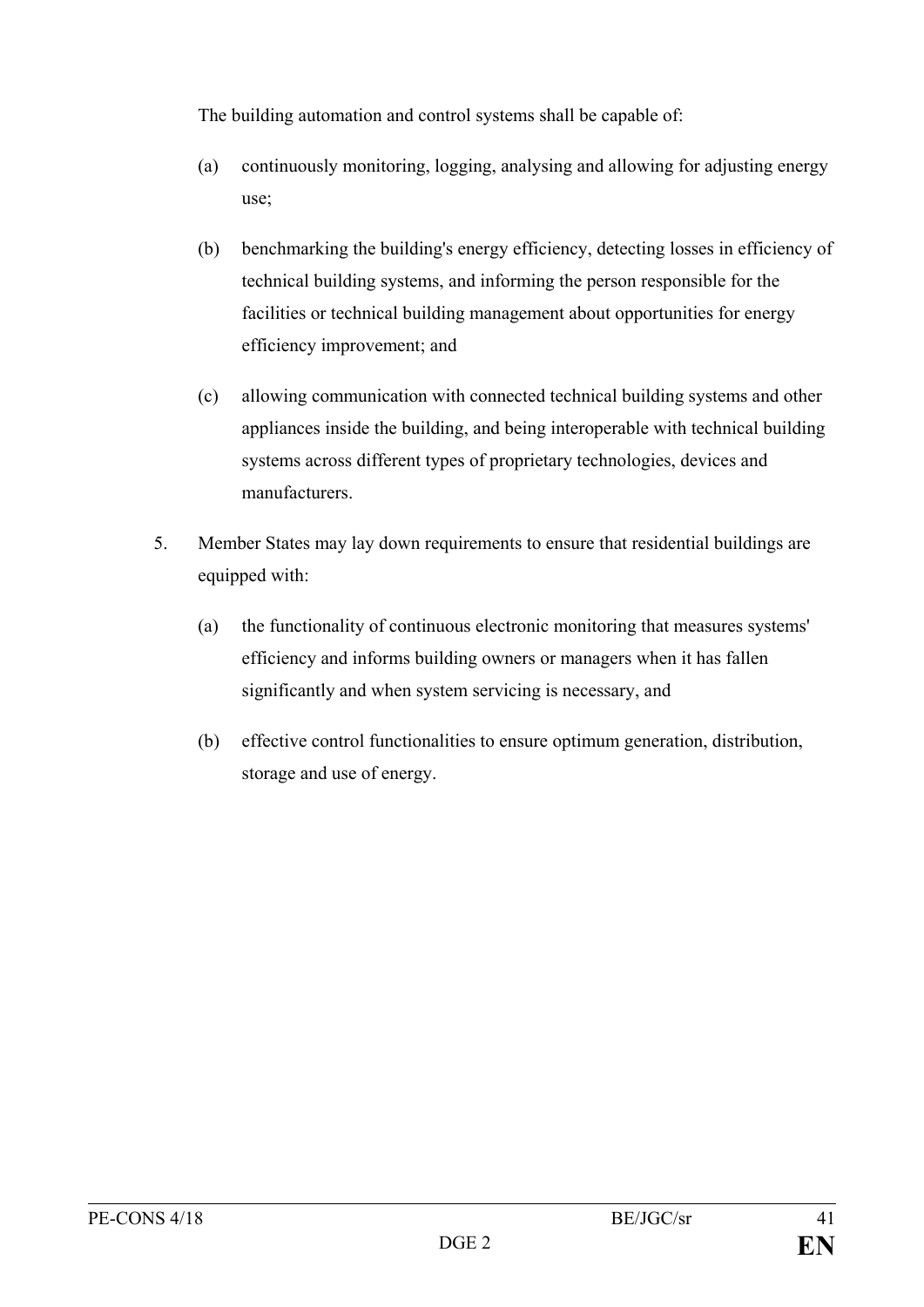- 6. Buildings that comply with paragraph 4 or 5 shall be exempt from the requirements laid down in paragraph 1.";
- (8) Article 19 is replaced by the following:

# "*Article 19 Review*

The Commission, assisted by the Committee established by Article 26, shall review this Directive by 1 January 2026 at the latest, in the light of the experience gained and progress made during its application, and, if necessary, make proposals.

As part of that review, the Commission shall examine in what manner Member States could apply integrated district or neighbourhood approaches in Union building and energy efficiency policy, while ensuring that each building meets the minimum energy performance requirements, for example by means of overall renovation schemes applying to a number of buildings in a spatial context instead of a single building.

The Commission shall, in particular, assess the need for further improvement of energy performance certificates in accordance with Article 11.";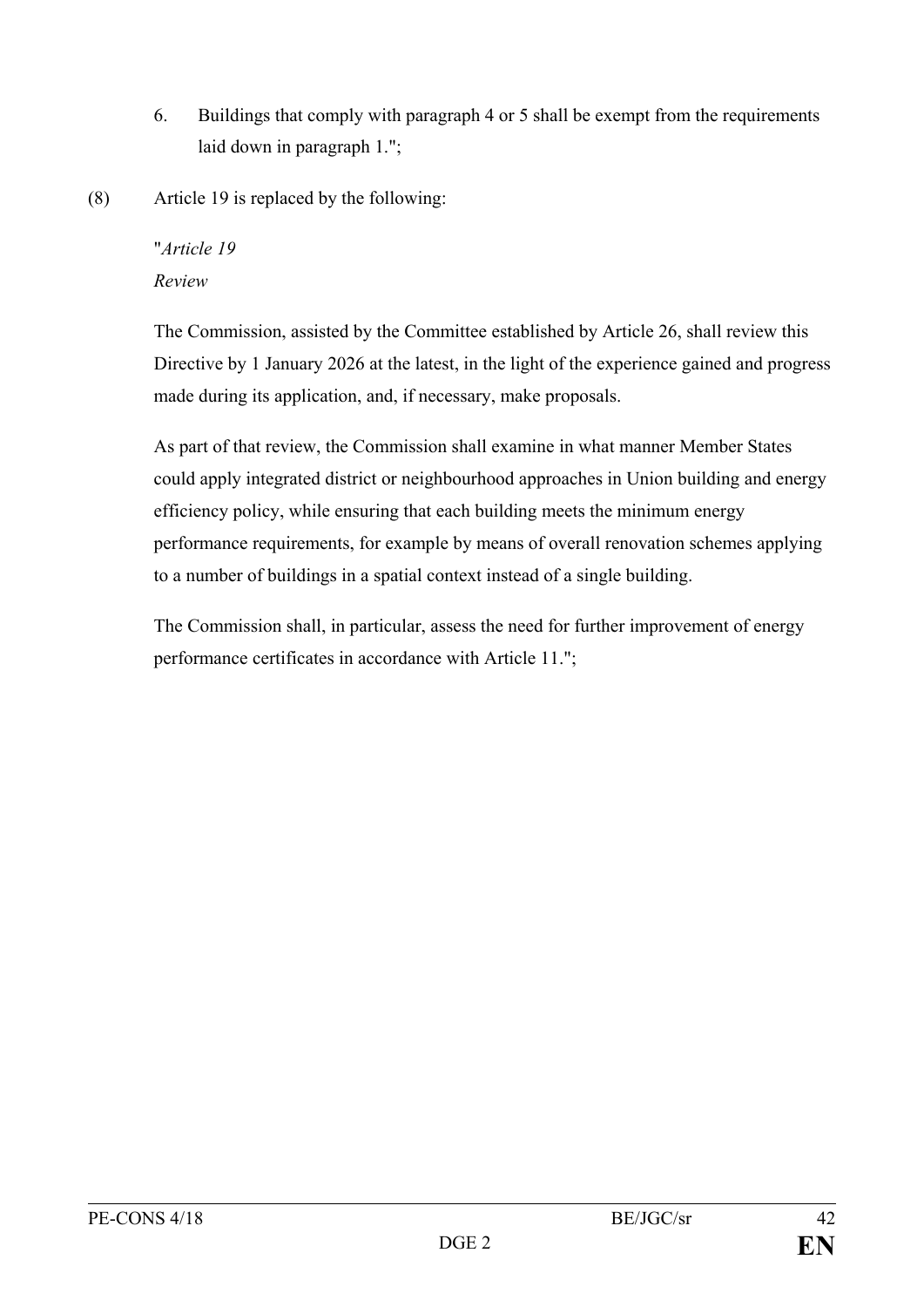#### (9) the following Article is inserted:

# "*Article 19a Feasibility study*

The Commission shall, before 2020, conclude a feasibility study, clarifying the possibilities and timeline to introduce the inspection of stand-alone ventilation systems and an optional building renovation passport that is complementary to the energy performance certificates, in order to provide a long-term, step-by-step renovation roadmap for a specific building based on quality criteria, following an energy audit, and outlining relevant measures and renovations that could improve the energy performance.";

- $(10)$  in Article 20(2), the first subparagraph is replaced by the following:
	- "2. Member States shall in particular provide information to the owners or tenants of buildings on energy performance certificates, including their purpose and objectives, on cost-effective measures and, where appropriate, financial instruments, to improve the energy performance of the building, and on replacing fossil fuel boilers with more sustainable alternatives. Member States shall provide the information through accessible and transparent advisory tools such as renovation advice and one-stop-shops.";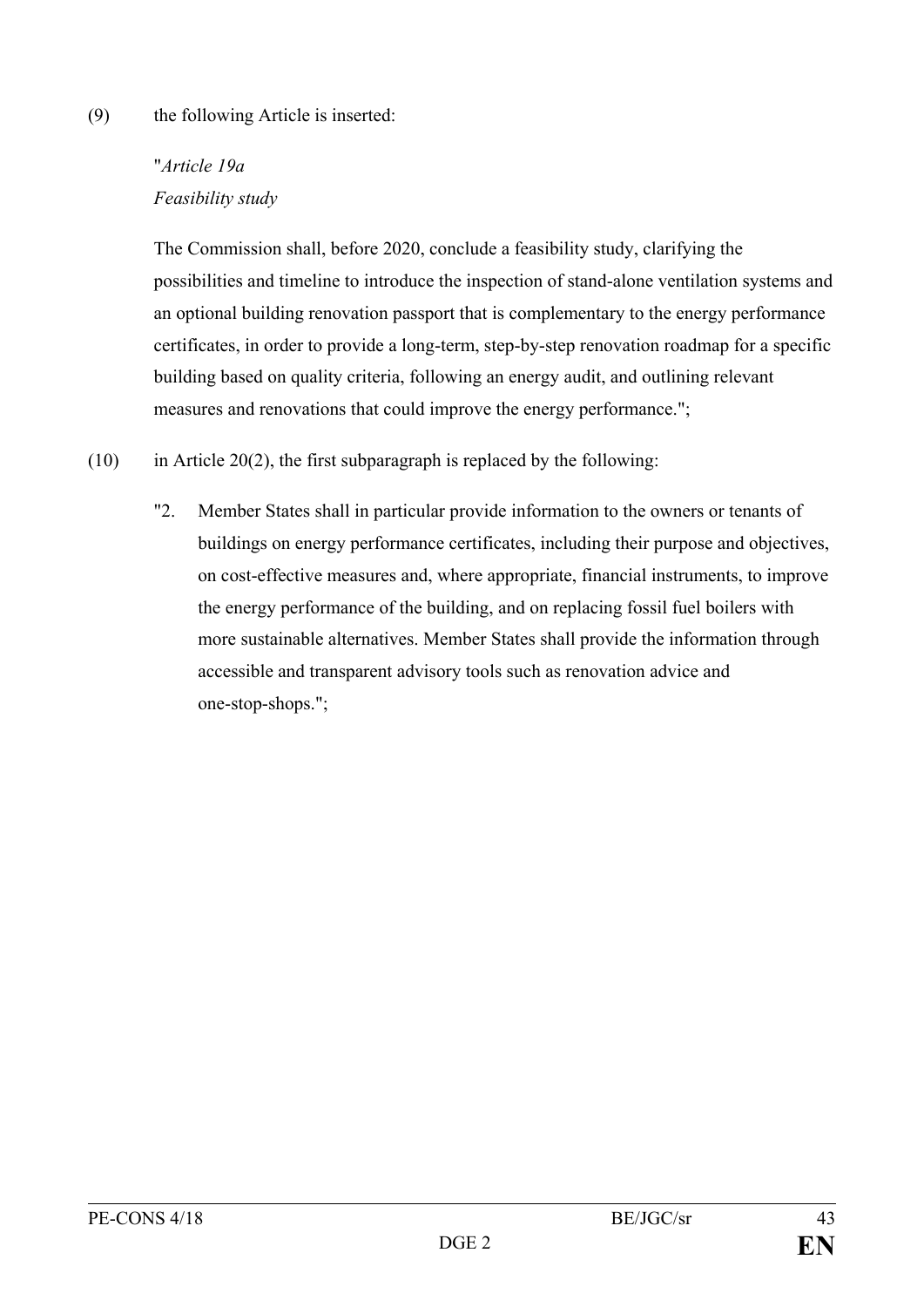# (11) Article 23 is replaced by the following:

# "*Article 23*

# *Exercise of the delegation*

- 1. The power to adopt delegated acts is conferred on the Commission subject to the conditions laid down in this Article.
- 2. The power to adopt delegated acts referred to in Articles 5, 8 and 22 shall be conferred on the Commission for a period of five years from ... [date of entry into force of this amending Directive]. The Commission shall draw up a report in respect of the delegation of power not later than nine months before the end of the five-year period. The delegation of power shall be tacitly extended for periods of an identical duration, unless the European Parliament or the Council opposes such extension not later than three months before the end of each period.
- 3. The delegation of power referred to in Articles 5, 8 and 22 may be revoked at any time by the European Parliament or by the Council. A decision to revoke shall put an end to the delegation of the power specified in that decision. It shall take effect the day following the publication of the decision in the *Official Journal of the European Union* or at a later date specified therein. It shall not affect the validity of any delegated acts already in force.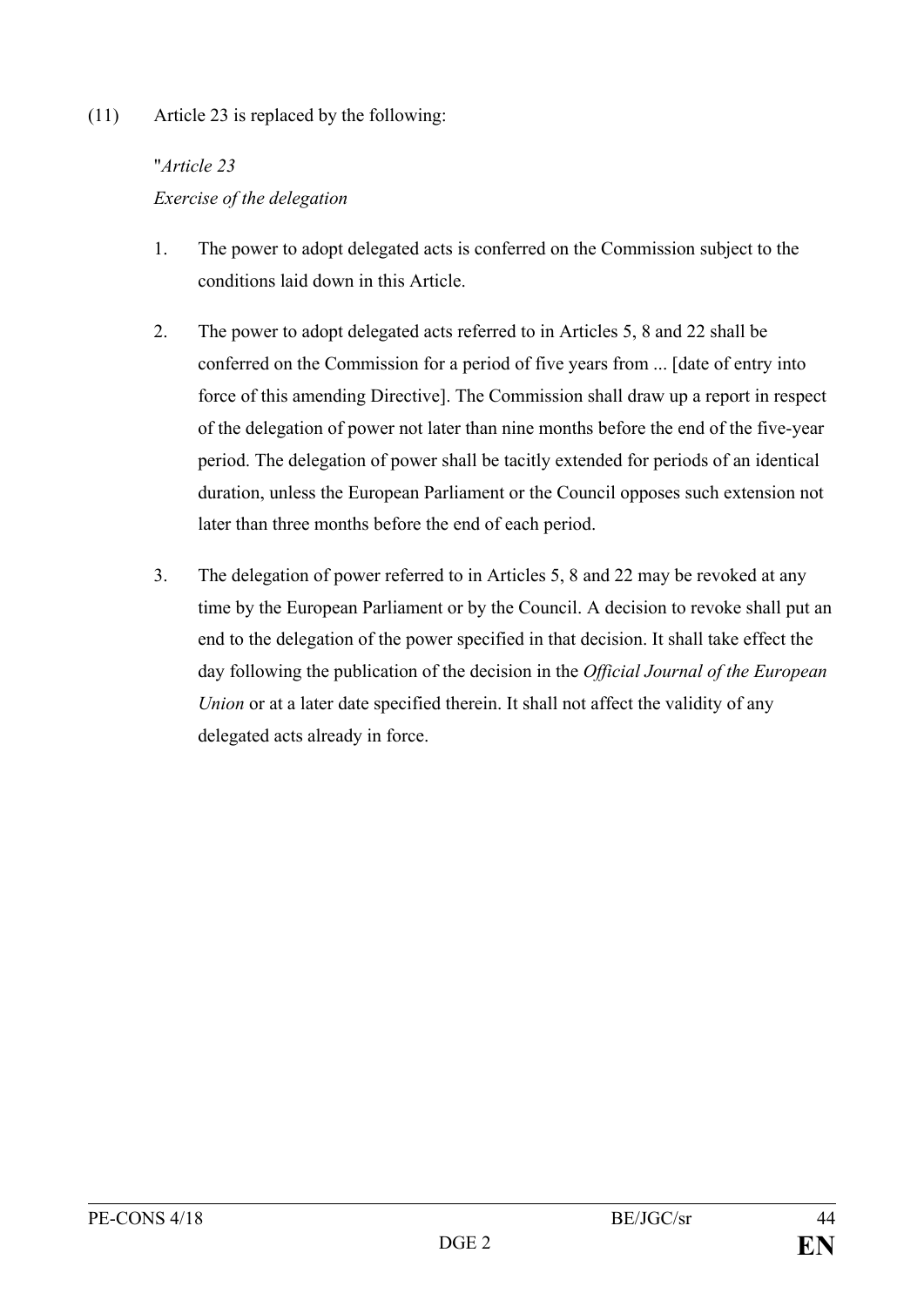- 4. Before adopting a delegated act, the Commission shall consult experts designated by each Member State in accordance with the principles laid down in the Interinstitutional Agreement of 13 April 2016 on Better Law-Making.
- 5. As soon as it adopts a delegated act, the Commission shall notify it simultaneously to the European Parliament and to the Council.
- 6. A delegated act adopted pursuant to Articles 5, 8 and 22 shall enter into force only if no objection has been expressed either by the European Parliament or the Council within a period of two months of notification of that act to the European Parliament and the Council or if, before the expiry of that period, the European Parliament and the Council have both informed the Commission that they will not object. That period shall be extended by two months at the initiative of the European Parliament or of the Council.";
- (12) Articles 24 and 25 are deleted;
- (13) Article 26 is replaced by the following:

# "*Article 26 Committee procedure*

1. The Commission shall be assisted by a committee. That committee shall be a committee within the meaning of Regulation (EU) No 182/2011.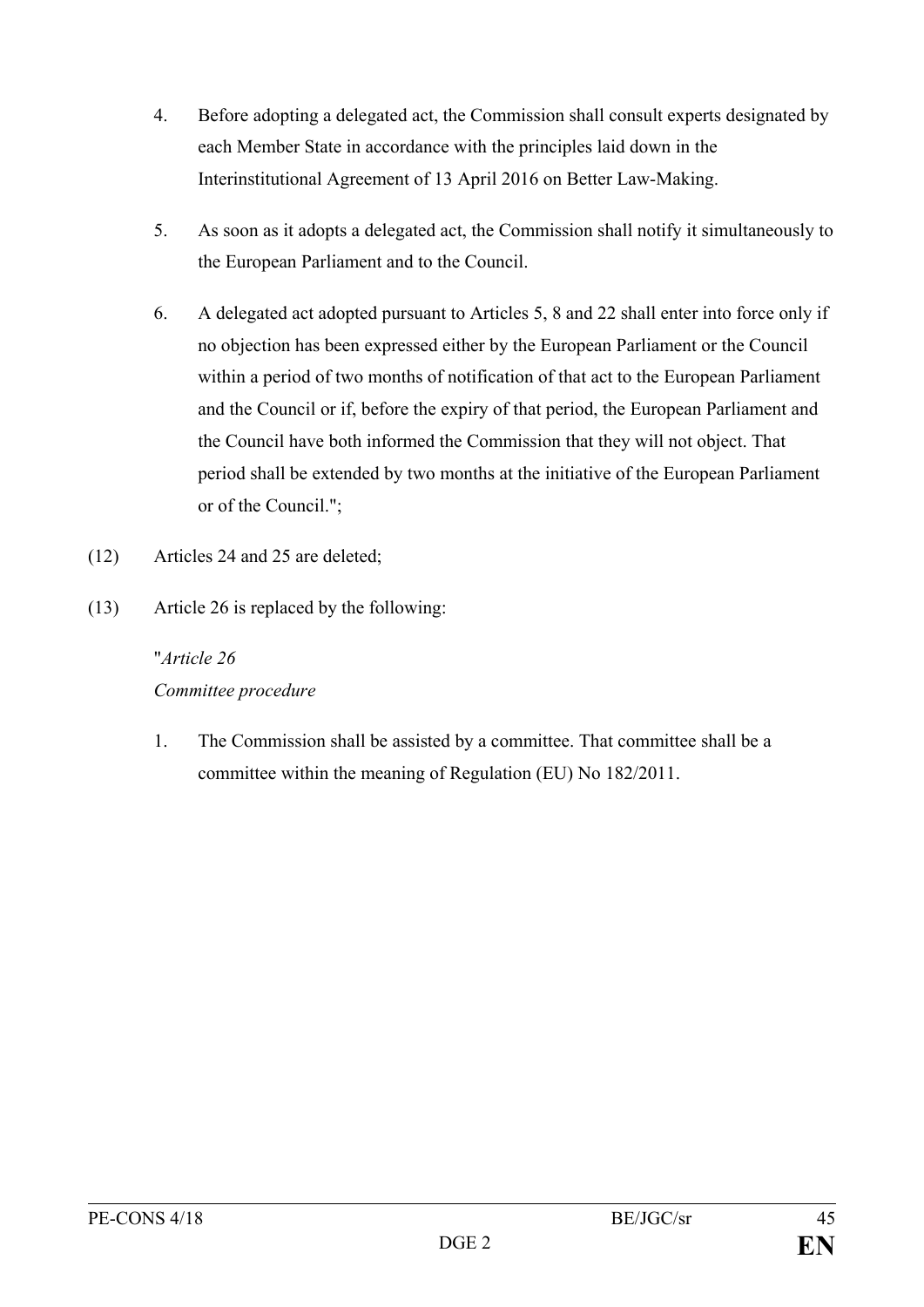- 2. Where reference is made to this paragraph, Article 4 of Regulation (EU) No 182/2011 shall apply.
- 3. Where reference is made to this paragraph, Article 5 of Regulation (EU) No 182/2011 shall apply.";
- (14) The Annexes are amended in accordance with the Annex to this Directive.

# *Article 2 Amendment to Directive 2012/27/EU*

Article 4 of Directive 2012/27/EU is replaced by the following:

# "*Article 4 Building renovation*

A first version of the Member States' long-term strategies for mobilising investment in the renovation of the national stock of residential and commercial buildings, both public and private, shall be published by 30 April 2014 and updated every three years thereafter and submitted to the Commission as part of the National Energy Efficiency Action Plans.".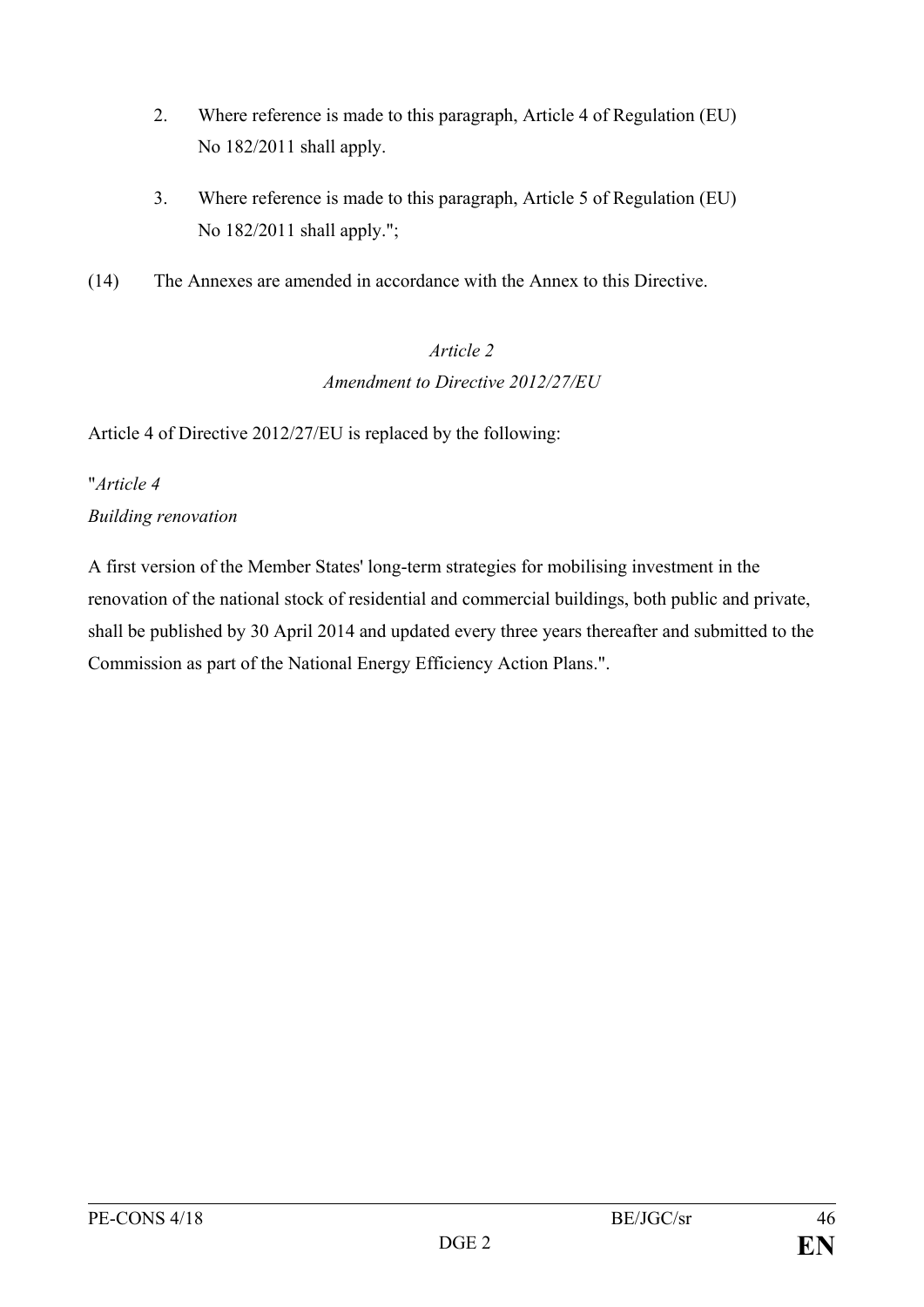# *Article 3*

### *Transposition*

1. Member States shall bring into force the laws, regulations and administrative provisions necessary to comply with this Directive by ... [20 months after the date of entry into force of this amending Directive]. They shall immediately communicate the text of those measures to the Commission.

When Member States adopt those measures, they shall contain a reference to this Directive or be accompanied by such a reference on the occasion of their official publication. They shall also include a statement to the effect that references in existing laws, regulations and administrative provisions transposing Directive 2010/31/EU or Directive 2012/27/EU are to be construed as references to those Directives as amended by this Directive. Member States shall determine how such reference is to be made and how that statement is to be formulated.

2. Member States shall communicate to the Commission the text of the main provisions of national law which they adopt in the field covered by this Directive.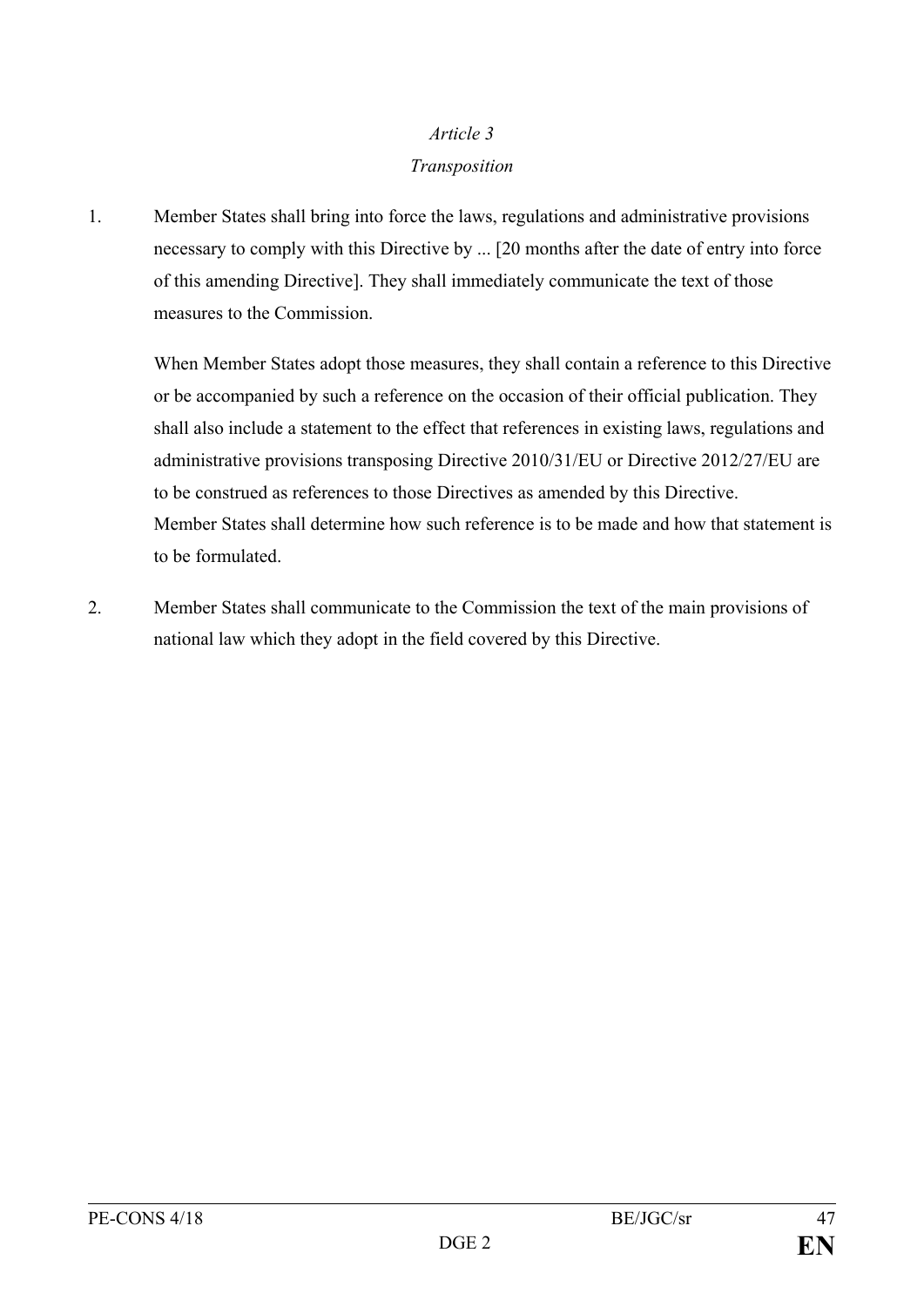### *Article 4*

# *Entry into force*

This Directive shall enter into force on the twentieth day following that of its publication in the *Official Journal of the European Union*.

# *Article 5*

# *Addressees*

This Directive is addressed to the Member States.

Done at ...,

*For the European Parliament For the Council The President The President*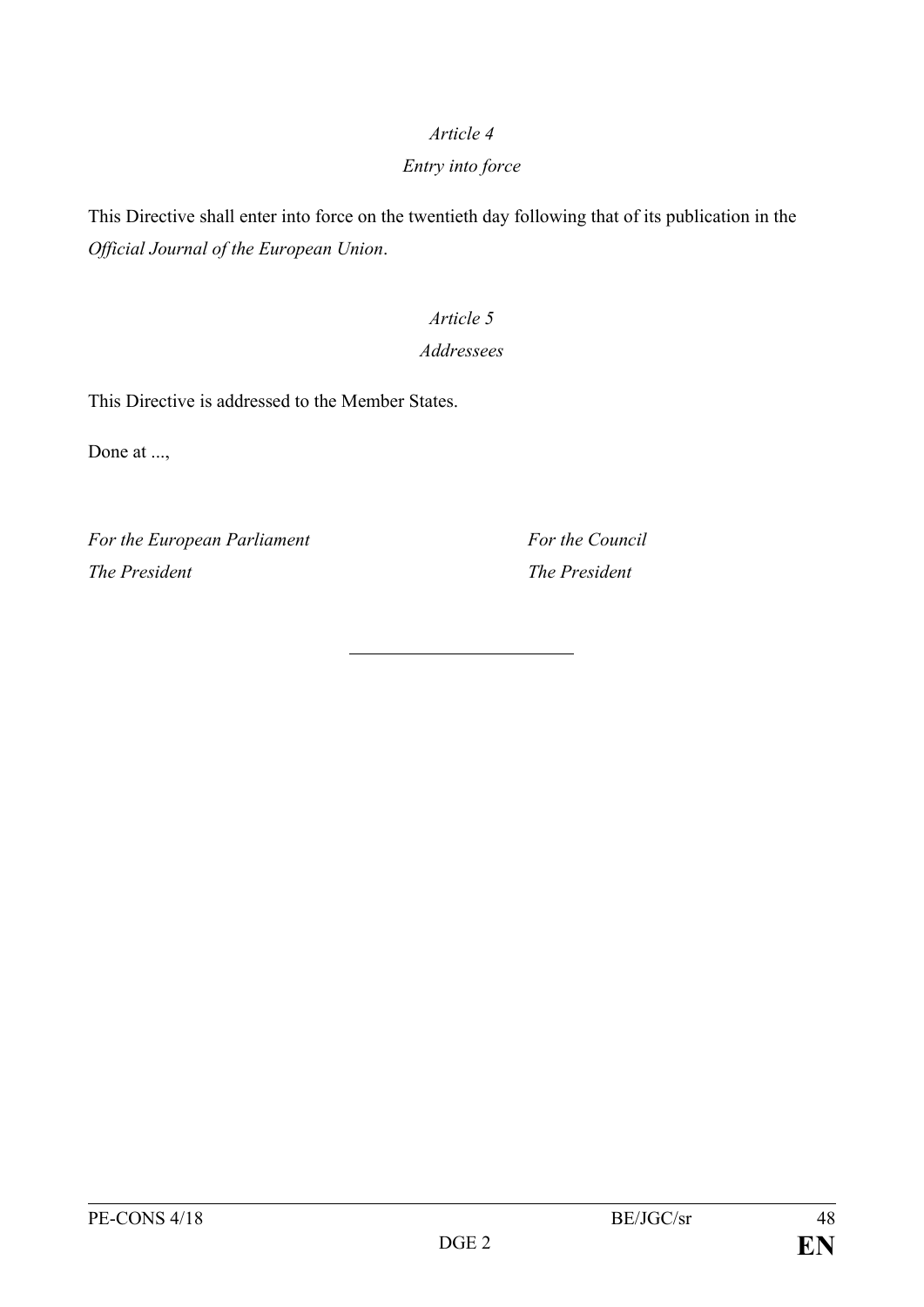# **ANNEX**

The annexes to Directive 2010/31/EU are amended as follows:

- 1. Annex I is amended as follows:
	- (a) point 1 is replaced by the following:
		- "1. The energy performance of a building shall be determined on the basis of calculated or actual energy use and shall reflect typical energy use for space heating, space cooling, domestic hot water, ventilation, built-in lighting and other technical building systems.

The energy performance of a building shall be expressed by a numeric indicator of primary energy use in kWh/(m².y) for the purpose of both energy performance certification and compliance with minimum energy performance requirements. The methodology applied for the determination of the energy performance of a building shall be transparent and open to innovation.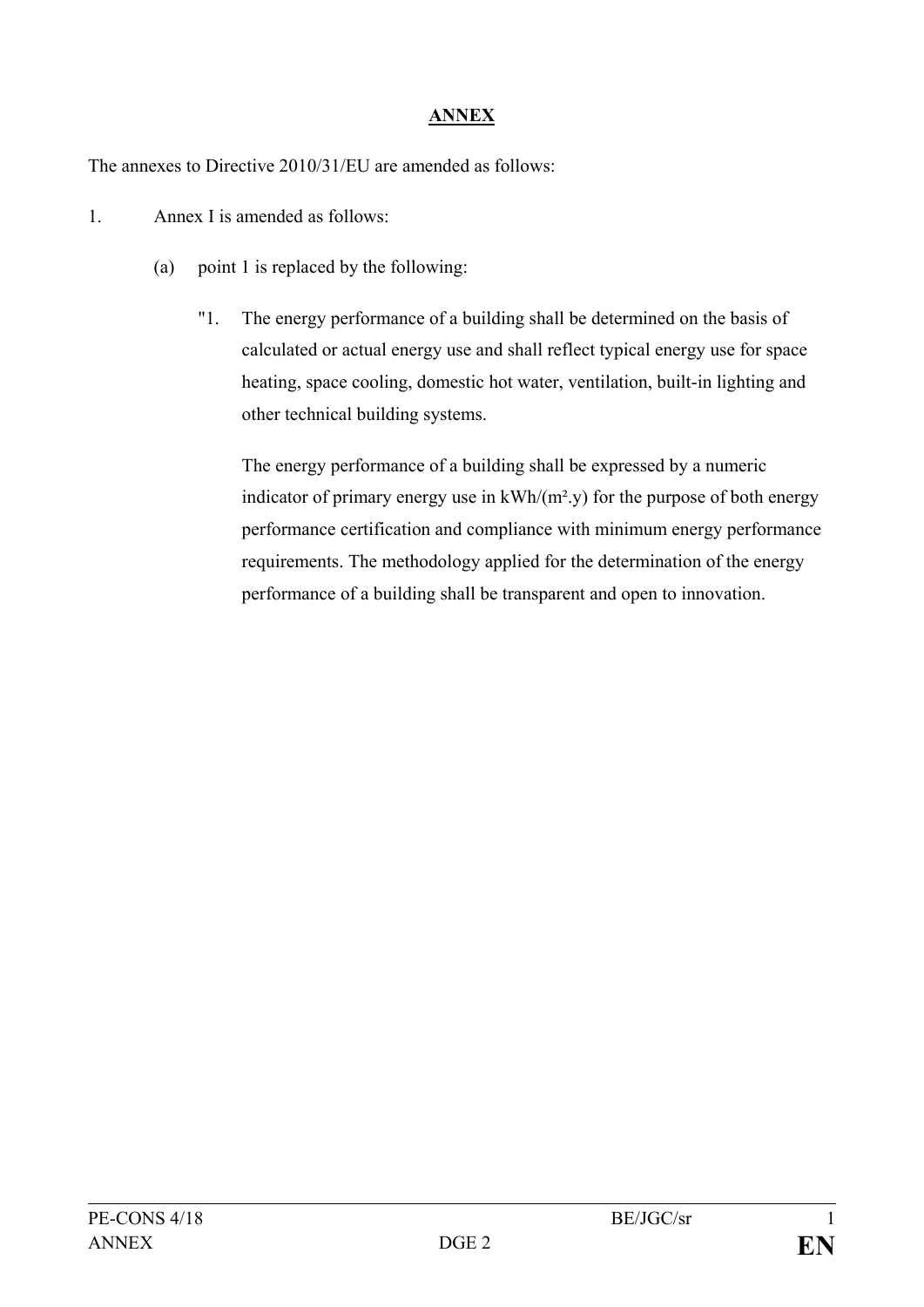Member States shall describe their national calculation methodology following the national annexes of the overarching standards, namely ISO 52000-1, 52003-1, 52010-1, 52016-1, and 52018-1, developed under mandate M/480 given to the European Committee for Standardisation (CEN). This provision shall not constitute a legal codification of those standards.";

- (b) point 2 is replaced by the following:
	- "2. The energy needs for space heating, space cooling, domestic hot water, ventilation, lighting and other technical building systems shall be calculated in order to optimise health, indoor air quality and comfort levels defined by Member States at national or regional level.

The calculation of primary energy shall be based on primary energy factors or weighting factors per energy carrier, which may be based on national, regional or local annual, and possibly also seasonal or monthly, weighted averages or on more specific information made available for individual district system.

Primary energy factors or weighting factors shall be defined by Member States. In the application of those factors to the calculation of energy performance, Member States shall ensure that the optimal energy performance of the building envelope is pursued.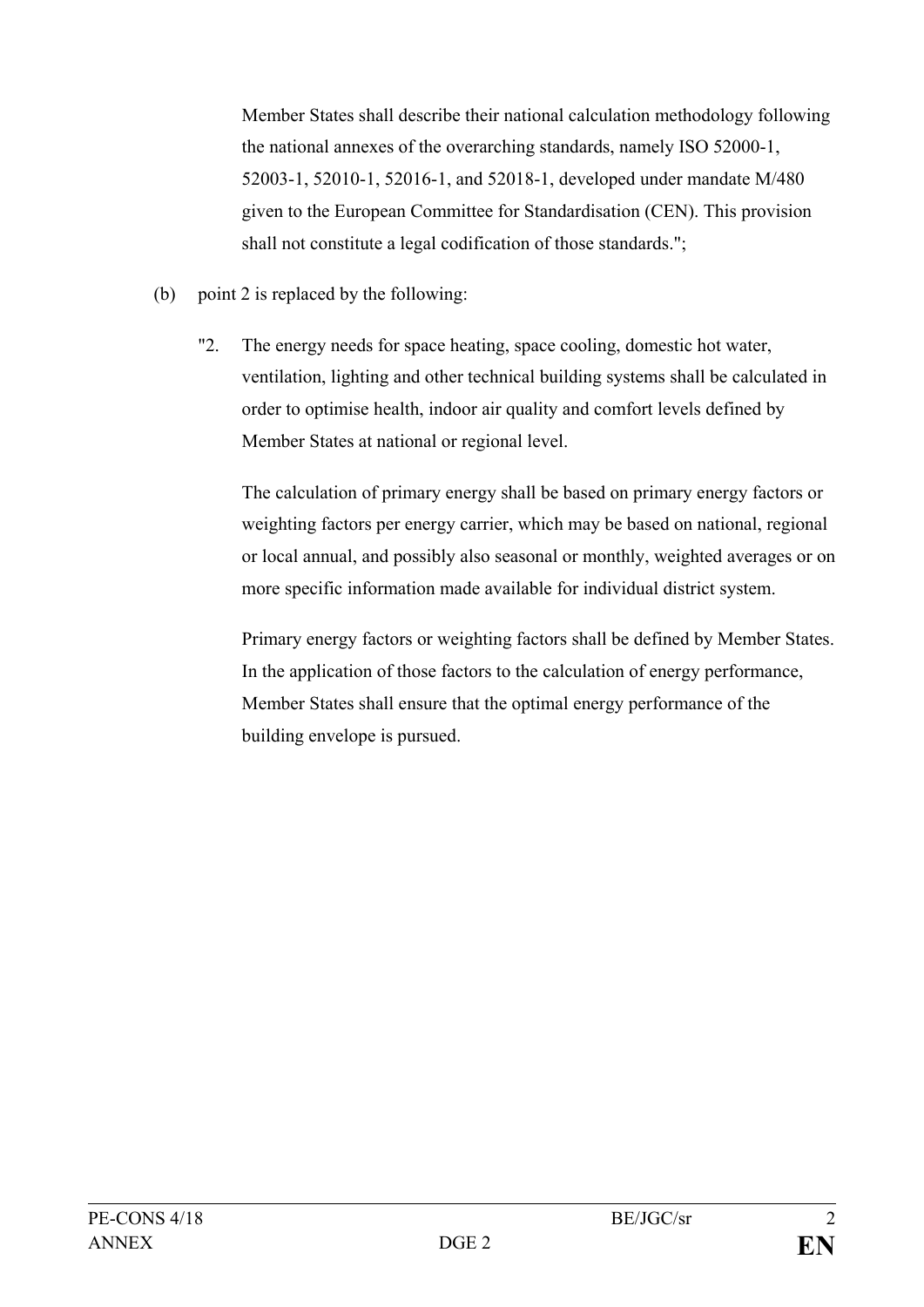In the calculation of the primary energy factors for the purpose of calculating the energy performance of buildings, Member States may take into account renewable energy sources supplied through the energy carrier and renewable energy sources that are generated and used on-site, provided that it applies on a non-discriminatory basis.";

- (c) the following point is inserted:
	- "2a. For the purpose of expressing the energy performance of a building, Member States may define additional numeric indicators of total, non-renewable and renewable primary energy use, and of greenhouse gas emission produced in kgCO<sub>2</sub>eq  $/(m^2 y)$ .";
- (d) in point 4, the introductory wording is replaced by the following:
	- "4. The positive influence of the following aspects shall be taken into account:";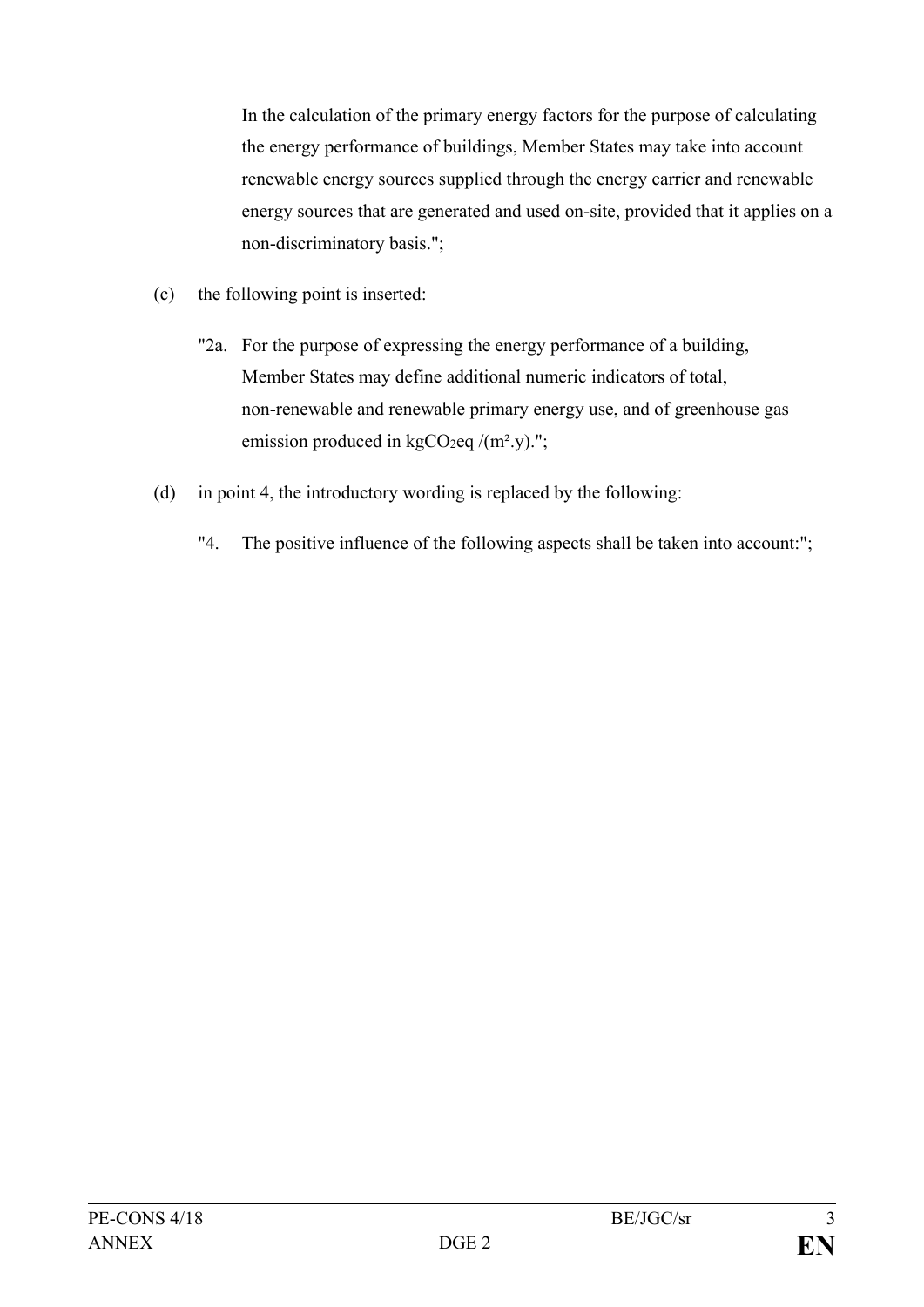2. The following Annex is inserted:

# "ANNEX IA

# COMMON GENERAL FRAMEWORK FOR RATING THE SMART READINESS OF BUILDINGS

1. The Commission shall establish the definition of the smart readiness indicator and a methodology by which it is to be calculated, in order to assess the capabilities of a building or building unit to adapt its operation to the needs of the occupant and of the grid and to improve its energy efficiency and overall performance.

The smart readiness indicator shall cover features for enhanced energy savings, benchmarking and flexibility, enhanced functionalities and capabilities resulting from more interconnected and intelligent devices.

The methodology shall take into account features such as smart meters, building automation and control systems, self-regulating devices for the regulation of indoor air temperature, built-in home appliances, recharging points for electric vehicles, energy storage and detailed functionalities and the interoperability of those features, as well as benefits for the indoor climate condition, energy efficiency, performance levels and enabled flexibility.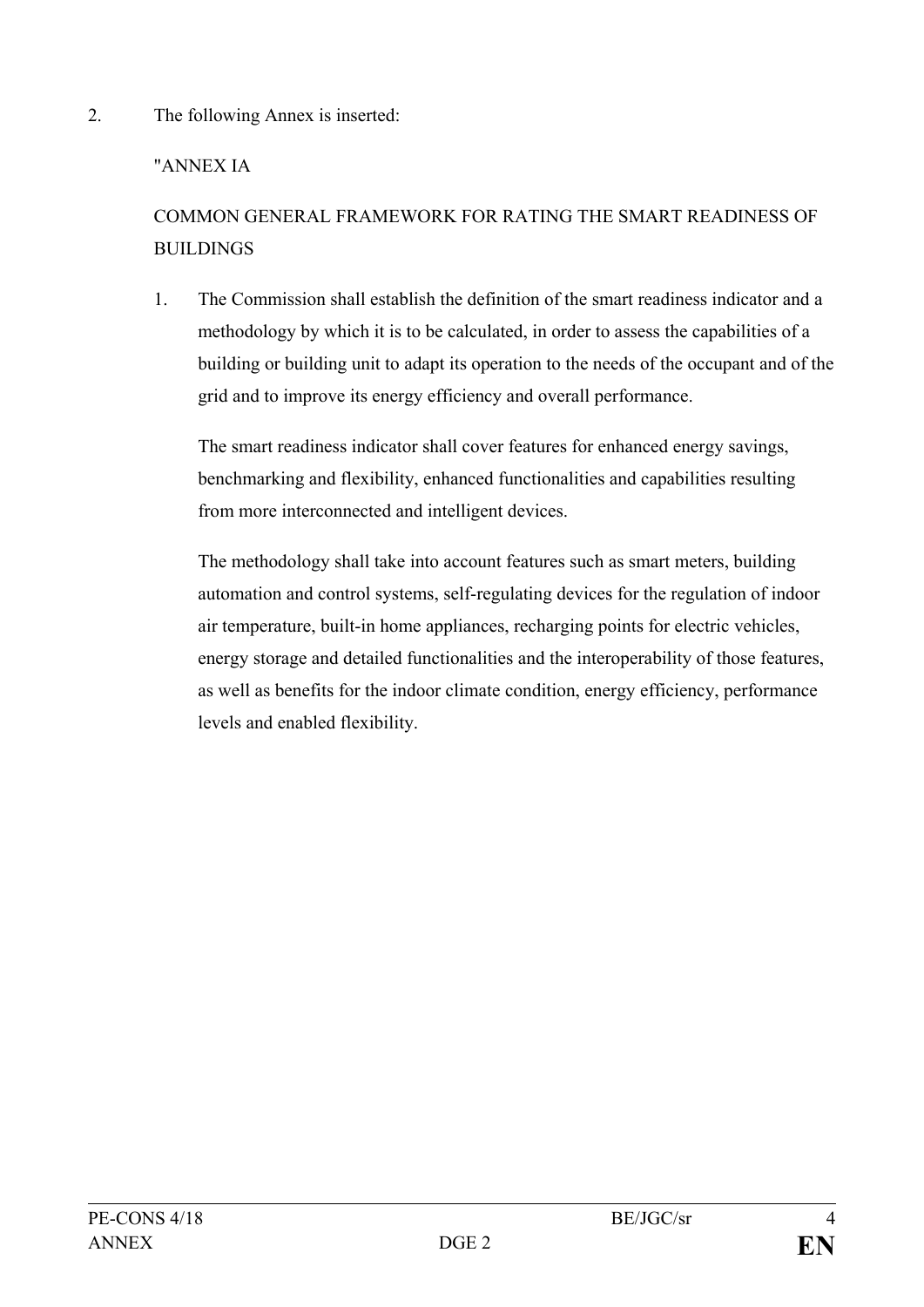- 2. The methodology shall rely on three key functionalities relating to the building and its technical building systems:
	- (a) the ability to maintain energy performance and operation of the building through the adaptation of energy consumption for example through use of energy from renewable sources;
	- (b) the ability to adapt its operation mode in response to the needs of the occupant while paying due attention to the availability of user-friendliness, maintaining healthy indoor climate conditions and the ability to report on energy use; and
	- (c) the flexibility of a building's overall electricity demand, including its ability to enable participation in active and passive as well as implicit and explicit demand response, in relation to the grid, for example through flexibility and load shifting capacities.
- 3. The methodology may further take into account:
	- (a) the interoperability between systems (smart meters, building automation and control systems, built-in home appliances, self-regulating devices for the regulation of indoor air temperature within the building and indoor air quality sensors and ventilations); and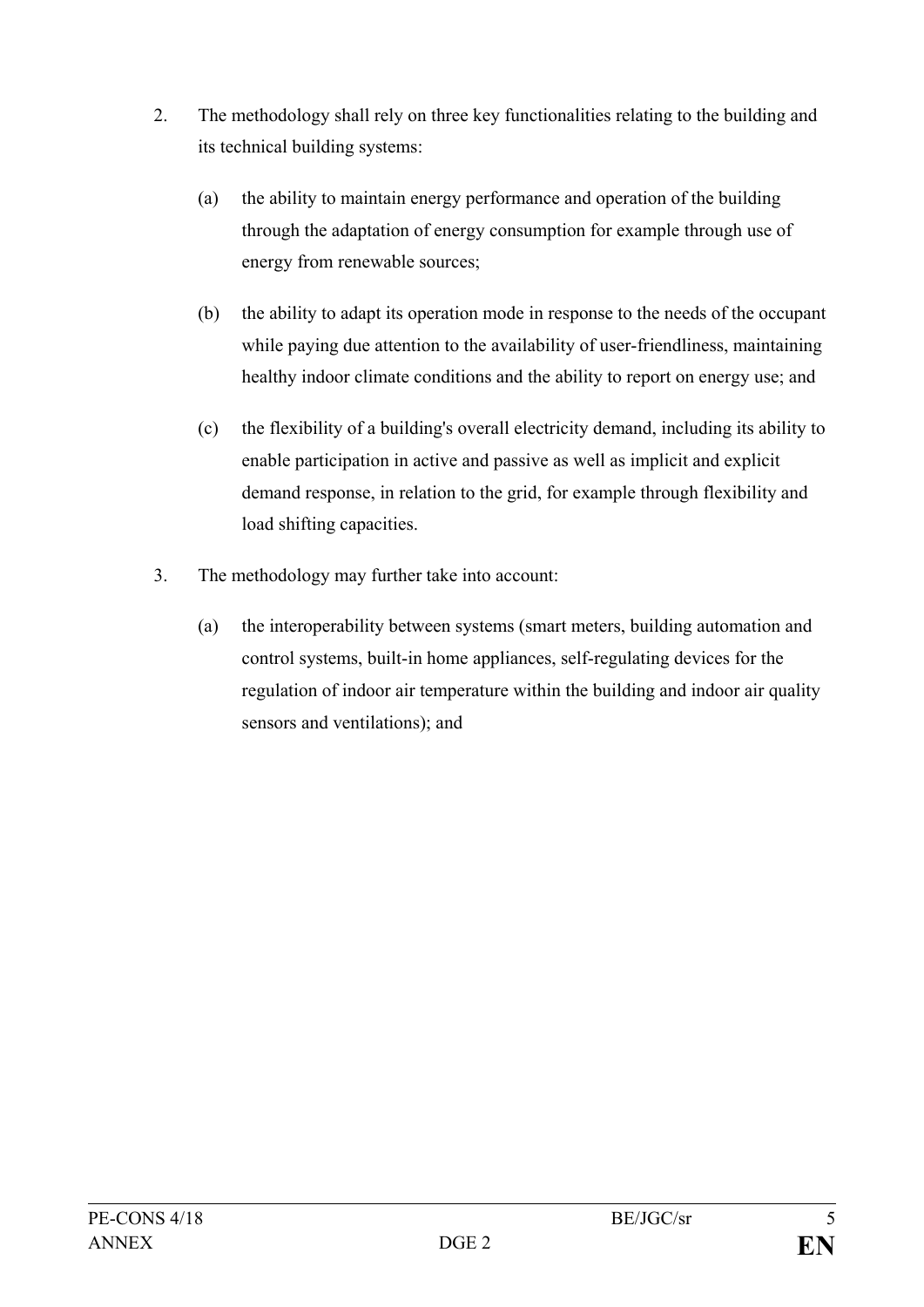- (b) the positive influence of existing communication networks, in particular the existence of high-speed-ready in-building physical infrastructure, such as the voluntary 'broadband ready' label, and the existence of an access point for multi-dwelling buildings, in accordance with Article 8 of Directive 2014/61/EU of the European Parliament and of the Council**\***.
- 4. The methodology shall not negatively affect existing national energy performance certification schemes and shall build on related initiatives at national level, while taking into account the principle of occupant ownership, data protection, privacy and security, in compliance with relevant Union data protection and privacy law as well as best available techniques for cyber security.
- 5. The methodology shall set out the most appropriate format of the smart readiness indicator parameter and shall be simple, transparent, and easily understandable for consumers, owners, investors and demand-response market participants.

 $\mathcal{L}$  , we have the set of  $\mathcal{L}$ 

**<sup>\*</sup>** Directive 2014/61/EU of the European Parliament and of the Council of 15 May 2014 on measures to reduce the cost of deploying high-speed electronic communications networks (OJ L 155, 23.5.2014, p. 1).";